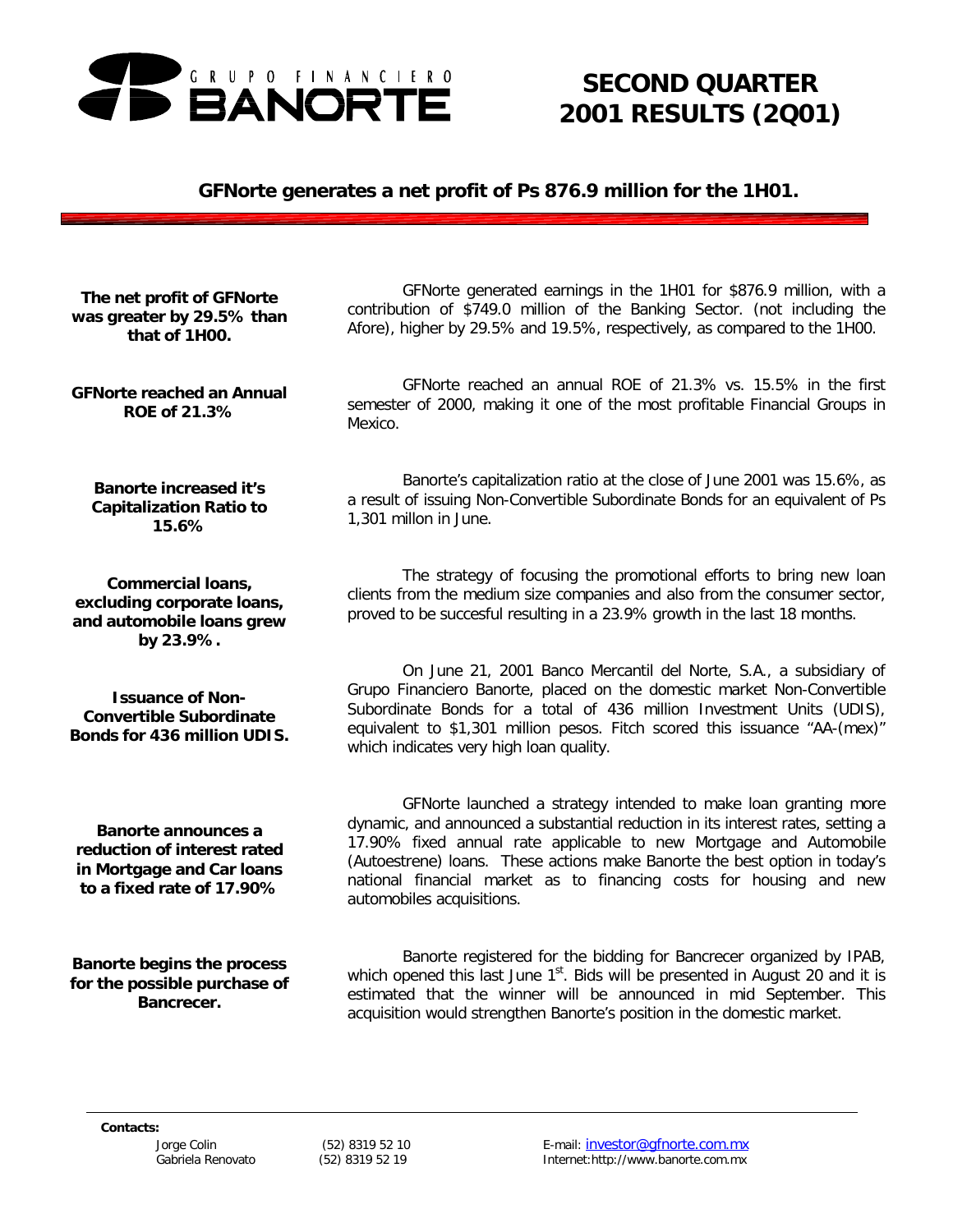

# **I. Highlights**

**Monterrey, N.L., July 26, 2001**. GRUPO FINANCIERO BANORTE (GFNorte) announced its results for the first half of 2001. GFNorte and its subsidiaries made a profit for Ps. 344.9 million in the 2Q01 then accumulating Ps 876.9 million for the year, being the latter 29.5% higher than that of 2000; and equivalent to an annual ROE of 21.3%.

As to the earning in the first semester of 2001, the Group's Banking Sector accounted for 85% of the Group's earnings, generating Ps 749.0 million, 19% higher than those of the same period last year and reaching a 21.6% annual ROE. The Brokerage Sector earned Ps 13.1 million, the Auxiliary Organizations Sector Ps 40.3 million, and the Long Term Savings Sector Ps 57.7 million.

The Banking Sector profits were obtained thanks to the continual improvement of its traditional banking business performance, through an increase in deposits from the public as well as in loans to small and medium size companies and consumer loans. Besides an increase in its non-interest income and a better control in operative expenses contributed to reach this level of profits. The accumulated Net Income of 1H01 was negatively affected by Ps 561 million of loan loss provisions created during the period (after the aplication of the new credit risk rating methodology issued by the CNBV) for maintaining the reserve coverage at a minimum level of 100%.

From the total income for the 1H01 of the Banking Sector, the Recovery Banking contributed with 22% of them, meanwhile in the same period of 2000, this contribution was 30%. This is explained by the improvement in the traditional banking business.

Demand Deposits of the Banking Sector grew by 4.7% with respect to June of last year, which kept it at the forefront of non interest demand deposits per branch of the Mexican banking market. On the other hand, total deposits grew 9.3% in the same period, allowing to improve its market share.

The GFNorte assets under management at the closing of the first semester, which consider deposit, on behalf of third party deposits and mutual funds of the Banking Sector; the Brokerage House and the Afore, added up to Ps 213,581 million.

The Banking Sector loan portfolio ended the quarter with a balance of Ps 77,650. Automobile and commercial loans (excluding corporate loans), showed a 24% increase from Dec' 99 to Jun'01, as a result of a strategy aimed to increase revenues in order to compensate the impact of lower interest rates. As a part of this strategy Banorte announced in June an aggresive program for lowering interest rates to 17.9% fixed rate for new mortgage and automobile loans, the lowest rate in the market. With this program Banorte expects to attract new clients and grow it's loan portfolio .

As to Asset Quality, the Banking Sector closed the quarter with a past-due portfolio balance of Ps 4,185 million, 4.6% lower than in the same period last year, resulting in a past-due portfolio ratio of 5.4% on the total portfolio. Noteworthy is the fact that reserve coverage stood at 100%.

 The capitalization ratio, applying the rules that will be in effect in 2003, reached a level of 17.1% for Banorte, for loan risks, and 15.6%, including market risks. Bancentro, on the other hand, reached 27.5% and 15.5%, respectively. This enabled the GFNorte Banking Sector to end the period with a capitalization ratio of 18.3% using loan risk, and 15.6%, considering loan and market risks. These figures are well above the established minimum, which allow for a sound growth position.

Moreover, the 1H01 Banking Sector's operative expenses remained stable vs. the same period of last year, as a result of the efforts that, in terms of efficiency, have been made at GFNorte in order to approach international standards. On the other hand and part of its expense-reduction strategy, Banorte won the IPAB bidding to acquire the building "Torre del Sur" in Monterrey, N.L., making it possible to concentrate the diverse offices in the city in a single facility and to cut down on expenses.

Figures are presented in constant pesos set at the close of June' 2001. 2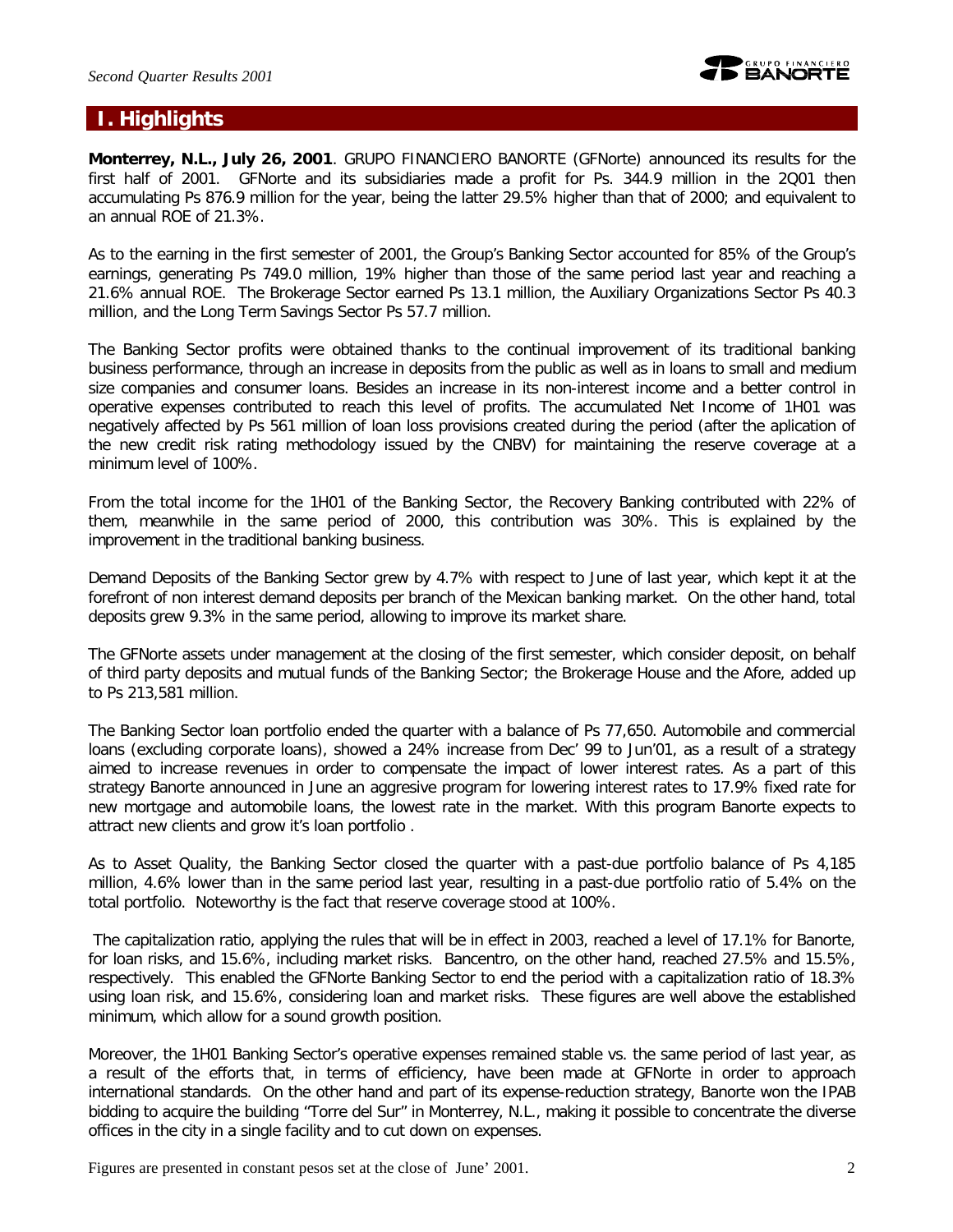

On June 21, 2001, Banco Mercantil del Norte issued Non Convertible Subordinate Bonds in UDIS. The issuance was for an amount of 436 million investment units, equivalent to Ps 1,301 million at an 8-year term with an 8% real annual interest rate. This issuance was scored "AA-(mex)" by Fitch, which is a very high loan score. These non IPAB backed resources received from this operation will be used to fund new loan portfolio acquisitions and will also strengthened Banortes capitalization.

The Internet banking has become a more relevant distribution channel for all the services that are offered, comparable to many of those of the branches. The volume of transactions through e-business increased by 125% from January (304 thousand transactions) to June of 2001. (683 thousand transactions) through the Home and Business e-banking services. Also, the number of users increased by 473% in the same period reaching a total of 109 thousand users in June. The strategy of the Internet banking is aimed to generate service fees, to attract new clients, and to lower operative expenses.

In early June, a bidding was announced for the sale of Bancrecer. Banco Mercantil del Norte signed up to participate in the bidding and started the evaluation of this Institution. This acquisition is one of the expansion alternatives for GFNorte.

The Group's Brokerage Sector, which consists of Brokerage House Banorte, generated a Ps 13.1 million earning during the first half of the year. This figure is 64% higher than the accumulated amount of the same period in 2000. At the close of first six months of the year, maintains a total asset under management of Ps 82,418 million.

Moreover, GFNorte continued increasing its market share in the Afores sector through Banorte-Generali AFORE, reaching a 9.0% market share and 1,715,374 affiliates, with one of the lowest affiliation costs in the industry. The assets under managemet totaled Ps 10,966 million, 50.9% higher than those of the same period last year. In the Insurance business, the total six months accumulated premiums sold grew by 18.1% from 2000 to 2001, with a sustained growth throughout the year. The accumulated earning in this Sector was Ps 57.7 million, a figure that is much higher than that of the same period in 2000, because in this year's second quarter there were outstanding earnings from mark to market valuation, both in the Insurance Company as well as in the Annuities Company.

In the Auxiliary Organizations Sector, the Factor Banorte portfolio's 6.8% growth stands out during the close of the first semester of 2000 to the first semester of 2001, keeping the past-due portfolio fully covered by reserves. On the other hand, the Leasing Company had a 9.9% portfolio increase, as well as a decrease in the past-due ratio from 3.7% in the first semester of 2000 to 3.0% in 2001. The accumulated earnings in this sector was Ps 40.3 million, 24.8% higher than the earnings generated in the same period last year.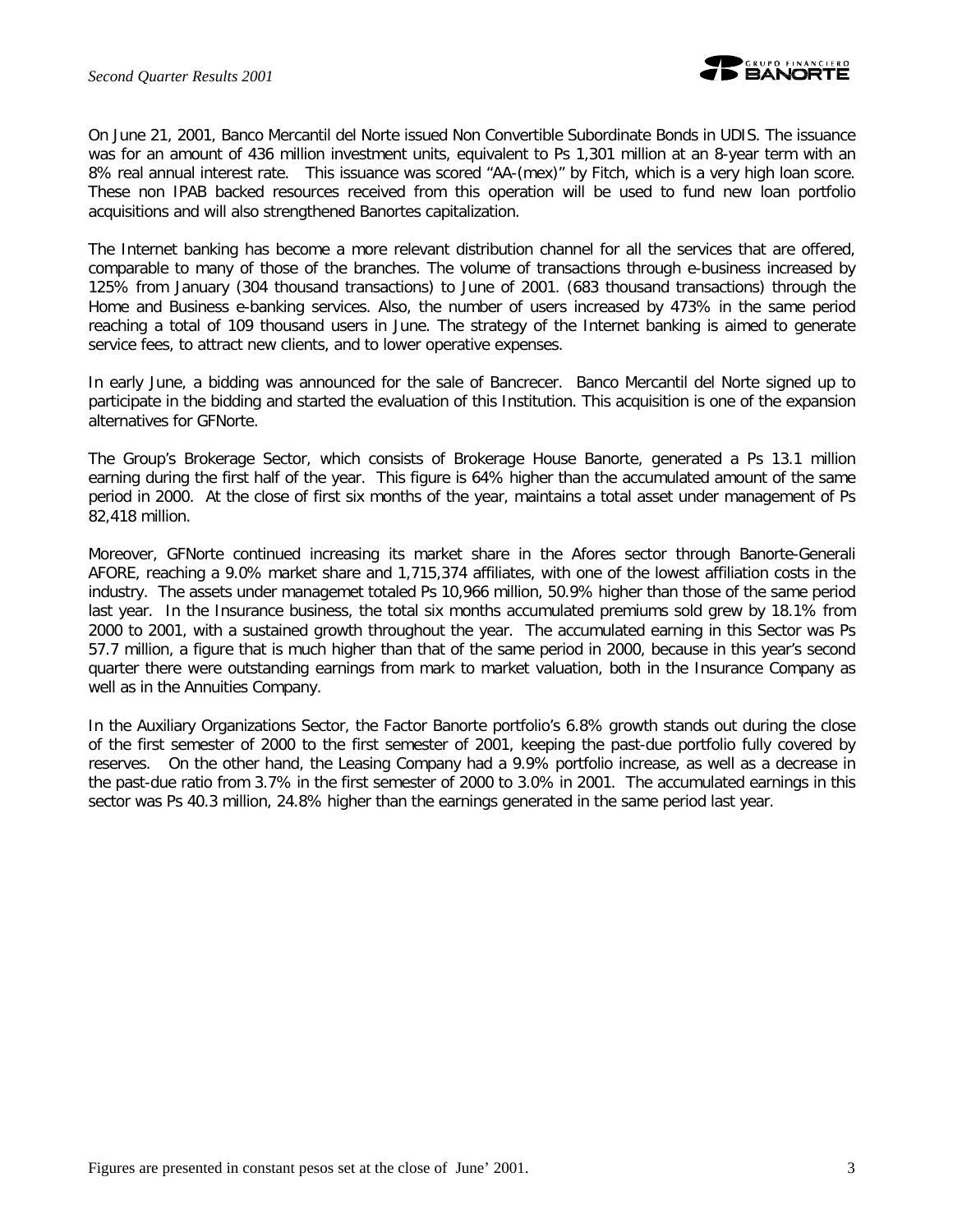# **II. Macroeconomic Environment**

Despite the adverse external environment, Mexican financial markets faired well in the second quarter of the year. Our country was able to stand out for the rest of Latin America, and its performance was linked closer to that of the United States. As the stock markets of our neighbor to the North, the Mexican Stock Exchange also increased as compared to the first quarter by 16.4%.

During the second quarter of the year, interest rates dropped considerable in the fixed income market. This fall was due mainly to the downward tendency of inflation and flow entries because investors have more confidence in our country. Additionally, this reduction was supported by a decrease in the "short" by Banco de Mexico. Lower interest rates were not exclusive to our country rather it seemed to be a worldwide trend. Thus, the Cetes at 28 days (primary bidding) closed the month of June at 8.92%, when in late march they had reached 15.43%.

The peso / dollar exchange rate continued to revaluate as a result of the strong incoming capital flow. In the second quarter, the announcement that Citibank was purchasing Banamex not only enhanced the downward trend of interest rates, but also strengthened the peso even more. The exchange rate went down to values below 9.0 pesos per dollar. At the closing of June, it was at Ps 9.06, which represents an appreciation of over 5.0% as compared to the closing of 2000.

The strength of the exchange rate, along with favorable behavior by the price of agricultural goods, has brought on a faster reduction in inflation than anticipated. At the closing of June, the annualized inflation rate was 6.57% very close to the official 6.5% goal. Because of this stark downward trend, analyst estimates have been constantly and consistently revised accordingly.

Synchronous to what is happening in the United States, the economic activity indicators in Mexico showed signs of weakening in the second quarter of the year. Therefore, we'll probably see a growth lower than the 1.9% of January and March. Industrial production fell by 3.3% in April-May, adding to the 1.3% drop observed in the first months of the year.

Although consumption has been able to maintain a certain dynamics and has been the sector with the least deceleration in economic activity, April and May started showing a certain moderation in the retail sales growth rate.

The deceleration in the United States has impacted our exports strongly, which registered a decrase of 0.9% in the Second Quarter –well below the 22.2% growth in the same period last year. Despite this, the commercial balance has not suffered such a marked expansion as anticipated. The Mexico economy has decelerated along with our main business partner, therefore imports have also lost their dynamism. imports grew only 0.10% in April-Jun, compared to a 22.7% increase in the same period in 2000.

In spite of the strong deceleration of our economy, the macroeconomic environment is still sound. In the quarter that is coming to a close, the exchange rate held strong, inflation showed a clear downward trend, and interest rates are in the one digit figures.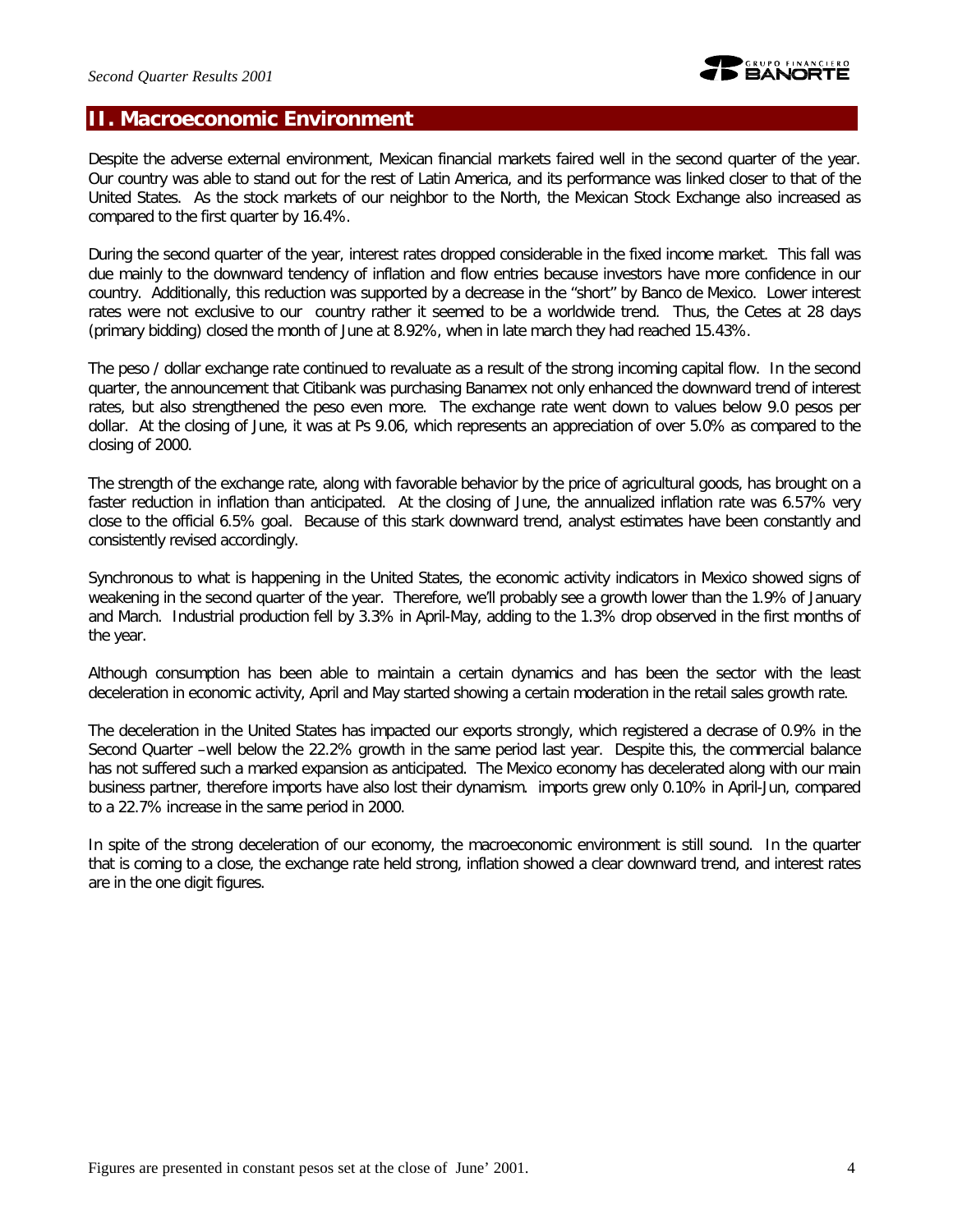

## **III. Recent Events**

*Grupo Financiero Banorte* 

*Statute adjustment to meet the new requirements of the Mexican Stock Exchange.-* On June 20, 2001 GFNorte held an Extraordinary Stockholders Meeting with the sole purpose to present and approve a project to amend the Social Statutes so as to adjust them to the stipulations of Circular 11-31 issued by the CNByV, in regard to governance and best practices. GFNorte has already invited independent members to the Board of Directors and also has an Auditing and a Risk Management Committes already in place.

*Analysis of Strategic Alternatives.-* GFNortes continues analyzing strategic alternatives with Goldman Sachs in light of the alliance proposals received recently and considering the industry trends in Mexico and internationally. In this respect, th IPAB started the bidding process of Bancrecer, which acquisition is one of the growth options for Banorte, thus proceding to register in that process.

**Robert W. Chandler's Resignation.-** El Sr. Robert Chandler, the Group's International Relations Officer presented his resignation as of June 15, 2001 to dedicate his time to personal projects and business. Mr. Robert Chandler collaborated with the Group over the last nine years contributing to enhance Banorte position in the industry. Antonio Ortiz Cobos, Corporate and International Banking Officer, will take charge of International Banking, and Othón Ruíz Montemayor, GFNorte C.E.O., will be in charge of Investor Relations.

#### *Banking Sector*

*Non-convertible Bonds issued for 436 million UDIS.-* To strengthen its capital, Banco Mercantil del Norte, S.A., a subsidiary of Grupo Financiero Banorte, issued on June 21, 2001, through public offer, Non-convertible Subordinate Bonds for a total of 436 million Investment Units (UDIS), equivalent to \$1,301 million pesos, at an 8-year term. These Bonds will earn interest at a real annual rate of 8%, which will remain the same for the term of the Issue, with 6-month interest payments and capital amortization at the end of the 8-year period. This Bond issuance reinforce Banorte's capitalization and brings non IPAB backed long term funding for future purchases of loan portfolios from IPAB. The General Stockholders Assembly authorized issuing these Bonds in the meeting held on June 15, 2001. Fitch scored this issuance "AA-(mex)" which indicates very high loan quality.

*Banorte lowers its Mortgage and Automobile Loan interest rates.-* On June 18, 2001, GFNorte announced a reduction in the interest rates of its Mortgage and Automobile Loans from 24% and 25%, respectively, to a fixed rate of 17.90% for the entire period of the loan. This cut in rates makes Banorte the bank with the lowest interest rates on the market. The purpose of such a measure is to benefit the clients and also to increase these types of loans.

*Relocation of the treasury positions from Banorte to Bancen.-* With the purpose of concentrating all fixed income securitites risk operations in Bancen, the treasury paper position of Banorte was relocated in Bancen in May. Now this bank registers this activities.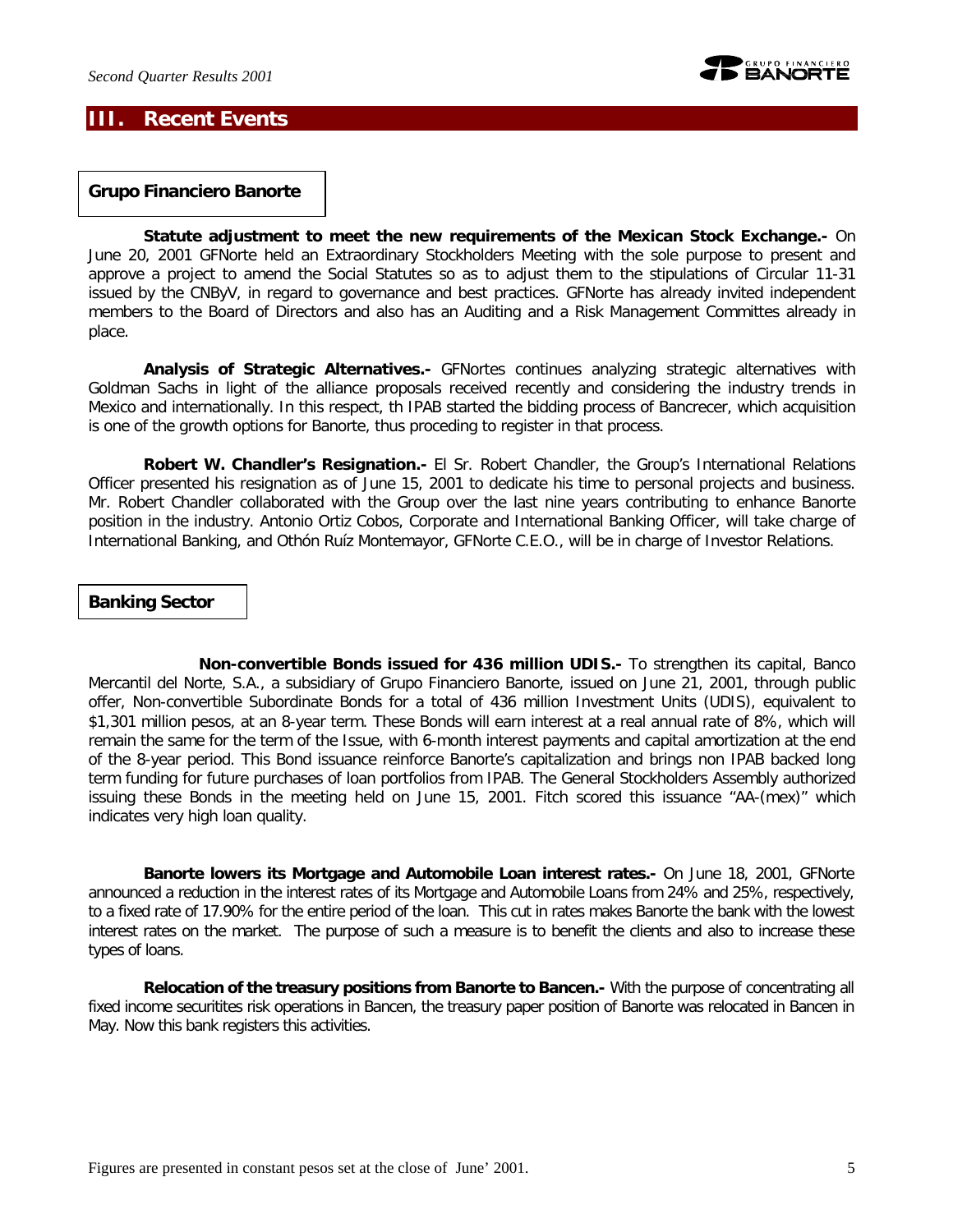# **IV. Grupo Financiero- Consolidated**

### **Grupo Financiero Banorte Earnings**

| (Millions of Pesos)                  |        | <b>QUARTER</b> |             |            | <b>ACCUMULATED</b> |
|--------------------------------------|--------|----------------|-------------|------------|--------------------|
|                                      | 2000   | 1001           | 2001        | 2000       | 2001               |
| G. F. Banorte [holding]              | 9.7    | 5.5            | 11.2        | 8.2        | 16.8               |
| <b>Banking Sector</b>                |        |                |             |            |                    |
| Banco Mercantil del Norte (1)        | 160.5  | 247.9          | 3.3         | 236.4      | 251.1              |
| Banco del Centro (2)                 | 74.9   | 236.4          | 261.5       | 390.6      | 497.9              |
|                                      | 235.4  | 484.3          | 264.8       | 627.0      | 749.0              |
| <b>Brokerage Sector</b>              |        |                |             |            |                    |
| Brokerage House                      | (11.0) | 12.3           | 0.9         | 8.0        | 13.1               |
| <b>Long-Term Saving Sector</b>       |        |                |             |            |                    |
| Pension Funds Afore                  | 2.3    | 31.7           | 4.8         | 36.9       | 36.5               |
| Insurance                            | (20.1) | (19.4)         | 27.3        | (18.0)     | 7.9                |
| Annuities                            | (26.6) | (5.0)          | 18.3        | (17.3)     | 13.3               |
|                                      | (44.4) | 7.4            | 50.3        | 1.6        | 57.7               |
| <b>Auxiliary Organization Sector</b> |        |                |             |            |                    |
| Leasing                              | 4.9    | 6.7            | 6.3         | 9.2        | 13.0               |
| Factoring                            | 9.2    | 12.5           | 7.1         | 18.5       | 19.7               |
| Warehousing                          | 0.7    | 2.0            | 2.4         | 1.3        | 4.3                |
| Bonding                              | 2.6    | <u>1.4</u>     | <u> 1.9</u> | <u>3.4</u> | 3.3                |
|                                      | 17.4   | 22.6           | 17.7        | 32.3       | 40.3               |
| <b>Total</b>                         | 207.0  | 532.0          | 344.9       | 677.1      | 876.9              |
| <b>RATIOS</b>                        |        |                |             |            |                    |
| Net Income per Share (3)             | 0.41   | 1.06           | 0.69        | 1.34       | 1.74               |
| Dividends per share (3)              |        |                |             |            |                    |
| Book Value per share(3) (4)          | 17.20  | 16.01          | 17.22       | 17.20      | 17.22              |

1) 95.79% owned by GFNorte. Includes Banpaís until 4Q00.

2) Includes the Bank's Subsidiaries. Excludes the AFORE

3) Per Share data, based on 503.7 million shares outstanding on June 30,2001.

4) Excluding Minority holdings.

*Grupo Financiero Banorte* consolidated generated a net income of Ps 876.9 million in the first half of the year, 29.5% higher than that of 1H00. Equivalent to 1.74 pesos per share. The Book value per share at the close of the quarter was 17.22 pesos per share, similar to that of 2Q00 despite the accumulation of profits during the last 12 months, due to charges against Banorte´s capital in 3Q00 for an amount of Ps 2,048 million, to fully reserve for Fobaproa contingencies.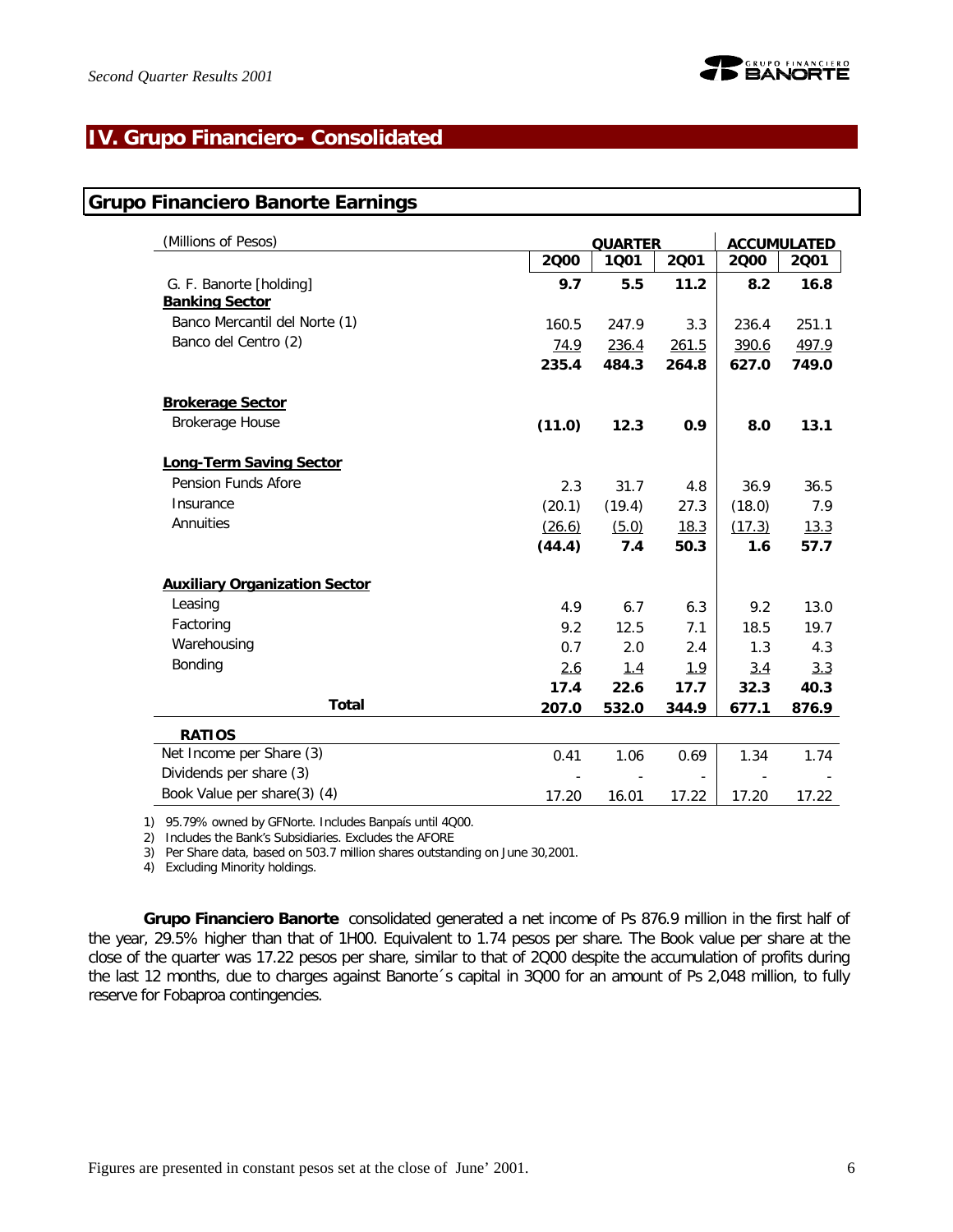# **Relevant Numbers for Grupo Financiero**

| (Millions of Pesos)                      | <b>QUARTER</b> | <b>ACCUMULATED</b> |              |         |             |
|------------------------------------------|----------------|--------------------|--------------|---------|-------------|
| <b>Income Statement</b>                  | 2000           | 1001               | 2001         | 2000    | 2001        |
| Net Interest Income (NII)                | 1,681.1        | 1,634.8            | 1,791.0      | 3,532.3 | 3,425.8     |
| + REPOMO-Margin                          | (13.6)         | <u>7.6</u>         | 9.4          | (7.9)   | <u>17.0</u> |
| = NET Interest Income after Repomo       | 1,667.5        | 1,642.4            | 1,800.5      | 3,524.3 | 3,442.9     |
| Loan Loss Provisions                     | 178.5          | 155.2              | 407.1        | 409.5   | 562.3       |
| - Loss Sharing Provisions                | 37.6           | 94.9               | <u>76.8</u>  | 80.4    | 171.7       |
| =Net Interest Income after Provisions    | 1,451.4        | 1,392.3            | 1,316.6      | 3,034.5 | 2,708.9     |
| + Non Interest Income                    | 452.7          | 894.5              | 610.1        | 1,139.8 | 1,504.6     |
| = Total Operating Income                 | 1,904.0        | 2,286.8            | 1,926.7      | 4,174.3 | 4,213.5     |
| - Non Interest Expense                   | 1,712.6        | 1,651.1            | 1,714.4      | 3,350.6 | 3,365.5     |
| = Net Operating Income                   | 191.5          | 635.7              | 212.3        | 823.7   | 848.0       |
| Other Revenues and Expenses              | 81.6           | 65.2               | <u>176.6</u> | 28.0    | 241.8       |
| $=$ Pre-tax Income                       | 273.0          | 701.0              | 388.8        | 851.8   | 1,089.8     |
| Income Tax & profit sharing              | 30.3           | (19.3)             | (46.9)       | (7.8)   | (66.2)      |
| Tax on asset<br>$\overline{\phantom{a}}$ | (4.7)          | (1.9)              | (5.1)        | (10.4)  | (7.0)       |
| - Deferred Income Tax & profit sharing   | (44.9)         | (105.0)            | (57.4)       | (78.9)  | (162.4)     |
| $=$ Net Income before Subsidiaries       | 253.7          | 574.8              | 279.4        | 754.7   | 854.2       |
| + Undistributed Earnings of Subsidiaries | (34.1)         | (1.4)              | 70.1         | (21.8)  | 68.7        |
| =Net Income-contin. Operation            | 219.6          | 573.3              | 349.5        | 732.9   | 922.9       |
| + Extraordinary Items, net               |                |                    |              |         |             |
| - Minoritary Income                      | (12.6)         | (41.4)             | (4.6)        | (55.7)  | (46.0)      |
| =Total Net Income                        | 207.0          | 532.0              | 344.9        | 677.1   | 876.9       |
|                                          |                |                    |              |         |             |
| <b>Profability Ratios</b>                |                |                    |              |         |             |
| ROA (1)                                  | 0.6%           | 2.0%               | 1.3%         | 1.0%    | 1.7%        |
| <b>ROE</b> (2)                           | 9.5%           | 26.7%              | 16.2%        | 15.5%   | 21.3%       |
| Efficiency Ratio (3)                     | 81.1%          | 71.3%              | 74.1%        | 73.9%   | 72.7%       |

| <b>Balance Sheet</b>                             | 2000    | 1001    | 2001    |
|--------------------------------------------------|---------|---------|---------|
| <b>Total Assets</b>                              | 129,060 | 104,575 | 101,461 |
| Loan Portfolio                                   | 89,878  | 81,328  | 78,554  |
| Performing loans excl. Fobaproa and Goverm. Ent. | 26,536  | 25,581  | 23,896  |
| <b>Deposits</b>                                  | 94,519  | 70,560  | 74,710  |
| Assets under Management (4)                      | 181,078 | 198,695 | 213,581 |
| Equity                                           | 9.457   | 8,830   | 9.447   |
| Past Due Loans                                   | 4,420   | 4.294   | 4,212   |
| Loan Loss Reserves                               | 4.654   | 4.304   | 4,202   |
| <b>Asset Quality Ratios</b>                      |         |         |         |
| Past Due Loans to Total Loans                    | 4.9%    | 5.3%    | 5.4%    |
| Loan Loss Reserves to Past Due Loans             | 105.3%  | 100.2%  | 99.8%   |

(1) Annualized earnings as a percentage of the average of end of the month assets over the period.

(2) Annualized earnings as a percentage of the average of end of the month equity over the period.

(3) Non Interest Expense / Total Operating Income – ( Repomo-Margin, Provisions & Trading Income)

(3) Includes Deposits, On behalf of Third Parties Deposits and Mutual Funds of the Banking Sector, Assets under management of the Brokerage Sector and those of the Afore.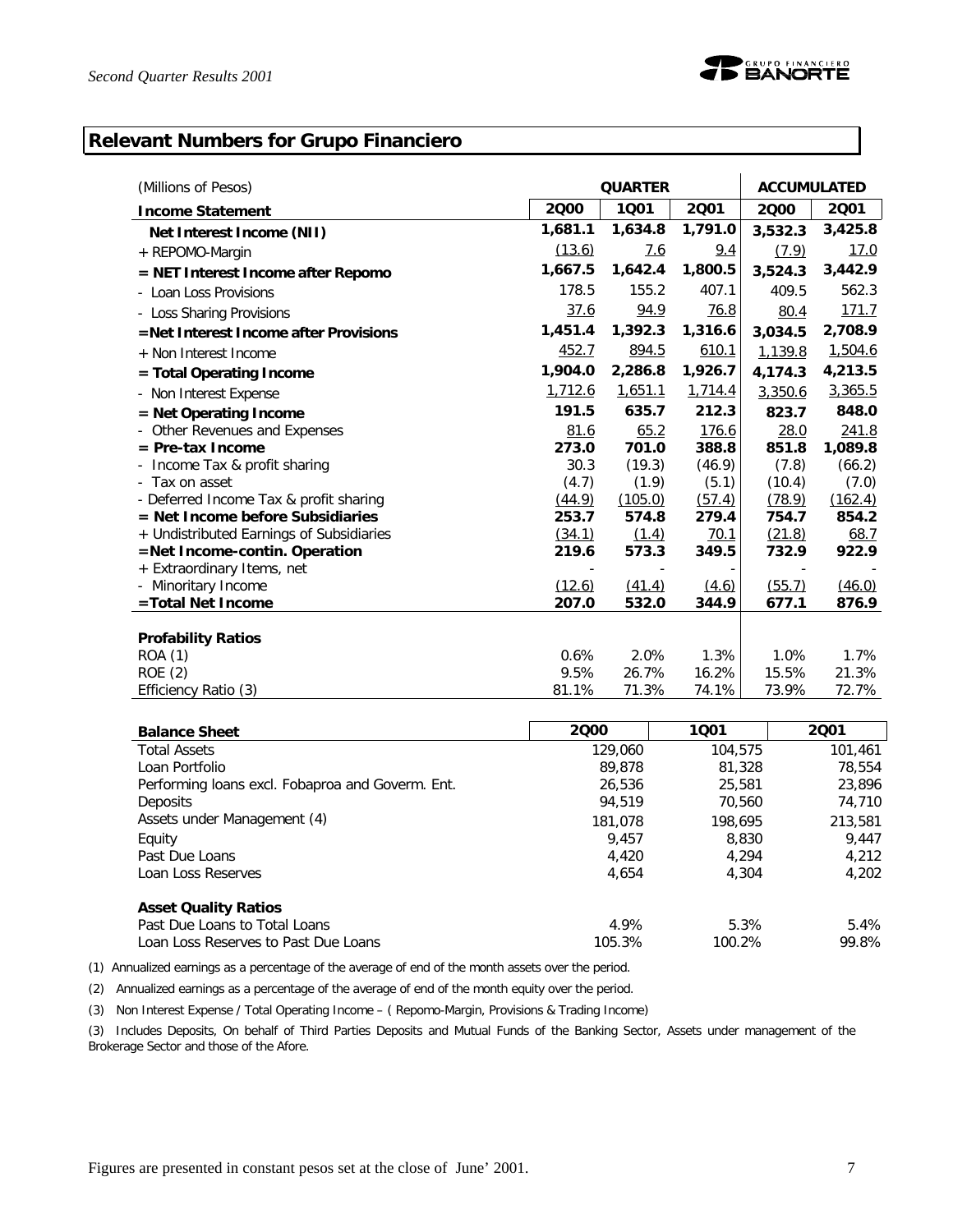# **V. Information by Sectors 1. Banking Sector**

| (Millions of Pesos)                      |          | <b>QUARTER</b> |         | <b>ACCUMULATED</b> |         |  |
|------------------------------------------|----------|----------------|---------|--------------------|---------|--|
| <b>Income Statement</b>                  | 2000     | 1001           | 2001    | 2000               | 2001    |  |
| <b>Net Interest Income</b>               | 1,598.9  | 1,542.4        | 1.653.9 | 3,337.5            | 3.196.3 |  |
| + REPOMO-Margin                          | (3.1)    | 14.1           | 17.8    | 23.8               | 32.0    |  |
| = Net Interest Income after Repomo       | 1,595.8  | 1,556.5        | 1,671.7 | 3,361.3            | 3,228.2 |  |
| - Loan Loss Provisions                   | 177.8    | 154.8          | 405.9   | 406.0              | 560.7   |  |
| - Loss Sharing Provisions                | 37.6     | 94.9           | 76.8    | 80.4               | 171.7   |  |
| = Net Interest Income after Provisions   | 1,380.4  | 1,306.8        | 1,189.0 | 2,874.9            | 2,495.8 |  |
| + Non Interest Income                    | 324.8    | 665.0          | 467.6   | 784.1              | 1,132.6 |  |
| = Total Operating Income                 | 1,705.2  | 1,971.8        | 1,656.6 | 3,659.0            | 3,628.5 |  |
| - Non Interest Expense                   | 1,500.3  | 1,468.4        | 1,482.8 | 2,944.2            | 2,951.2 |  |
| = Net Operating Income                   | 204.9    | 503.4          | 173.8   | 714.8              | 677.3   |  |
| + Other Revenues and Expenses            | 81.1     | 66.6           | 171.7   | 32.5               | 238.3   |  |
| $=$ Pre-tax Income                       | 286.0    | 570.1          | 345.5   | 747.3              | 915.6   |  |
| - Income Tax & profit sharing            |          | (14.9)         | (36.1)  |                    | (51.0)  |  |
| - Tax on asset                           | (4.7)    | (1.9)          | (3.8)   | (10.4)             | (5.7)   |  |
| - Deferred Income Tax & profit sharing   | (39.6)   | (65.9)         | (46.5)  | (92.3)             | (112.3) |  |
| = Net Income before Subsidiaries         | 241.7    | 487.4          | 259.2   | 644.6              | 746.6   |  |
| + Undistributed Earnings of Subsidiaries | 6.2      | 39.5           | 10.4    | 40.6               | 49.9    |  |
| = Net Income-continuos Operation         | 247.9    | 526.9          | 269.6   | 685.2              | 796.4   |  |
| + Extraordinary Items, net               |          |                |         |                    |         |  |
| Minoritary Income                        | $\equiv$ |                | 0.1     | (3.2)              | 0.1     |  |
| =Total Net Income                        | 247.9    | 526.9          | 269.6   | 682.0              | 796.5   |  |
| <b>Profability Ratios</b>                |          |                |         |                    |         |  |
| ROA (1)                                  | 0.8%     | 1.9%           | 1.1%    | 1.0%               | 1.5%    |  |
| <b>ROE (2)</b>                           | 13.6%    | 29.4%          | 14.5%   | 18.0%              | 21.6%   |  |
| Efficiency Ratio (3)                     | 80.5%    | 68.2%          | 73.7%   | 73.5%              | 73.4%   |  |
| <b>Balance Sheet</b>                     | 2000     |                | 1001    |                    | 2001    |  |
| <b>Total Assets</b>                      |          | 124,439        | 102,160 |                    | 97,618  |  |
| Loan Portfolio                           |          | 89,758         | 81,023  |                    | 77,650  |  |
| Deposits                                 | 94,825   |                | 70,696  |                    | 74,092  |  |
| Equity                                   | 7,672    |                |         | 7,401              | 7,735   |  |
| Past Due Loans                           | 4,389    |                |         | 4,268              | 4,185   |  |
| Loan Loss Reserves                       |          | 4,635          |         | 4,287              | 4,185   |  |
| <b>Asset Quality Ratios</b>              |          |                |         |                    |         |  |
| Past Due Loans to Total Loans            |          | 4.9%           |         | 5.3%               | 5.4%    |  |
| Loan Loss Reserves to Past Due Loans     |          | 105.6%         | 100.4%  |                    | 100.0%  |  |

Note: It does not consolidate the Afore which net results are shown in the Undistributed Earnings of Subsidiaries line.

1) Annualized earnings as a percentage of the average of month-end assets over the period.

2) Annualized earnings as a percentage of the average of month-end equity over the period.

3) Non Interest Expense / Total Operating Income – ( Repomo-Margin, Provisions & Trading Income)

The Banking Sector earnings were Ps 269.6 million during the quarter, 8.8% higher than those of the same quarter last year. The accumulated net earnings of 1H01 were Ps 796.5 million, 16.8% higher than the accumulated profit of the same period of 2000. During the quarter the loan loss provisions were increased by Ps 405.9 million because of new past-due portfolio in the period and Ps 76.8 million were charged to the earnings under the concept of provisions for the Fobaproa loss sharing. The Net Interest Income before Repomo increased 7.2% compared to 1Q01 due to important

Figures are presented in constant pesos set at the close of June' 2001. 8

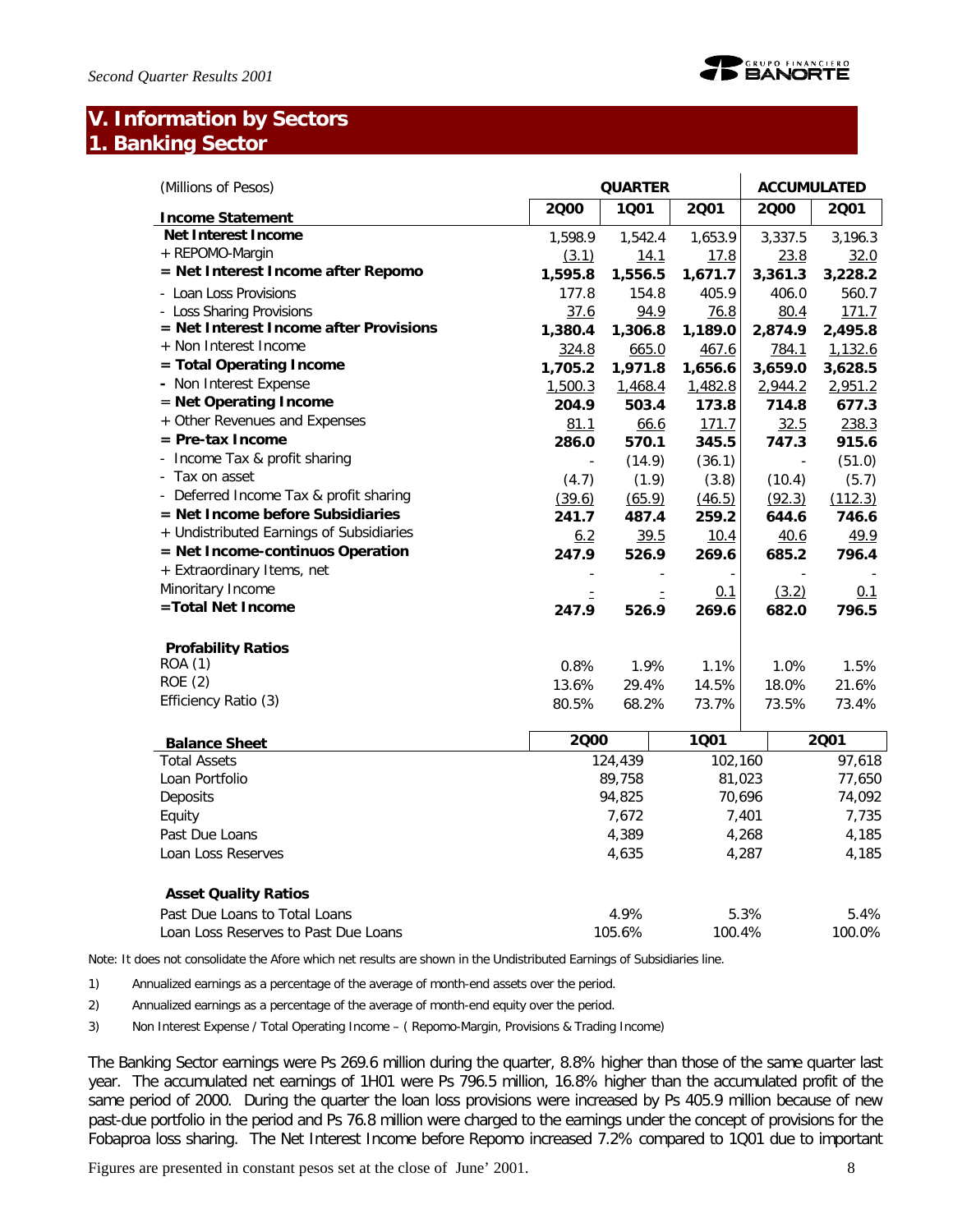

#### *Second Quarter Results 2001*

money market and treasury gains in the period. The Non Interest Income of the quarter was Ps 467.6 million vs. Ps 665.0 million of the previous quarter, 29.7% lower mainly due to a reduction in the Serfin portfolio collecting fees, as the previous quarter marked higher income than anticipated. The Non Interest Expense was Ps 1,482.8 million in the quarter, 1.0% higher than that of 1Q01 because of the increase in Administrative and Promotion Expenses for the institutional campaigns undertaken in the quarter.

### **Net Interest Income**

| (Millions of Pesos)                             |                 | <b>ACCUMULATED</b> |                 |                 |                 |
|-------------------------------------------------|-----------------|--------------------|-----------------|-----------------|-----------------|
| <b>BANKING SECTOR</b>                           | 2000            | 1001               | 2001            | 2000            | 2001            |
| Interest Income                                 | 5,655.1         | 8,361.2            | 4,468.3         | 11,897.2        | 12,829.5        |
| Interest Expense                                | 4,203.2         | 6,881.9            | 2,879.2         | 8,846.0         | 9,761.1         |
| Loan Fees                                       | 151.0           | 66.8               | 68.8            | 293.5           | 135.6           |
| Fees Paid                                       | 4.0             | 3.6                | 4.1             | 7.2             | 7.8             |
| Net Interest Income before Repomo               | 1,598.9         | 1,542.4            | 1,653.9         | 3,337.4         | 3,196.3         |
| Average Earning Assets<br>% Net Interest Margin | 134,507<br>4.8% | 103,704<br>5.9%    | 101,595<br>6.3% | 136,017<br>4.9% | 102,650<br>6.2% |

| (Millions of Pesos)                 | 2000           |        |                       | 1001    |                       |               |
|-------------------------------------|----------------|--------|-----------------------|---------|-----------------------|---------------|
|                                     | <b>BANORTE</b> |        | <b>BANCEN BANORTE</b> |         | <b>BANCEN BANORTE</b> | <b>BANCEN</b> |
| Interest Income- loans & securities | 3,968.7        | 1030.0 | 4,081.7               | 50.6    | 4,019.1               | 1,389.7       |
| Interest Income- repo agreement     | 646.7          | 6.2    | 2,087.0               | 2,144.0 | (811.6)               | (131.3)       |
| Foreign exchange Valuation          | 3.6            |        | (2.1)                 | 0.1     | 2.3                   | 0.3           |
| UDI valuation                       |                |        |                       |         |                       |               |
| Valorization Inst. Indizados        |                |        |                       |         |                       |               |
| <b>Interest Income</b>              | 4,619.0        | 1036.1 | 6,166.6               | 2,194.6 | 3,209.7               | 1,258.6       |
| Loan Fees                           | 141.0          | 10.0   | 66.4                  | 0.3     | 68.6                  | 0.2           |
| Interest Expenses-dep.& funding     | 2,904.4        | 661.8  | 2,707.3               | 14.3    | 2,154.4               | 56.5          |
| Interest expenses- repo agreement   | 617.4          | 10.8   | 2,456.4               | 1,693.4 | 559.6                 | 106.5         |
| Foreign exchange Valuation          |                | (0.1)  |                       |         |                       |               |
| UDI valuation                       |                |        |                       |         |                       |               |
| Valorization Inst. Indizados        | 7.4            | 1.5    | 9.1                   | 1.5     | 1.1                   | 1.1           |
| - Interest Expense                  | 3,529.2        | 674.0  | 5,172.8               | 1,709.2 | 2,715.1               | 164.1         |
| Fees paid                           | 3.5            | 0.5    | 3.6                   |         | 4.1                   |               |
| = Net Interest Income               | 1,227.3        | 371.6  | 1,056.6               | 485.8   | 559.2                 | 1,094.7       |

The Net Interest Income before Repomo of the Banking Sector was Ps 1,653.9 million, 7.2% greater than that of 1Q01 as a result of the following movements:

- 1) The Money Market operation margin increased with the fall in interest rates thanks to the bank's own positions and those of securities' borrowing at higher interest rates, taken by the Treasury generating substantial earnings for approximately Ps 120 million.
- 2) The reduction in rates for Cetes at 28 days, for which the quarter average was 4.63% compared to the previous quarter (1Q01: 17.02% vs. 2Q01: 12.39%) reduced loans-deposits gain margin.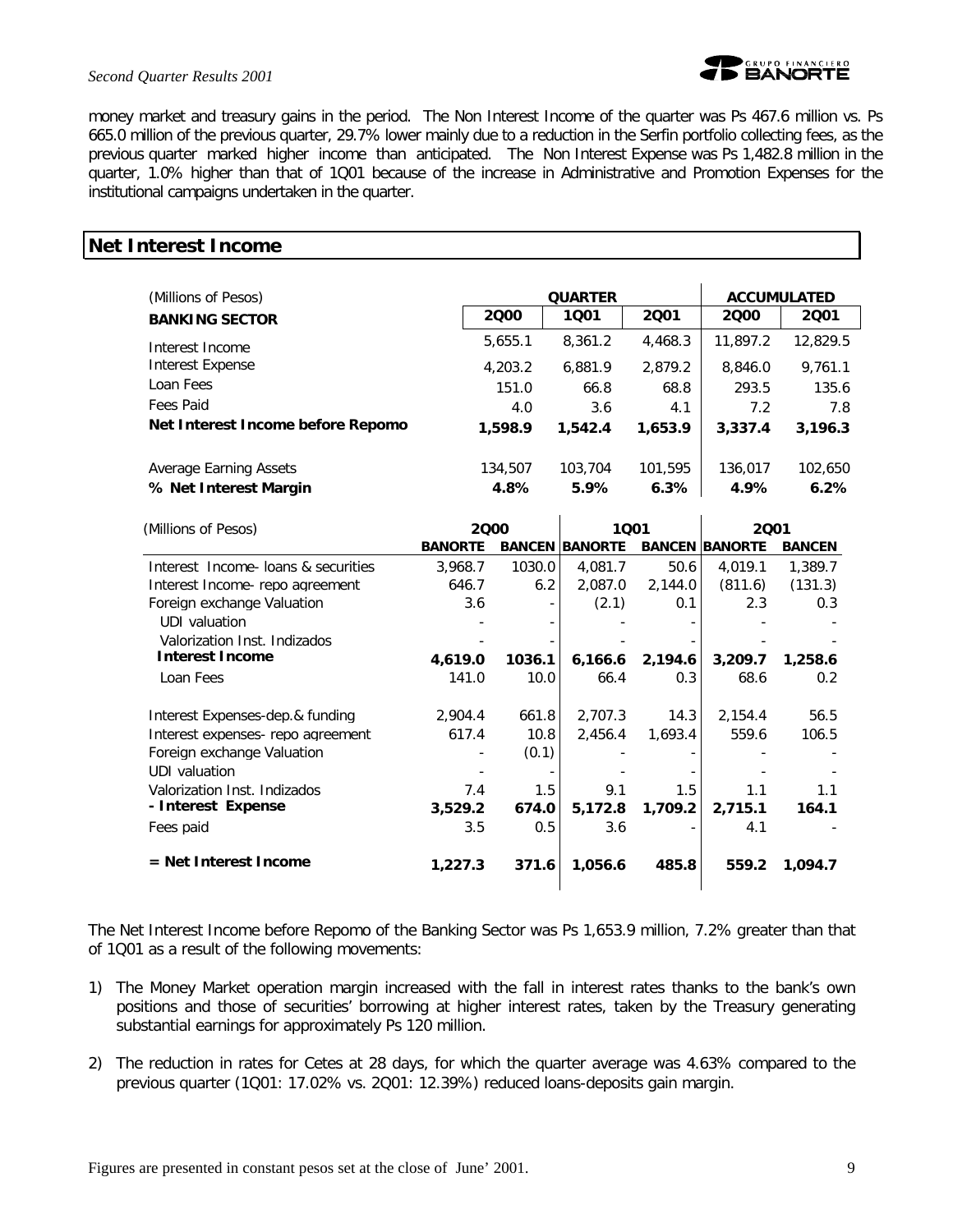

The accumulated Net Interest Income before Repomo dropped 4.2% with respect to 1H00 basically because of lower loan fees, as in 2000 concepts which were later regrouped in Non-Financial Income (charge for ATM usage and sales point terminals of other banks) were included.

Departing 2Q01, the Interest Expense on repo agreements were netted out with the Interest Income on repo agreements leaving only the premiums paid on repo agreements in the latter. In the quarter, they were netted out retroactively for the whole year, therefore Ps 1,507.3 million in interest expense of 1Q01 were included in 2Q01 (Ps 805.8 million in Banorte and Ps 701.5 million in Bancen) in addition to those of the quarter. This regrouping was carried out following the rules defined in bulletins B-2 and B-5 of Circular 1488 issued by the CNBV. This change does not affect the final Financial Margin before Repomo.

# **Non Interest Income**

| (Millions of Pesos)            |        | <b>QUARTER</b> |        | <b>ACCUMULATED</b> |         |  |  |
|--------------------------------|--------|----------------|--------|--------------------|---------|--|--|
|                                | 2000   | 1001           | 2001   | 2000               | 2001    |  |  |
| Fees on purchased services:    |        |                |        |                    |         |  |  |
| + Fund Transfers               | 8.5    | 9.1            | 10.8   | 16.9               | 19.8    |  |  |
| + Account Management Fees      | 59.2   | 72.7           | 77.8   | 116.4              | 150.5   |  |  |
| + Fiduciary                    | 40.4   | 242.0          | 115.2  | 254.6              | 357.2   |  |  |
| + Credit Card                  | 5.5    | 78.8           | 83.6   | 11.5               | 162.5   |  |  |
| + From Fobaproa                | 224.3  | 77.6           | 81.2   | 313.5              | 158.8   |  |  |
| + Other Fees                   | 48.1   | 70.0           | 71.9   | 134.9              | 141.9   |  |  |
|                                | 386.0  | 550.2          | 440.5  | 847.8              | 990.7   |  |  |
| Fees paid:                     |        |                |        |                    |         |  |  |
| + Fund Transfers               |        |                |        |                    |         |  |  |
| + Other Fees                   | 91.1   | 82.6           | 83.5   | 180.9              | 166.1   |  |  |
|                                | 91.1   | 82.6           | 83.5   | 181.0              | 166.1   |  |  |
| $=$ Net Fees                   | 294.9  | 467.6          | 357.0  | 666.8              | 824.6   |  |  |
| <b>Trading Income</b>          |        |                |        |                    |         |  |  |
| + Foreign Exchange             | 49.1   | 54.1           | 43.1   | 104.1              | 97.1    |  |  |
| + Securities- Realized gains   | 7.5    | 30.6           | 82.5   | 19.4               | 113.2   |  |  |
| + Securities- Unrealized gains | (26.7) | 112.7          | (15.0) | (6.2)              | 97.7    |  |  |
|                                | 29.9   | 197.4          | 110.7  | 117.3              | 308.0   |  |  |
| $=$ Non Interest Income        | 324.8  | 665.0          | 467.6  | 784.1              | 1,132.6 |  |  |

Non Interest Income of the quarter was 29.7% lower than that of 1Q01 mainly because of a drop in the Serfin portfolio collecting income (which come in through the Fiduciary account) since in 1Q01 commissions were collected by the Recovery Bank for an amount higher than anticipated, nearly doubling the income from this concept in the previous quarter. The Trading Income dropped by 43.9% caused by a drop in Security Unrealized Gains from Ps 112.7 million in 1Q01 to a negative figure of Ps 15.0 million in 2Q01. This effect was partially compensated by a 169.6% increase in Realized Gains due to higher margins of intermediations caused by a pronounced drop in interest rates during the period. The accumulated Non Interest Income for 1H01 was 44.4% higher that that of the same period in 2000 mainly because of the Income from the Serfin Portfolio collecting in 1Q01 (reflected though the Fiduciary account), to Credit Card fees due to the reclassification of the commissions charged to other banks for ATM usage and sales point terminals as of 4Q00, and to Account Management Fees which increased by 29.3%.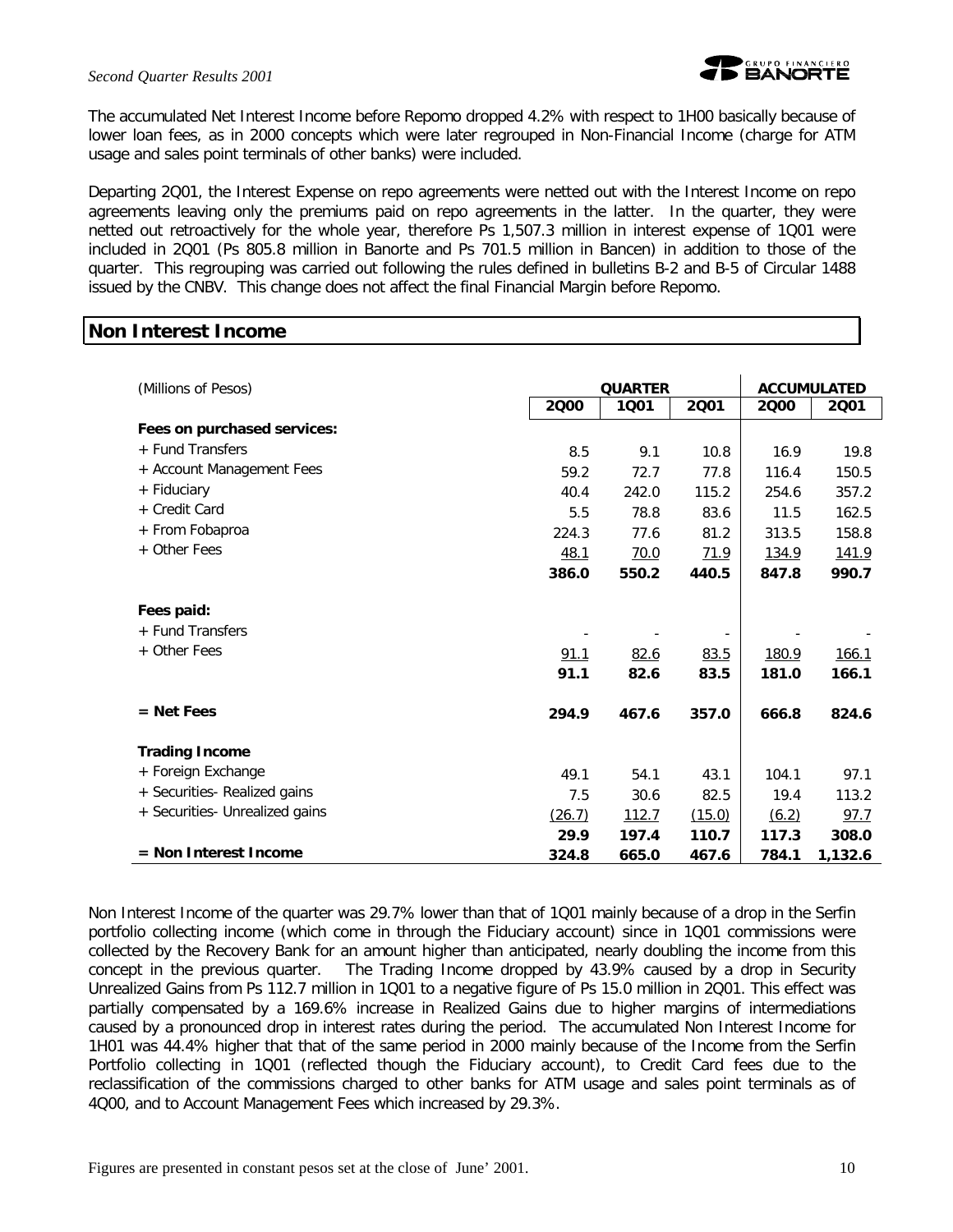### **Non Interest Expense**

| (Millions of Pesos)                  |         | <b>QUARTER</b> | <b>ACCUMULATED</b> |         |         |
|--------------------------------------|---------|----------------|--------------------|---------|---------|
|                                      | 2000    | 1001           | 2001               | 2000    | 2001    |
| Personnel Expenses                   | 641.8   | 676.8          | 643.6              | 1,253.9 | 1,320.4 |
| +Fees Paid                           | 82.9    | 82.1           | 70.0               | 159.4   | 152.2   |
| +Operation & Administration Expenses | 387.6   | 350.4          | 426.1              | 778.8   | 776.4   |
| +Rent, Depreciation& Amortization    | 154.5   | 165.4          | 156.9              | 339.8   | 322.3   |
| +Tax other than income tax           | 128.0   | 102.3          | 101.9              | 222.6   | 204.2   |
| +Contributions to IPAB               | 105.5   | 91.4           | 84.2               | 189.7   | 175.7   |
| - Corporate Expense Recoveries       |         |                |                    |         |         |
| $=$ Non Interest Expense             | 1,500.3 | 1,468.4        | 1,482.8            | 2,944.2 | 2.951.2 |

The Non Interest Expense of the quarter increased by 1.0% with respect to that of 1Q01 because of the 21.6% increase in Operation and Administration Expenses, which was affected principally by the Promotion and Advertising Expenses (Ps 71 million) from the institutional advertising campaigns undertaken in the period, and to the increased in Surveillance and Securities Transportation, because departing from this year these services are outsourced. Personnel Expenses dropped by 4.9% due to the lay off of 531 employees in the previous quarter. However, the bank officials received a 10% raise in April, while union-affiliated personnel is pending and will be reflected in 3Q01. The yearly accumulated Non-Interest Expense remained at almost the same level as the previous year.

As part of the efficiency improvement and expense reduction program, in June 2001 a 15-floor building called Torre Sur, located in Monterrey, was purchased through Inmobiliaria Banorte so as to concentrate top management and the administrative areas in a single building, which until now had been distributed among different locations in the city. Through this operation 12 proprietary buildings and 8 more rented will be vacated. With the sale of these GFNortes buildings and other real state, as well as the rent and expense savings, not only the investment on this new building will be regained but also administrative expenses will be reduced from now and on. The name of the building will be changed to "Torre Banorte" and will concentrate 1,300 employees.

| (Millions of Pesos)           | <b>QUARTER</b> | <b>ACCUMULATED</b> |         |         |         |
|-------------------------------|----------------|--------------------|---------|---------|---------|
|                               | 2000           | 1001               | 2001    | 2000    | 2001    |
| +Other Revenues               | 153.0          | 92.2               | 132.3   | 274.5   | 224.5   |
| +Foreign Exchange             |                |                    |         | 0.4     |         |
| + Recoveries                  | 11.4           | 102.0              | 167.6   | 30.3    | 269.6   |
| +Repomo-other                 |                | (17.7)             | 60.7    | 17.1    | 43.0    |
| $=$ Other Revenues            | 164.4          | 176.5              | 360.6   | 322.3   | 537.1   |
| -Other Expenses               | (42.0)         | (106.0)            | (181.6) | (99.2)  | (287.6) |
| -Foreign Exchange             |                |                    | ٠       | (22.2)  | ٠       |
| -Repomo-other                 | (41.3)         | (3.9)              | (7.3)   | (168.4) | (11.2)  |
| =Other Expenses               | (83.4)         | (109.9)            | (188.9) | (289.8) | (298.8) |
| = Other Revenues and Expenses | 81.1           | 66.6               | 171.7   | 32.5    | 238.3   |

### **Other Revenues and Expenses**

The net result of Other Products and Expenses was Ps 171.7 million, 157.8% higher than that of the previous quarter due to an important increase in the Repomo-other during the quarter which was due to the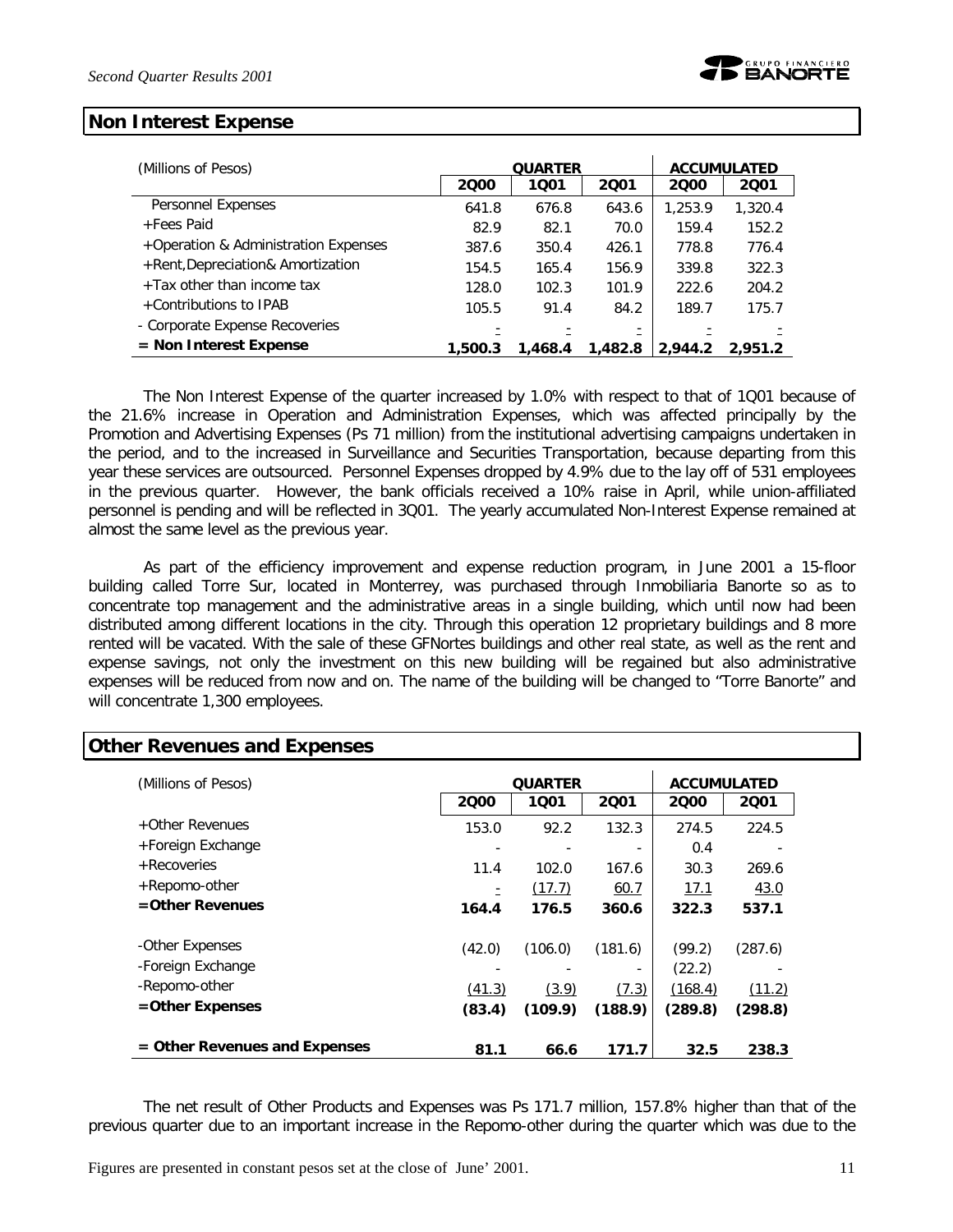#### *Second Quarter Results 2001*



transfer of Deferred Tax income for Ps 63.3 million, an increase in Other Products for Ps 40.1 million from the cancellation of Diverse Creditor items for Ps 16.3 million and to a Ps 18.6 million recovery of marketing expenses, and a Ps 75.6 million increase in Other Expenses generated largely by the creation of preventive provisions in Bancen securities for the Treasury position purchased from Banorte. The accumulated net earnings of Other Products and expenses increased by Ps 205.8 million, which is the result of an increase in Recoveries and in other expenses, and to the sharp drop in the Repomo-other.

| <b>Loan Portfolio</b>                              |                |                          |        |        |                         |                          |        |              |        |  |
|----------------------------------------------------|----------------|--------------------------|--------|--------|-------------------------|--------------------------|--------|--------------|--------|--|
| (Millions of Pesos)                                |                | <b>Local Currency</b>    |        |        | <b>Foreign Currency</b> |                          |        | <b>Total</b> |        |  |
| <b>Performing Loans</b>                            | 2000           | 1001                     | 2001   | 2000   | 1001                    | 2001                     | 2000   | 1001         | 2001   |  |
| Commercial                                         | 11,842         | 13,321                   | 12,022 | 4,455  | 4,926                   | 4,265                    | 16,297 | 18,247       | 16,288 |  |
| <b>Financial Intermediaries</b>                    | 4,719          | 973                      | 694    | 464    | 769                     | 541                      | 5,183  | 1,742        | 1,235  |  |
| Consumer                                           | 616            | 1,254                    | 1,365  |        |                         | 1                        | 616    | 1,254        | 1,366  |  |
| Mortgages                                          | 4,370          | 4,082                    | 4,153  |        |                         |                          | 4,370  | 4,082        | 4,153  |  |
| <b>Goverment Entities</b>                          | 3,331          | 39,345                   | 38,990 |        | 16                      | 13                       | 3,331  | 39,362       | 39,003 |  |
| Fobaproa                                           | 46,520         | 6,070                    | 5,881  | 9,053  | 5,999                   | 5,540                    | 55,573 | 12,069       | 11,422 |  |
| <b>Total</b>                                       | 71,397         | 65,045                   | 63,105 | 13,972 | 11,711                  | 10,361                   | 85,369 | 76,756       | 73,465 |  |
| <b>Past Due Loans</b>                              |                |                          |        |        |                         |                          |        |              |        |  |
| Commercial                                         | 1,487          | 1,189                    | 1,143  | 525    | 560                     | 946                      | 2,012  | 1,749        | 2,090  |  |
| Financial Intermediaries                           | $\overline{7}$ | $\overline{\phantom{a}}$ |        |        |                         |                          | 7      |              |        |  |
| Consumer                                           | 623            | 622                      | 304    |        |                         | $\overline{\phantom{a}}$ | 623    | 622          | 304    |  |
| Mortgages                                          | 1,747          | 1,897                    | 1,791  |        |                         |                          | 1,747  | 1,897        | 1,791  |  |
| <b>Goverment Entities</b>                          |                |                          |        |        |                         |                          |        |              |        |  |
| Total                                              | 3,864          | 3,708                    | 3,239  | 525    | 560                     | 946                      | 4,389  | 4,268        | 4,185  |  |
| <b>Total Propietary Loans</b>                      | 75,261         | 68,753                   | 66,343 | 14,497 | 12,271                  | 11,307                   | 89,758 | 81,023       | 77,650 |  |
| % Past Due Loans                                   | 5.1%           | 5.4%                     | 4.9%   | 3.6%   | 4.6%                    | 8.4%                     | 4.9%   | 5.3%         | 5.4%   |  |
| FOBAPROA (**)<br>$f(x)$ in all also contrast times |                | 37,971                   | 35,416 |        |                         | $\sim$                   |        | 35,971       | 35,416 |  |

(\*) Includes valued UDIS

 $(**)$  IPAB portfolio is included in the Loans to Government Agencies

(\*\*\*) Includes Fobaproa promissory notes.

Note: There is no scheme for Mortgage Earnings.

The quarter ended with a Loan Portfolio of Ps 77,650 million, 4.2% less that the previous quarter because of a reduction in the corporate portfolio (which is included in the Commercial Loans) –the sector that was most affected by the decelerated economic activity in the United States, however, the commercial loans for the medium and small company segment, which depends mainly on internal consumption as well as the automobile loans, had a favorable behavior during the year, growing together 23.9% from December 1999 to June 2001, due to the positive results of the strategy of focusing in these segments.

The past due portfolio shows a 1.9% decrease with respect to 1Q01 as a result of the following factors:

- 1) A USD 50 million increase with corporate loans falling into the past due portfolio.
- 2) A reduction due to important charge offs in the quarter, totaling Ps 462 million, specially in credit cards.
- 3) A reduction in consumer and mortgage non performing loans as a result of the collection efforts.

The past due loan ratio at the end of 2Q01 was 5.4%, slightly higher that that of 1Q01 because of the decreased in the overall portfolio which is the basis to calculate this indicator.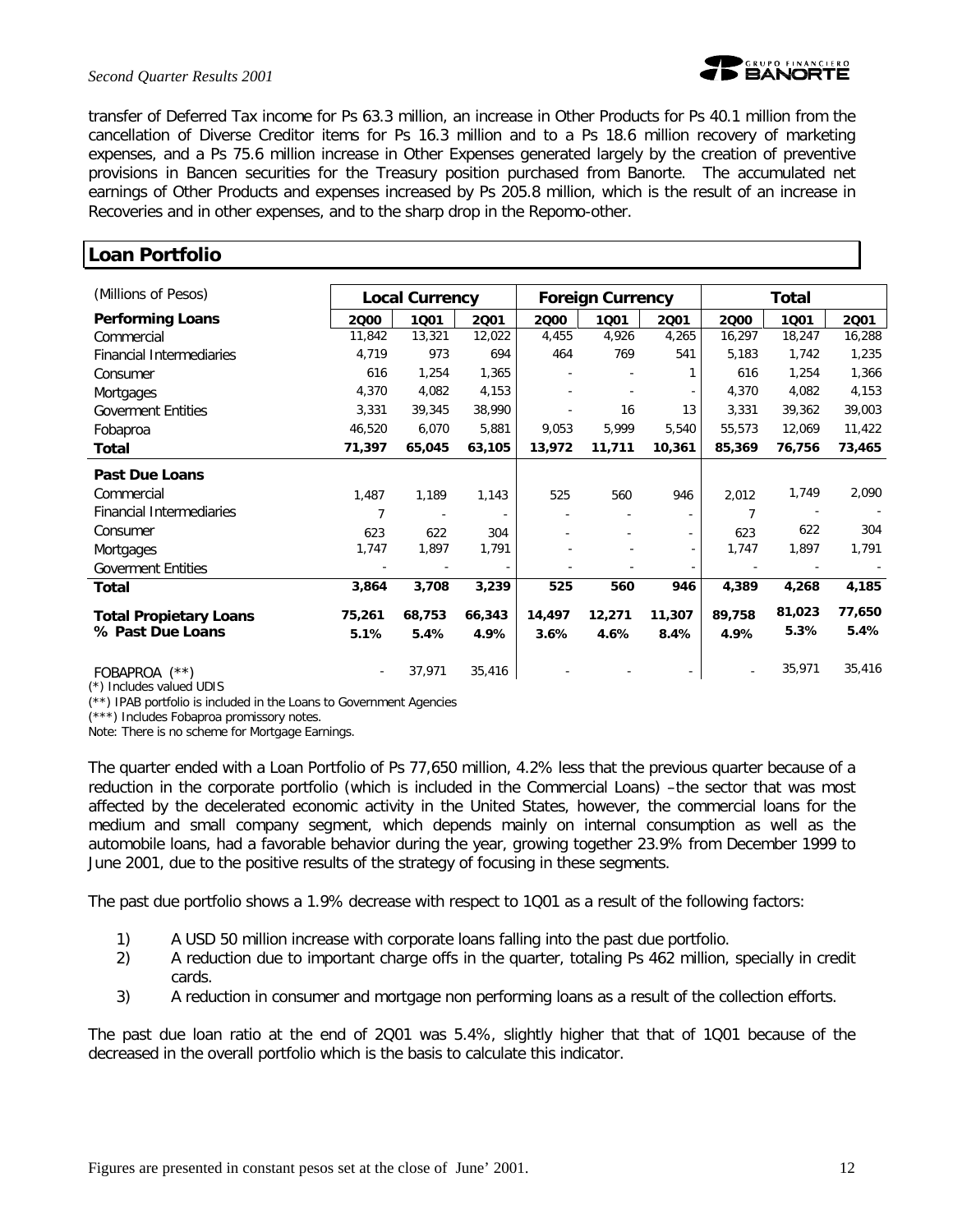

#### **Classified Loans**

| (Millions of Pesos) |              |      |                          |       |                  |           |             |                 |         |              |              |         |
|---------------------|--------------|------|--------------------------|-------|------------------|-----------|-------------|-----------------|---------|--------------|--------------|---------|
|                     |              |      | COMMERCIAL (*)           |       | <b>MORTGAGES</b> |           |             | <b>CONSUMER</b> |         |              | <b>TOTAL</b> |         |
| Grade               | Loans        | ℅    | Reserve                  | Loans |                  | % Reserve | Loans       | ℅               | Reserve | Loans        | ℅            | Reserve |
| $\mathsf{A}$        | 17,228       | 74.6 | 135                      | 2.328 | 39.2             | 14        | 1.019       | 60.4            | 5       | 20.575       | 67.0         | 153     |
| B                   | 3,201        | 13.9 | 366                      | 1.537 | 25.9             | 87        | 333         | 19.8            | 33      | 5.071        | 16.5         | 486     |
| C                   | 971          | 4.2  | 297                      | 576   | 9.7              | 181       | 33          | 2.0             | 15      | 1,581        | 5.1          | 492     |
| D                   | 614          | 2.7  | 446                      | 1,503 | 25.3             | 1.052     | 30          | 1.8             | 23      | 2.147        | 7.0          | 1,521   |
| E                   | 1,030        | 4.5  | 1,000                    |       |                  | ۰.        | 271         | 16.1            | 270     | 1,301        | 4.2          | 1,271   |
| Not Classified      | 48           | 0.2  | $\overline{\phantom{a}}$ |       |                  |           |             |                 | ۰       | 48           | 0.2          |         |
| <b>Total</b>        | 23,092 100.0 |      | 2.244                    | 5,944 | 100.0            | 1,333     | 1,687 100.0 |                 | 346     | 30,723 100.0 |              | 3,923   |
| Excepted            |              |      |                          |       |                  |           |             |                 | ٠       | 50,302       | 62.1         |         |
| <b>Total</b>        | 23.092 100.0 |      | 2.244                    | 5,944 | 100.0            | 1,333     | 1.687 100.0 |                 | 346     | 81.025 100.0 |              | 3.923   |

Note : Consolidated with UDIS. Assessed with March'00 peso figures, except the Mortgage and Consumer, which uses the numbers from June 30, 2001, per application of Report 1480 of the CNByV (the National Banking and Securities Commission).

(\*) Includes Financial Intermediaries, Goverment Entities, Irrevocable Lines of Credit and Signatures Guarantees Granted.

### **Fobaproa-IPAB**

| (Million of Pesos)            | <b>REMAINING CONTINGENCIES</b> |                               |                |  |  |  |  |
|-------------------------------|--------------------------------|-------------------------------|----------------|--|--|--|--|
|                               | LOSS(1)<br><b>SHARING</b>      | INCENTIVE(1)<br><b>SCHEME</b> | FOBA-70<br>(2) |  |  |  |  |
| Gross Fobaproa notes balance  | 9.528                          | 5,714                         | 950            |  |  |  |  |
| - Cash recoveries             | 2,027                          | 1,324                         | 232            |  |  |  |  |
| - Repossesed assets           | Ξ                              |                               | 228            |  |  |  |  |
| $=$ Balance net of recoveries | 7,501                          | 4.390                         | 490            |  |  |  |  |
| Contingency before reserves   | 2,000                          | 329                           | 490            |  |  |  |  |
| - Reserves                    | 2,000                          | 329                           | 490            |  |  |  |  |
| $=$ Remaining contingencies   | O                              |                               |                |  |  |  |  |

1) Includes only cash recoveries.

2) Includes the historical value of repossesed assets without inflation updating.

Banorte provisioned Ps 76.8 million through the Income Statement during the quarter to keep 100% provioning on FOBAPROA-IPAB Loss Sharing program, Incentive scheme, and FOBA-70 program. Total cash recoveries represented 21.6% of Banorte's Gross FOBAPROA-IPAB notes balance. The provisioning for the repossesed assets in Foba 70 is carried out monthly and is calculated as the difference between the Fobaproa note balance and cash recoveries vs. their historical value.

#### **Loan Loss Reserves (LLR)**

| (Millions of Pesos)                | 2001           |               |       |  |
|------------------------------------|----------------|---------------|-------|--|
|                                    | <b>BANORTE</b> | <b>BANCEN</b> | Total |  |
| <b>PREVIOUS PERIOD END BALANCE</b> | 3,877          | 410           | 4,287 |  |
| Provision taken in the period      | 406            |               | 406   |  |
| UDI trusts transfers               | 41             | 10            | 51    |  |
| Charges offs and discounts:        |                |               |       |  |
| Commercial Portfolio               | (107)          | (6)           | (113) |  |
| Foreclosed assets                  | (58)           |               | (58)  |  |
| Consumer Portfolio                 | (242)          |               | (242) |  |
| Mortgage Portfolio                 | (46)           | (3)           | (49)  |  |
|                                    | (453)          | (9)           | (462) |  |

Figures are presented in constant pesos set at the close of June' 2001. 13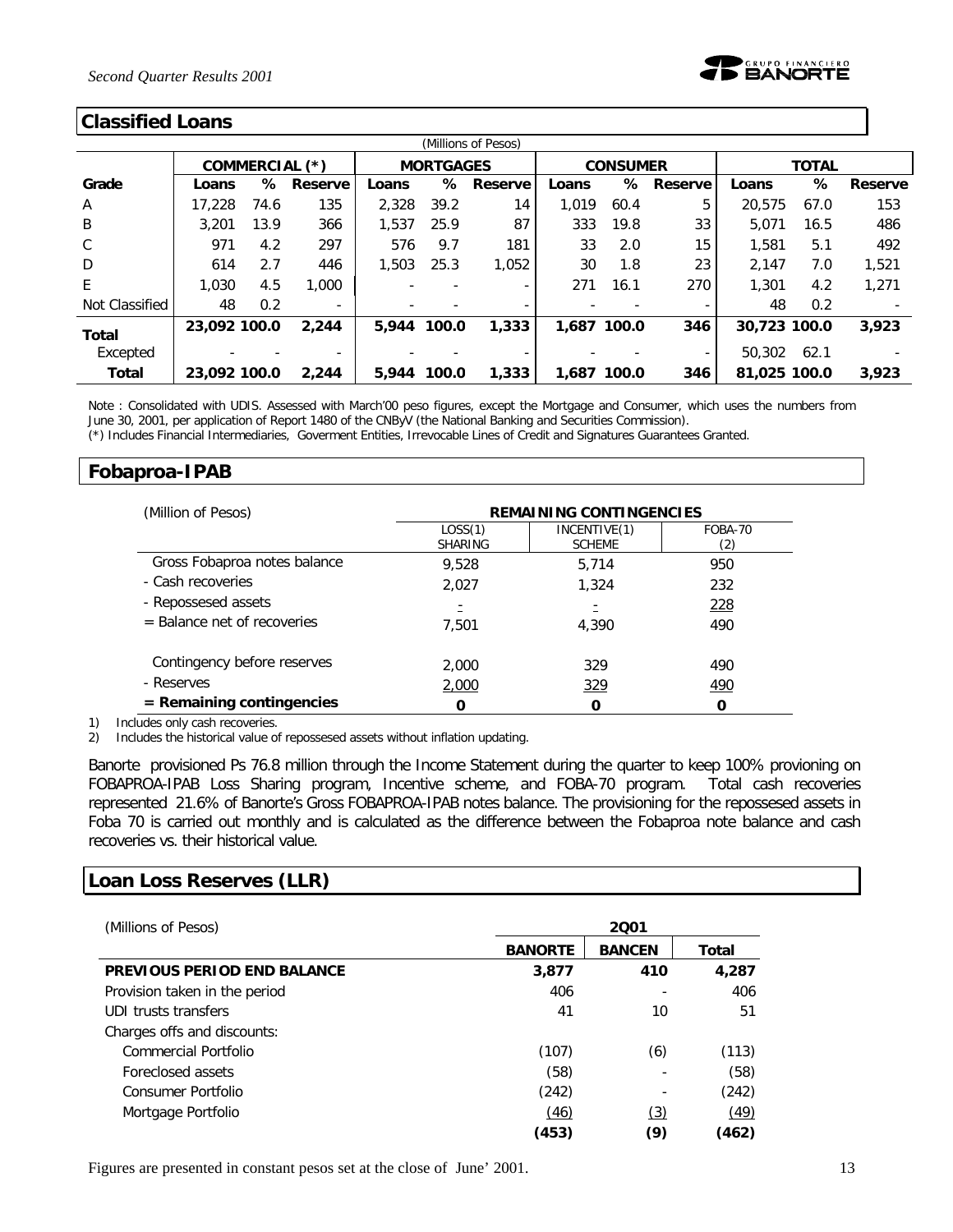

| Cost of debtors support programs        | (26)  | (4) | (30)  |
|-----------------------------------------|-------|-----|-------|
| Valuation and Others                    | (66)  | ÷   | (66)  |
| <b>LOAN LOSS RESERVES AT PERIOD END</b> | 3.779 | 407 | 4,185 |

During the quarter, Ps 402 million were provisioned through the Income Statement and Ps 462 million were taken out through Charge offs and discounts related to the recovery and restructuring of past due loans specially coming from the Banpaís loan portfolio which is fully reserved, from which Ps 171 million came from the Commercial Portfolio, Ps 242 millon from Consumer and Ps 49 million from Mortgages. The cost of debtor support programs of the quarter was Ps 30 million. On the other hand, in the Valuation concept, there were Ps 63 million negative as a result of the reduction of the exchange rate in the dollar loan portfolio (exchange rates- 1Q01:Ps9.52 vs 2Q01:Ps9.09). The balance of Loan Loss Provisions at the close of 2Q01 was Ps 4,185 million.

#### **Reserve Coverage as of 2Q01**

| (Millions of Pesos)                           |          |                 |                          |
|-----------------------------------------------|----------|-----------------|--------------------------|
| <b>BANORTE</b>                                | Past Due | <b>Reserves</b> | <b>Reserves/Past Due</b> |
| Commercial                                    | 2.037    | 2,037           | 100.0%                   |
| <b>Financial Intermediaries</b>               |          |                 |                          |
| Consumer                                      | 304      | 304             | 100.0%                   |
| Mortgage                                      | 1,662    | 1,437           | 86.5%                    |
| <b>Goverment Entities</b>                     |          |                 |                          |
| Total                                         | 4,003    | 3,778           | 94.4%                    |
| <b>BANCEN</b>                                 |          |                 |                          |
|                                               |          |                 |                          |
| Commercial<br><b>Financial Intermediaries</b> | 52       | 52              | 100.0%                   |
| Consumer                                      |          |                 |                          |
| Mortgage                                      | 130      | 13              | 100.0%                   |
| <b>Goverment Entities</b>                     |          |                 |                          |
| Surplus                                       |          | 225             |                          |
| Total                                         | 182      | 407             | 223.6%                   |
| Total                                         | 4,185    | 4,185           | 100.0%                   |

The Reserve Coverage of the Banking Sector was 100.0% at the end of 2Q01. In Banorte, the reserve coverage was 94.4%, with a 100% coverage of past due commercial and consumer loans, and 86.5% in Mortgage loans. In the case of Bancen, the reserve coverage was 223.6%, with individual coverage exceeding 100.0%, leaving a surplus of Ps 225 million to cover future contingencies.

#### **Deposits**

| (Millions of Pesos)                     | 2000    | 1001    | 2001    |
|-----------------------------------------|---------|---------|---------|
| <b>Demand Deposits</b>                  | 24,037  | 24,587  | 25,156  |
| Time Deposits                           | 69.673  | 44.754  | 47,631  |
| <b>Bonds</b>                            | 1,115   | 1,355   | 1,304   |
| Total                                   | 94.825  | 70.696  | 74.092  |
| On behalf of Third Parties Deposits (*) | 13,885  | 42,600  | 44,693  |
| <b>Total Deposits</b>                   | 108,710 | 113,296 | 118,785 |

(\*) Accounted in Memorandum Accounts. Historical data were changed due to a grouping correction.

Figures are presented in constant pesos set at the close of June' 2001. 14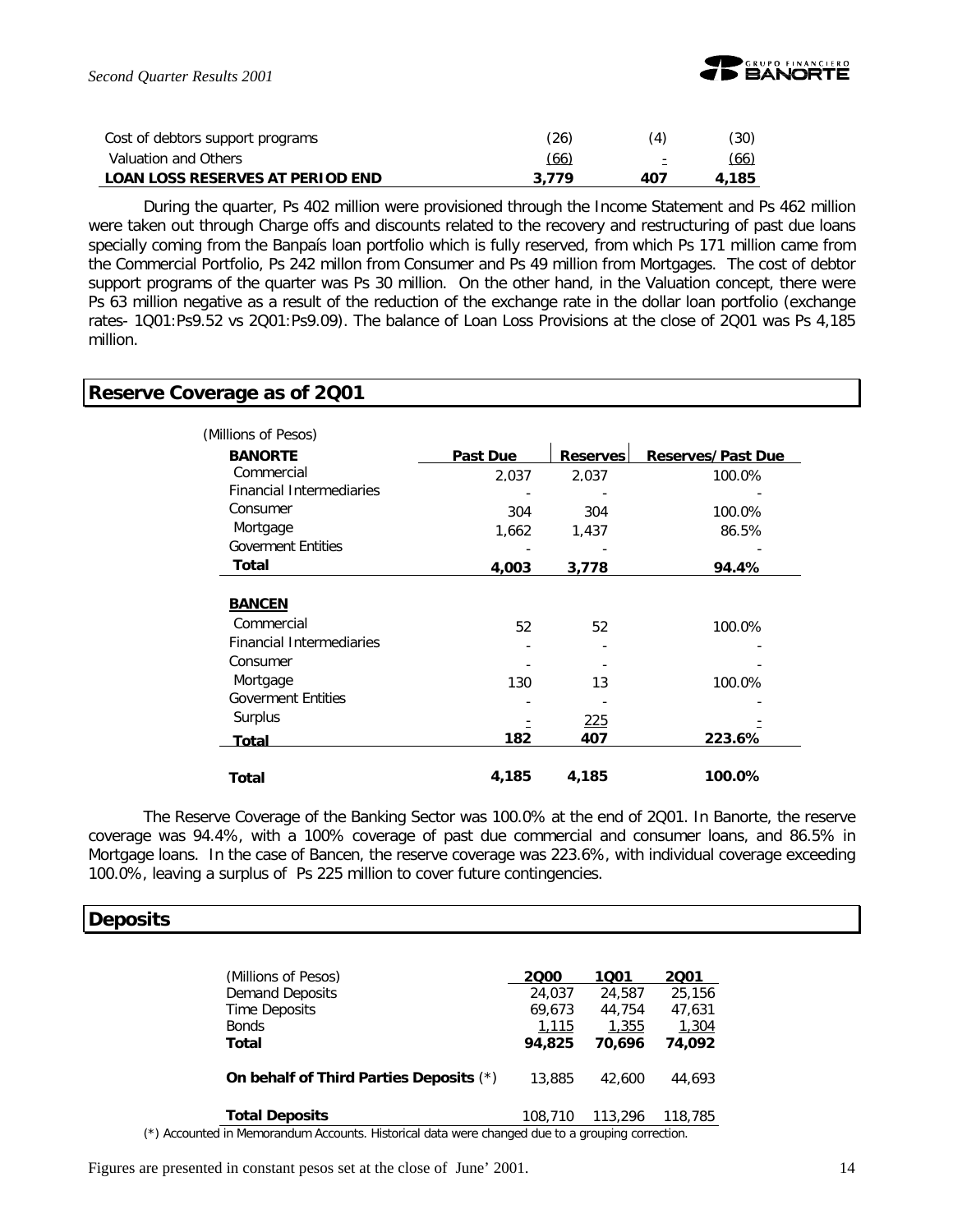

Total deposits (including those of third parties) increased by 4.8% when compared to those of the previous quarter, steming from growths in Demand and Time Deposits, for 2.3% and 6.4%, respectively. Time Deposit increase partially substituted the decrease in the funding through Loans from Banks. In relation with 2000, total deposits grow 9.3% as a result of implementing new promotional strategies.

#### **Risk Management**

December 2000 marked the completion of what was stipulated in Circular 1423 of the National Bank Commission as "Provisions of a Prudential Nature in Risk Management." The corresponding Policies and Risks Manual was approved by the Board of Director.

Moreover, there is in effect an ongoing process related to the updating and improvement of risk management policies and procedures according to the established objectives and with the involvement of all related areas. Besides, the aforementioned Manual has been widely spreaded out, via satelite and through Internet to all employees in the bank.

#### **Market Risk**

The methodology used to calculate market risk is Value at Risk (VaR). The main elements that affect this method are the volatility of the diverse risk factors, such as domestic interest rates, foreign interest rates, exchange rates, etc.

Said methodology is applied to the negotiable instruments portfolio in two ways: the first is through a 1-day tenure with a 95% level of trust, and the second is considering a 10-day tenure with a 99% level of trust.

The average quarterly Risk Value (VaR) of the Group's portfolio of negotiable instrument (Banking and Brokerage Sectors) including bonds, shares, money market operations, interest rate swaps, forwards and other derivatives and out balance are as follows:

Value at Risk

*(Millions of pesos)*

|              | 2000       | 3Q00 | 4Q00     | 1Q01 | 2001       |
|--------------|------------|------|----------|------|------------|
| VaR 1<br>dav |            | 66   | o۹<br>oΖ | 69   | 121<br>. ب |
| VaR 10 days  | າາດ<br>220 | 290  | 363      | 294  | 540        |

The average VaR during the quarter under a 1-day tenure was Ps 131 million, equivalent to 1.69% of the Group's capital, and under a 10-day tenure, the average VaR was Ps 540 million, equivalent to 6.98% of the Group's capital.

The average VaR for the last quarters has been incrementing due to higher market volatility as well as to higher volumes on securities, mainly through the money market desk and Treasury.

Moreover, the Value at Risk of the negotiable instruments described, in a risk factor break down, performed as follows:

#### *(Millios of pesos)*

| <b>RISK FACTOR</b>     | VaR 1 dav | VaR 10 days |
|------------------------|-----------|-------------|
| Domestic interest rate |           |             |
| Foreign interest rate  |           | Б1          |
| Exchange rate          |           | h.          |
| Total                  |           | 540         |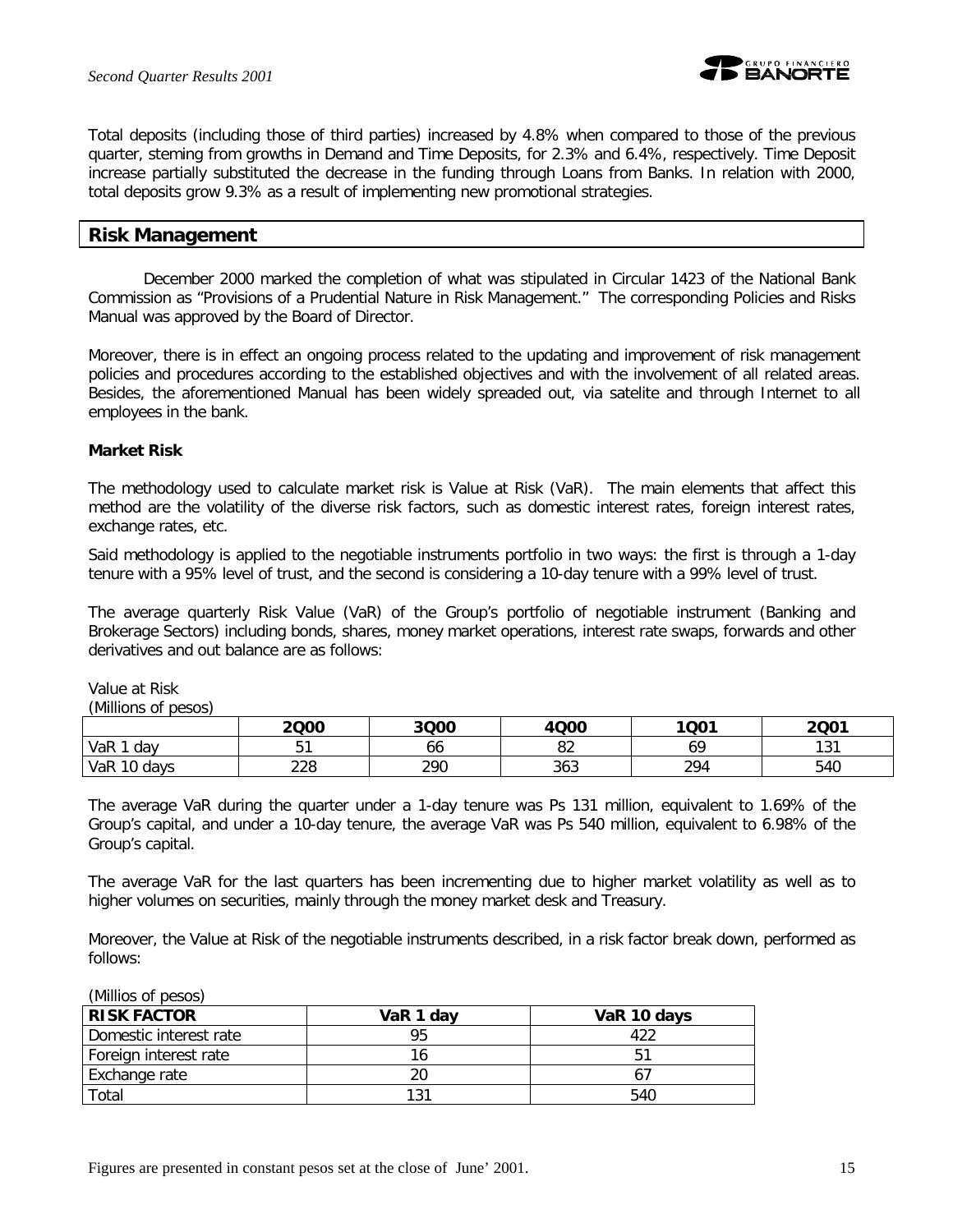

The methodology and descriptions of the types of risks are included in the Notes to the Financial Statements of the Banking Sector.

## **Capitalization**

| (Millions of Pesos)               | <b>RULES OF 2003</b> |               |                |               |  |
|-----------------------------------|----------------------|---------------|----------------|---------------|--|
|                                   | 1001                 |               | 2001           |               |  |
|                                   | <b>BANORTE</b>       | <b>BANCEN</b> | <b>BANORTE</b> | <b>BANCEN</b> |  |
| Basic Capital                     | 4,671                | 1.047         | 4,713          | 1,334         |  |
| Supplemental Capital              | 440                  |               | 1,721          |               |  |
| <b>Net Capital</b>                | 5,111                | 1,047         | 6,434          | 1,334         |  |
| Credit risk assets                | 40.372               | 3,675         | 37,583         | 4,846         |  |
| Net Capital / Risk Credit         | $12.0\%(2)$          | 28.5%         | 17.1%          | 27.5%         |  |
| Total risks assets (1)            | 45,607               | 5,278         | 41.165         | 8,631         |  |
| <b>Capitalization Ratio</b>       |                      |               |                |               |  |
| Tier 1                            | 10.5%                | 19.8%         | 11.4%          | 15.5%         |  |
| Tier 2                            | 1.0%                 |               | 4.2%           |               |  |
| <b>Total Capitalization Ratio</b> | $10.5\%(2)$          | 19.8%         | 15.6%          | 15.5%         |  |

- (1) Includes Market Risks. Without inter-company eliminations
- (2) This ratio was calculated adding Ps 3,106 million in total risk assets because the allowed limit of loans to subsidiaries was exceeded by Ps 252 million.
- (3) The disclosure of capital and credit risk assets is included in the Notes to Banking Sector Financial Statements section.

At the close of 2Q01, Banorte ended up with a 17.1% capitalization ratio with respect to the loan risk assets and, 15.6% considering also market risks. The capitalization ratio is divided into the Tier 1 capital ratio of 11.4% and 4.2% for Tier 2 capital. This ratio was positively affected with the issuance of Ps 1,301 million in Non-Convertible Subordinate Bonds on June 21. The latter, that is Bancen, closed with a 27.5% ratio with respect to the loan risk assets and 15.5% considering market risks. Its Tier 1 capital ratio was 15.5% and zero for the Tier 2 capital ratio.

# **US Dollar Assets and Liabilities**

| (Millions of Dollars)                   | 1001<br>2001   |               |                |               |  |
|-----------------------------------------|----------------|---------------|----------------|---------------|--|
| Liabilities                             | <b>BANORTE</b> | <b>BANCEN</b> | <b>BANORTE</b> | <b>BANCEN</b> |  |
| <b>Retail Deposits</b>                  | 829.4          |               | 846.7          |               |  |
| Market Issues                           | 330.7          |               | 319.9          |               |  |
| Loans                                   | 351.3          |               | 295.4          |               |  |
| Intergroup Funding                      |                |               |                |               |  |
| Development Banks                       | 153.9          | 32.4          | 150.3          | 30.7          |  |
| <b>Cross Currency Swaps</b>             | 150.0          |               | 150.0          |               |  |
| Deferred payments                       | 31.7           |               | 37.3           |               |  |
| Loan Loss Reserves                      | 52.7           |               | 53.0           |               |  |
| Foreign Exchange Der                    | 114.7          |               | 126.5          |               |  |
| Other liabilities                       | <u>15.6</u>    |               | 12.9           | 0.8           |  |
| Total                                   | 2,030.0        | 32.4          | 1.992.0        | 31.5          |  |
| <b>Assets</b>                           |                |               |                |               |  |
| Cash                                    | 10.1           |               | 11.2           |               |  |
| Deposits on Foreign B                   | 309.2          | 32.0          | 261.2          | 31.5          |  |
| <b>Intergroup Deposits</b>              |                |               |                |               |  |
| <b>USCP</b>                             | 69.7           |               | 113.7          |               |  |
| <b>Remittances Securitization Trust</b> | 11.9           |               | 9.8            |               |  |

Figures are presented in constant pesos set at the close of June' 2001. 16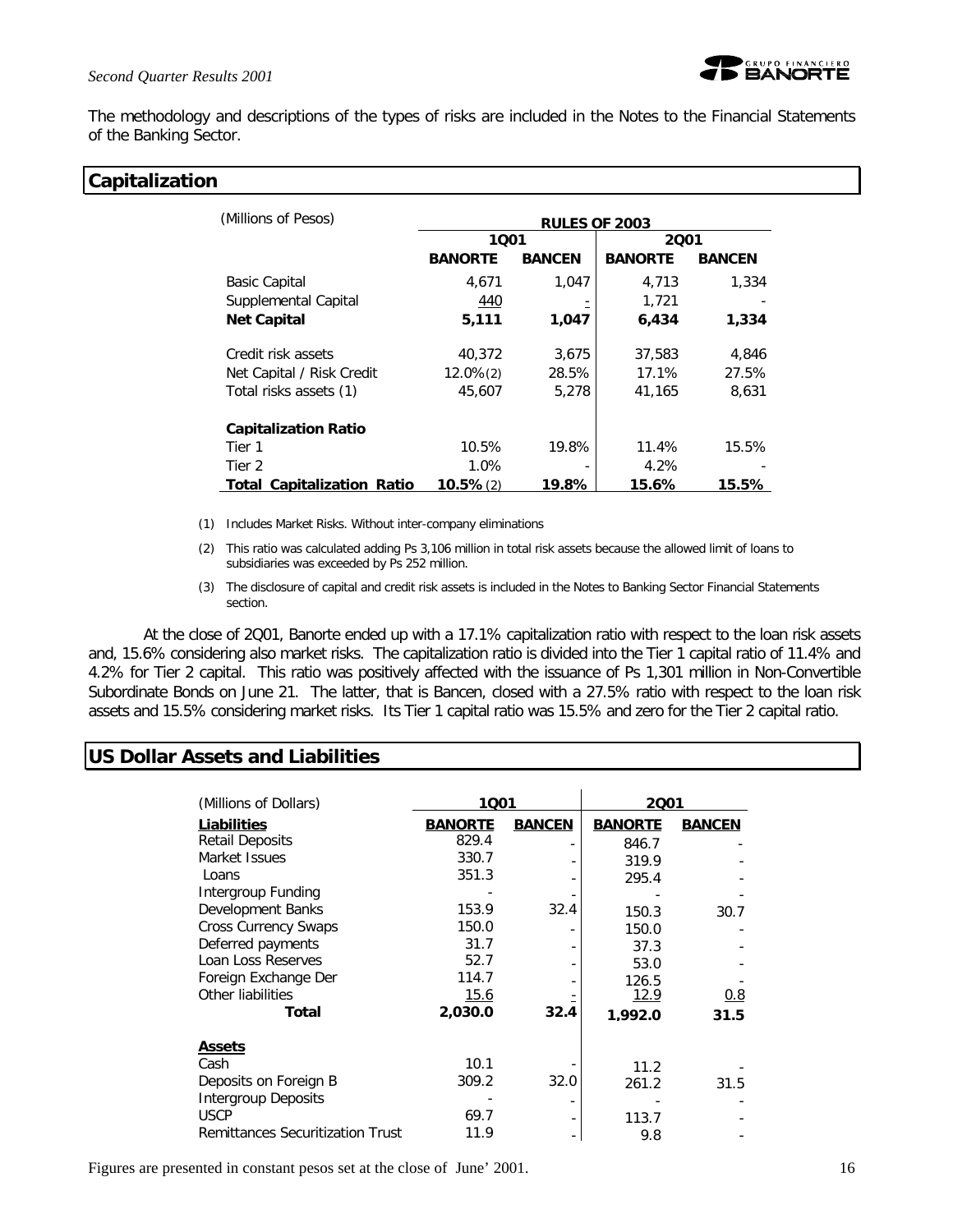

| Investment portfolio     | 214.9   |                          | 196.8   |      |
|--------------------------|---------|--------------------------|---------|------|
| Loan portfolio           | 637.5   | $\overline{\phantom{0}}$ | 632.1   |      |
| Fobaproa - IPAB Notes(1) | 623.4   | 0.4                      | 610.8   |      |
| Foreign Exchange Der     | 113.4   |                          | 130.9   |      |
| Other assets             | 39.9    | Ξ                        | 25.5    |      |
| Total                    | 2,030.0 | 32.4                     | 1.992.0 | 31.5 |

During 2Q01, there was little variation as to the balance in dollars of 1Q01. Assets dropped by 1.9% as compared to the previous quarter because of a slight fall in the investment portfolio and the Fobaproa - IPAB promissory notes, which brought on a decrease in the Bank Loans in the Liabilities side. One part of the Deposits in Foreign Banks was passed to Investments in Securities looking for better interest rated in the mix of assets. The assets in dollars represent approximately 19% of the total assets of the Group's Banking Sector.

### **Recovery Banking**

This new section is intended to dimension the Recovery Banking business contribution to the Banking Sector.

Recovery Banking has contributed substantially in the last years to the Banking Sector's earnings. However, it is important to mention that this contribution tends to be smaller as the Traditional GFNorte Banking Business is strengthened.

A breakdown of the Recovery Banking contribution to the earnings of said Sector is given below:

| (Millions of Pesos)                      |                  |                   |
|------------------------------------------|------------------|-------------------|
| <b>Income Statement</b>                  | 1H <sub>00</sub> | 1H <sub>0</sub> 1 |
| Net Interest Income                      | 265              | 13                |
| +REPOMO-margin                           | (9)              | (45)              |
| =Net Interest Income After REPOMO        | 256              | (32)              |
| - Loan Loss Provisions                   | 380              | 22                |
| $=$ Net Interest Income After Provisions | (124)            | (55)              |
| + Fiduciary                              | 220              | 292               |
| + Fobaproa Fees                          | 316              | 159               |
| + Other Fees                             | <u>11</u>        | <u> 17</u>        |
| Non Interest Income                      | 547              | 469               |
| = Total Operating Income                 | 423              | 414               |
| Non Interest Expense                     | 234              | <u>226</u>        |
| = Net Operating Income                   | 189              | 188               |
| Other Revenues and Expenses              |                  |                   |
| $=$ Pre-tax Income                       | 189              | 188               |
| Income Tax & Profit Sharing              | 4                | 24                |
| Tax on Asset                             |                  |                   |
| Deferred Income Tax & Profit Sharing     |                  |                   |
| = Net Income before Subsidiaries         | 185              | 164               |
| + Undistributed Earnings of Subsidiaries |                  |                   |
| = Net Income-continuos Operation         | 185              | 164               |
| + Extraordinary Items, net               |                  |                   |
| - Minoritary Income                      |                  |                   |
| $=$ Total Net Income                     | 185              | 164               |

The basis to calculate these figures were the assets managed by Recovery Banking which consist of: the loan portfolios sold to Fobaproa by Bancen and Banpaís, the purchase of collecting rights of the Serfin Portfolio for 4 years, and the portfolios bought from the IPAB in 4Q00 and 1Q01 (Serfín and Bancrecer). Additionally, it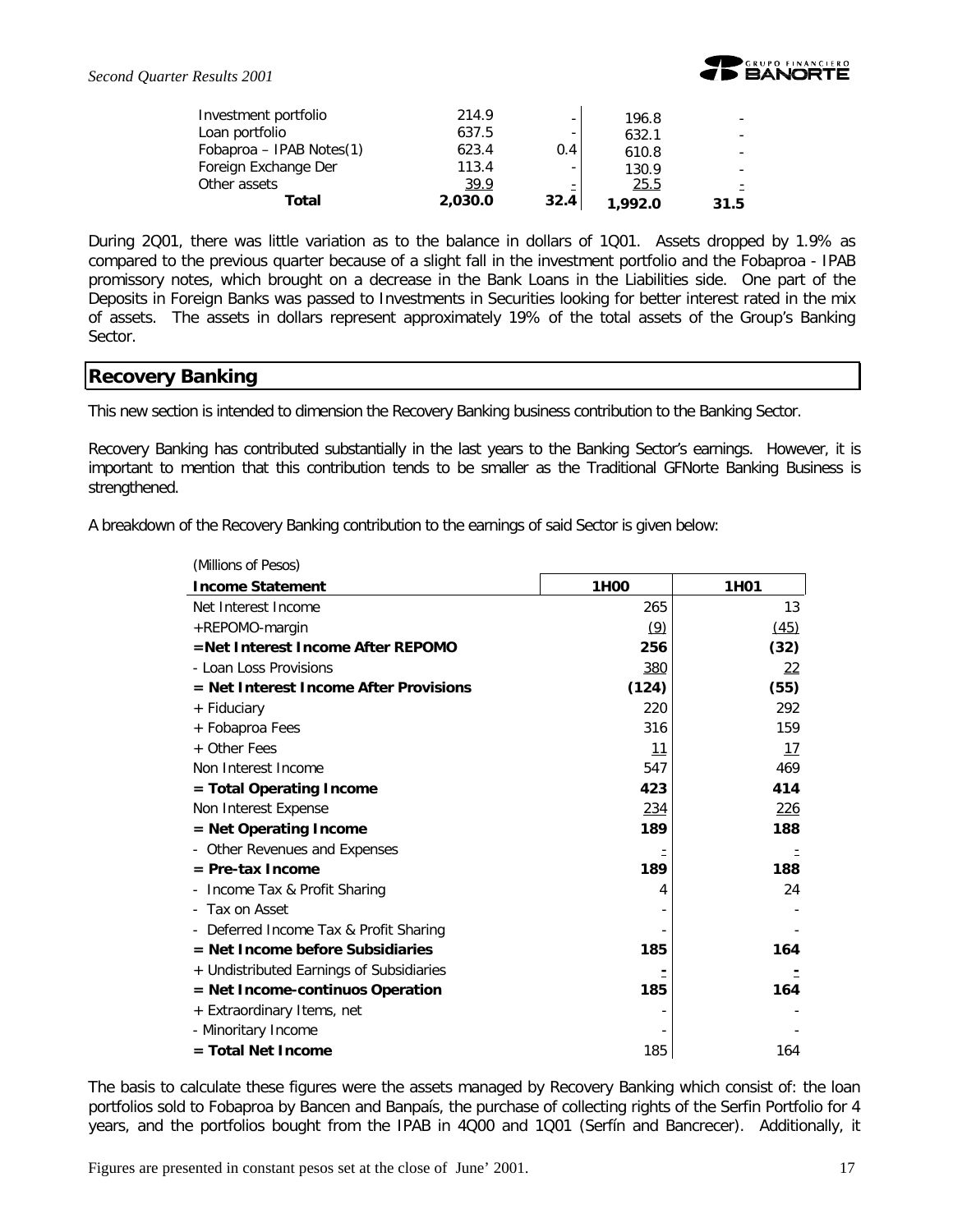

administrates own portfolio which, given its characteristics, have been transfered to be collected through the Recovery Banking.

# **Assets under Management**

The following table shows the amounts of assets managed by the Recovery Bank and the concepts where these assets are found, as well as the items where the income from each portfolio are registered

| (Millions of Pesos)              | 1H <sub>0</sub> 1 | <b>ACCOUNTING IN THE BALANCE</b><br><b>SHEET</b> | ACCOUNTING IN THE INCOME<br><b>STATEMENT</b> |
|----------------------------------|-------------------|--------------------------------------------------|----------------------------------------------|
| <b>Fobaproa-IPAB Portfolios:</b> |                   |                                                  |                                              |
| Banking Sector (*)               | 22,744            | Out of balance trusts                            | Fees from FOBAPROA                           |
| Serfin                           | 17,232            | Serfin Trust                                     | Fiduciary                                    |
| Repossesed assets                | 7.208             | Out of balance trusts                            | Fobaproa fees and Fiduciary                  |
|                                  | 47,184            |                                                  |                                              |
| Loans purchased to IPAB:         |                   |                                                  |                                              |
| Serfin                           | 2.760             | Sólida Administradora de Portafolios             | Undistributed Earnings from Subsidiaries     |
| <b>Bancrecer</b>                 | 2,061             | Sólida Administradora de Portafolios             | Undistributed Earnings from Subsidiaries     |
|                                  | 4,821             |                                                  |                                              |
| <b>Banking Sector Portfolio:</b> |                   |                                                  |                                              |
| Banking Sector (*)               | 6,613             | <b>Banorte's Portfolio</b>                       | Net Interest Income                          |
| Repossesed assets                | 1,307             | Banorte's Repossesed assets                      | Other Revenues and Expenses                  |
|                                  | 7,920             |                                                  |                                              |
|                                  |                   |                                                  |                                              |
| Total                            | 59,925            |                                                  |                                              |

(\*) Includes the loan portfolios sold toFobaproa by Bancen and Banpaís.

Following are the Recovery Banking earning as a percentage of the overall earnings of the Banking Sector:

|                              | <b>ACCUMULATED</b> |                   |                   |  |
|------------------------------|--------------------|-------------------|-------------------|--|
| (Millones de Pesos)          | 1H00               | 2H <sub>0</sub> 0 | 1H <sub>0</sub> 1 |  |
| Banking Sector Net Income(*) | 613                | 922               | 760               |  |
| Recovery Bank Net Income     | 185                | -221              | 164               |  |
| $=$ % of Contribution        | 30%                | 24%               | 22%               |  |

(\*) Banking Sector at 100%

During the year 2000, the Recovery Banking benefited with extraordinary fee income from IPAB as well as for the portfolio recovery programs called "Punto Final" and "Banorte es más que Punto Final", which contributed to increasing net interest margin.

# **2.-Brokerage Sector**

| (Millions of Pesos)     |              | <b>QUARTER</b> |          | <b>ACCUMULATED</b> |          |  |  |
|-------------------------|--------------|----------------|----------|--------------------|----------|--|--|
|                         | 2000<br>1001 |                | 2001     | 2000               | 2001     |  |  |
| <b>Brokerage House</b>  |              |                |          |                    |          |  |  |
| Net Income              | (11.0)       | 12.3           | 0.9      | 8.0                | 13.1     |  |  |
| Equity                  | 551.8        | 157.4          | 217.4    | 551.8              | 217.4    |  |  |
| <b>Total Assets</b>     | 3,309.2      | 290.6          | 325.0    | 3,309.2            | 325.0    |  |  |
| Assets under Management | 64,960.8     | 73,436.6       | 82,417.6 | 64,960.8           | 82,417.6 |  |  |

The *Brokerage House* registered a Ps 13.1 million earning during the first half of 2001 due to the excellent income in the money market derived from the strategy of placing 3 and 6-month positions, which enabled the promotion areas to offer investment terms other than those of 28 days, in addition to consolidating highly profitable operations

Figures are presented in constant pesos set at the close of June' 2001. 18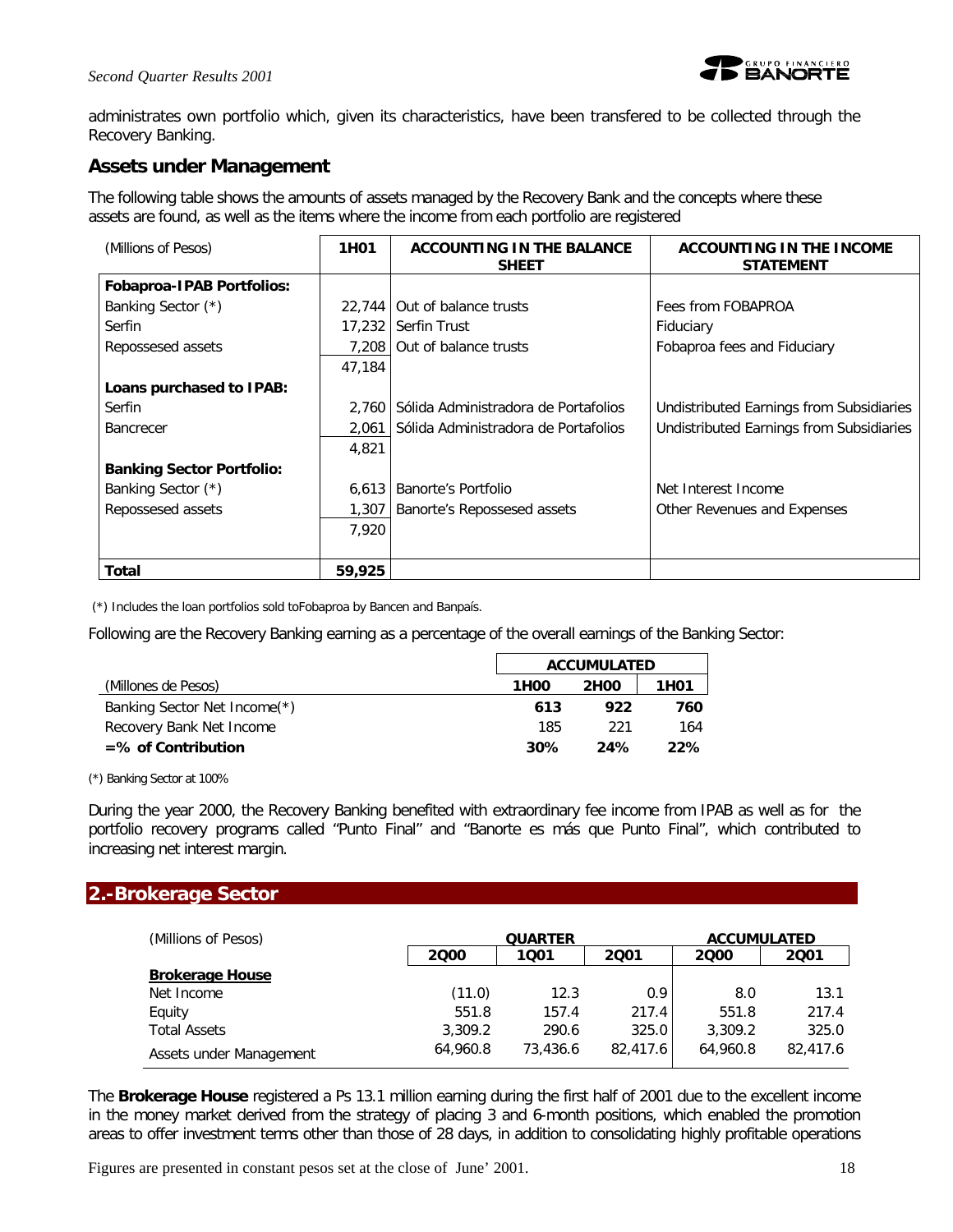

directly with institutional clients, which is ultimately reflected in earnings 63.8% higher than those of the same period last year, and also due to the strict expenditure control that was implemented.

As to the stock market derived income, there was a 7.3% increase with respect to the same period last year, even though in the first quarter of 2001 the Stock Exchange's behavior was complex and unclear due to the uncertainty in international circles, the last months of the second quarter have been favorable as this type of income shows.

### **3.-Long Term Savings Sector**

| (Millions of Pesos)               | <b>OUARTER</b> |         |          | <b>ACCUMULATED</b> |          |  |
|-----------------------------------|----------------|---------|----------|--------------------|----------|--|
|                                   | 2000           | 1001    | 2001     | 2000               | 2001     |  |
| Afore                             |                |         |          |                    |          |  |
| Net Income                        | 4.9            | 62.2    | 9.3      | 77.0               | 71.5     |  |
| Equity                            | 957.8          | 1,069.1 | 1,073.9  | 957.8              | 1,073.9  |  |
| <b>Total Assets</b>               | 1,058.2        | 1,239.3 | 1.264.1  | 1,058.2            | 1,264.1  |  |
| Assets under Management (SIEFORE) | 7,266.5        | 9,952.5 | 10,966.0 | 7,266.5            | 10,966.0 |  |
| <b>Insurance</b>                  |                |         |          |                    |          |  |
| Net Income                        | (39.4)         | (38.0)  | 53.5     | (35.3)             | 15.5     |  |
| Equity                            | 119.4          | 82.9    | 136.4    | 119.4              | 136.4    |  |
| <b>Total Assets</b>               | 1,341.3        | 1,375.1 | 1,437.6  | 1,341.3            | 1,437.6  |  |
| <b>Technical Reserves</b>         | 1,022.1        | 1,088.3 | 1,137.2  | 1,022.1            | 1,137.2  |  |
| <b>Annuities</b>                  |                |         |          |                    |          |  |
| Net Income                        | (52.2)         | (9.8)   | 35.9     | (34.0)             | 26.1     |  |
| Equity                            | 96.9           | 95.0    | 130.6    | 96.9               | 130.6    |  |
| <b>Total Assets</b>               | 1,682.3        | 2,488.9 | 2,810.8  | 1,682.3            | 2,810.8  |  |
| <b>Technical Reserves</b>         | 1,574.7        | 2,385.1 | 2,668.5  | 1,574.7            | 2,668.5  |  |

*The Afore* totaled annual accumulated earnings for Ps 71.5 million (51% is for Bancen), 7.1% lower than in 1H00 due mainly to the application of deferred taxes which in 2000 were charged until 4Q00 and to the fact that as of 2Q01 taxes were beginning to be paid, as there were fiscal losses previously. There was an important annual increase of the managed assets for 50.9% and the inclusion of new affiliates for a total of 1,715,374 affiliates at the close of the quarter, thereby reaching a 9.0% market share. The variation with respect to the previous quarter is due to the business' cyclic nature because employer contributions are made bimonthly and, consequently, there are two contributions in the 1<sup>st</sup> an 3<sup>rd</sup> quarters of each year, while there is only one in the 2<sup>nd</sup> and 4<sup>th</sup> quarters.

*The Insurance Company* showed accumulated earnings for the year for a total of Ps 15.5 million (51% is for GFNorte) vs. a Ps 35.3 million loss in 1H00 due to the positive impact of the mark to market valuation on the investment portfolio and to non-recurrent income for Ps 26 million. During the quarter the Insurance company purchased the damages service department to Generali Mexico. Now the Insurance Company provides these services to Generali México. (Generali Mexico is independent of GFNorte and is owned by the Azzicurazioni Genrali Group). The Group's Insurance Company will benefit from the additional income from the concept of Damage Service Attention beginning of this quarter.

The *Annuities* company registered an accumulated earning of Ps 26.1 million in the first half of the year compared to a Ps 34.0 million loss in 2000 (51% is for GFNorte). This increase was due mostly to the favorable effect for Ps 25 million, of the mark to market valuation in the long-term investment portfolio position. The important increase in the operations volume is reflected in the 67% increase of the company's assets. At present, it holds a 9% market share in premiums sold.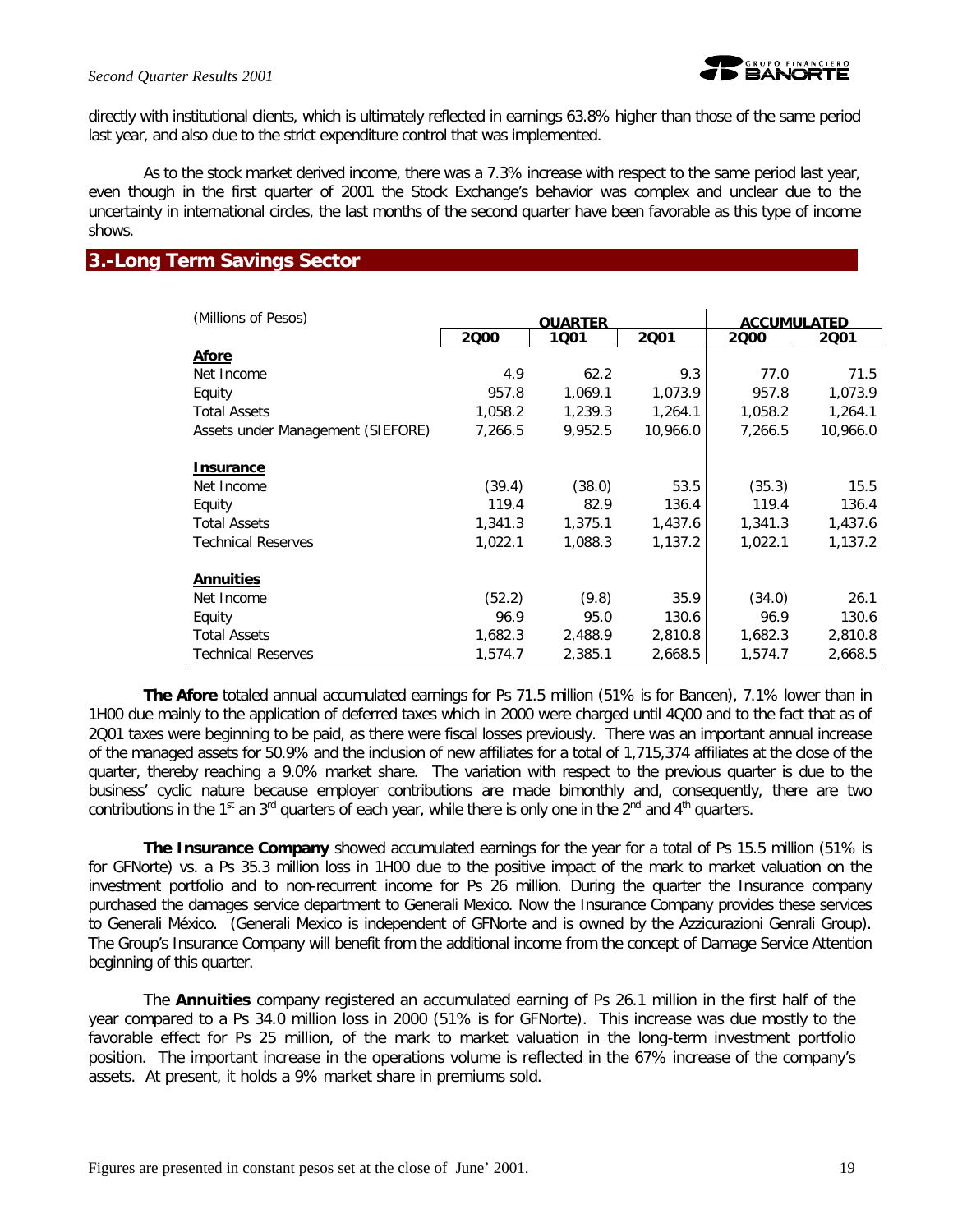

### **4.-Auxiliary Organizations Sector**

| (Millions of Pesos) |         | <b>QUARTER</b> |         | <b>ACCUMULATED</b> |         |
|---------------------|---------|----------------|---------|--------------------|---------|
|                     | 2000    | 1001           | 2001    | 2000               | 2001    |
| Leasing             |         |                |         |                    |         |
| Net Income          | 4.9     | 6.7            | 6.3     | 9.2                | 13.0    |
| Equity              | 102.6   | 124.2          | 130.6   | 102.6              | 130.6   |
| Loan Portfolio(*)   | 545.5   | 545.9          | 599.5   | 545.5              | 599.5   |
| Past Due Loans      | 20.0    | 17.9           | 17.7    | 20.0               | 17.7    |
| Loan Loss Reserves  | 9.1     | 8.6            | 8.6     | 9.1                | 8.6     |
| <b>Total Assets</b> | 547.9   | 549.8          | 603.6   | 547.9              | 603.6   |
| <b>Factoring</b>    |         |                |         |                    |         |
| Net Income          | 9.2     | 12.5           | 7.1     | 18.5               | 19.7    |
| Equity              | 140.7   | 178.3          | 169.4   | 140.7              | 169.4   |
| Loan Portfolio      | 1,495.6 | 1,542.0        | 1,597.6 | 1,495.6            | 1,597.6 |
| Past Due Loans      | 10.4    | 8.5            | 9.1     | 10.4               | 9.1     |
| Loan Loss Reserves  | 10.2    | 8.5            | 8.8     | 10.2               | 8.8     |
| <b>Total Assets</b> | 1,502.9 | 1,551.0        | 1,603.4 | 1,502.9            | 1,603.4 |
| <b>Warehousing</b>  |         |                |         |                    |         |
| Net Income          | 0.7     | 2.0            | 2.4     | 1.3                | 4.3     |
| Equity              | 58.8    | 51.9           | 54.3    | 58.8               | 54.3    |
| Inventories $(**)$  | 336.6   | 167.3          | 157.8   | 336.6              | 157.8   |
| <b>Total Assets</b> | 401.0   | 275.1          | 224.6   | 401.0              | 224.6   |
| <b>Bonding</b>      |         |                |         |                    |         |
| Net Income          | 2.6     | 1.4            | 1.9     | 3.4                | 3.3     |
| Equity              | 60.3    | 64.0           | 65.6    | 60.3               | 65.6    |
| <b>Total Assets</b> | 123.4   | 133.3          | 135.3   | 123.4              | 135.3   |

**New Accounting Principles : Warehousing, Leasing & Factoring= Circular 1490**

(\*) Departing 2Q00 it includes operating lease.

(\*\*) Accounted in Other Assets, Deferred charges and Intangibles account.

The *Leasing* company accumulated profits of Ps 13 million in the first 6 months of the year, 41.3% higher than last year due to a 10% increase in its Loan Portfolio and a decrease in past-due loans, whose ratio went from 3.7% in 2Q00 to 3.0% in 2Q01. It is now in 8th place among 29 companies in the industry.

The *Factoring* company generated Ps 19.7 million in profits in 1H01, 6.5% greater than those accumulated in 2000, as a result of the 6.8% growth of its loan Portfolio and to a 12.5% reduction in it's pastdue loans. In May 2001, it paid a dividend for Ps 16 million to the Group's Holding company. It currently ranks  $1<sup>st</sup>$  among the 10 companies in the Industry in terms of portfolio.

The *Warehousing* company accumulated a Ps 4.3 million profit in the year, more than twice those the accumulated in 2000, because it has undergone substantial changes in the integration of its income, a result of the economy's behavior in general. The inventory commercialization service has dropped considerably because of the deceleration of the United States economy, given that most products that are commercialized are tied to international activities.

The *Bonding* company totaled a Ps 3.3 million net income in the 1H01, a figure similar to that registered in 1H00, despite the fact that the number of sureties sold dropped because of the national economy slow-down and also to a claims increase.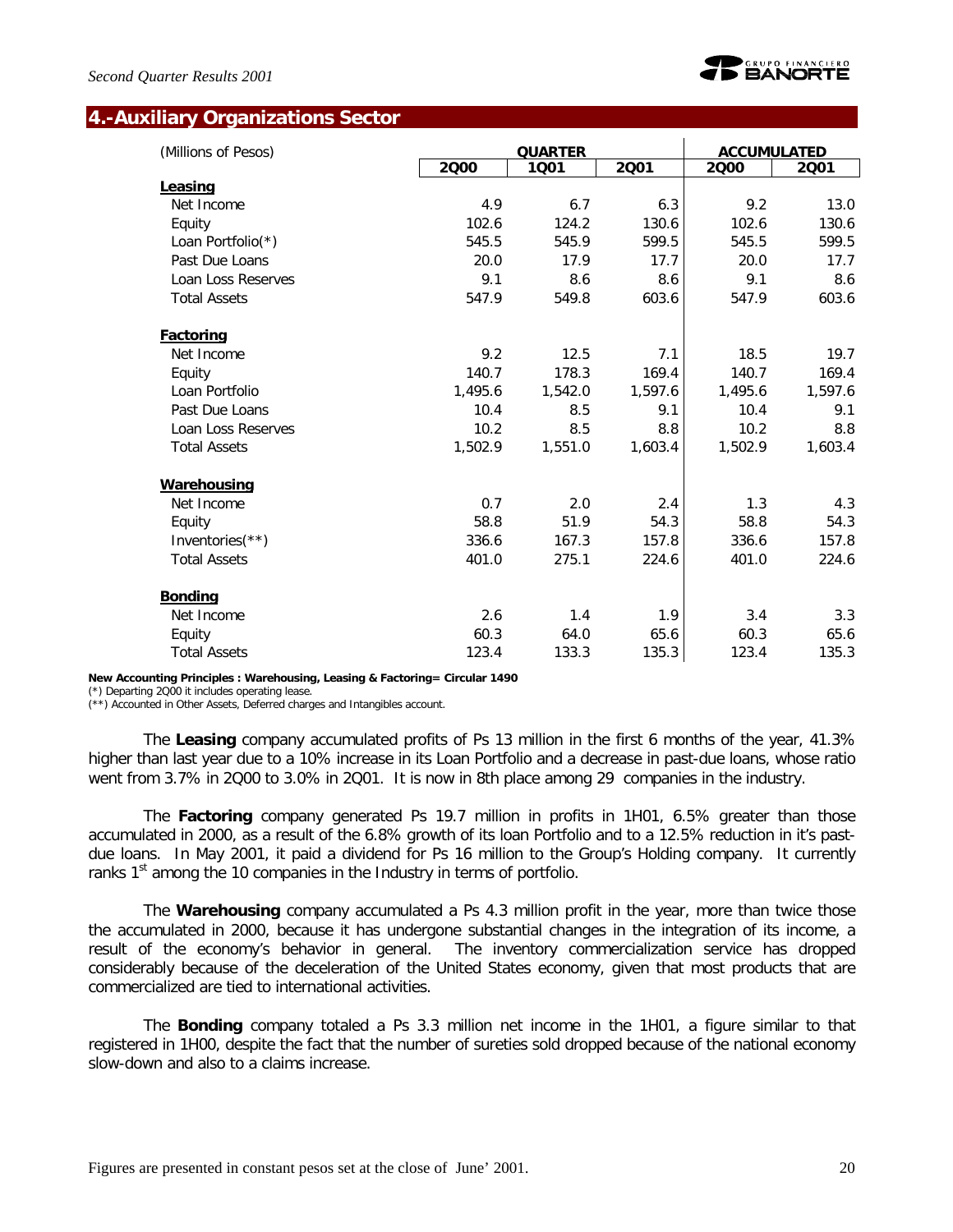# **V. Accounting Changes and Regulations**

*Grupo Financiero Banorte.-* The CNByV issued bulletin 1489 dated October 30, 2000 which considers that due to several adjustments in domestic and international accounting, it is necessary to update certain accounting criteria to add rules of disclosure of financial information consolidated in the mid term, to incorporate the concept of overall (integral) profit, as well as to set certain rules of registration, appraisal, presentation and disclosure as to investments in shares, thereby partially replacing the provision of Circular 1456. This circular was effective as of January 1, 2001.

*Banking Sector (Banorte y Bancen)*- The National Banking and Shares Commission published on October 30, 2000 circular 1488, which went into effect as of January 1, 2001, thereby replacing several of the accounting criteria of Circular 1448, relative to the application of specific rules, investments in shares, derived financial instruments, loan portfolio, guarantees, related parties, accounting statement or balance sheet, earnings statement and the state of variation in stockholder's equity.

During the second quarter of 2001, the interest expense from repo operations were reclassified, to be netted out with the income derived from these same operations, in acordance with the stipulations of bulletins B-2 and B-5 of circular 1488 issued by the CNBV.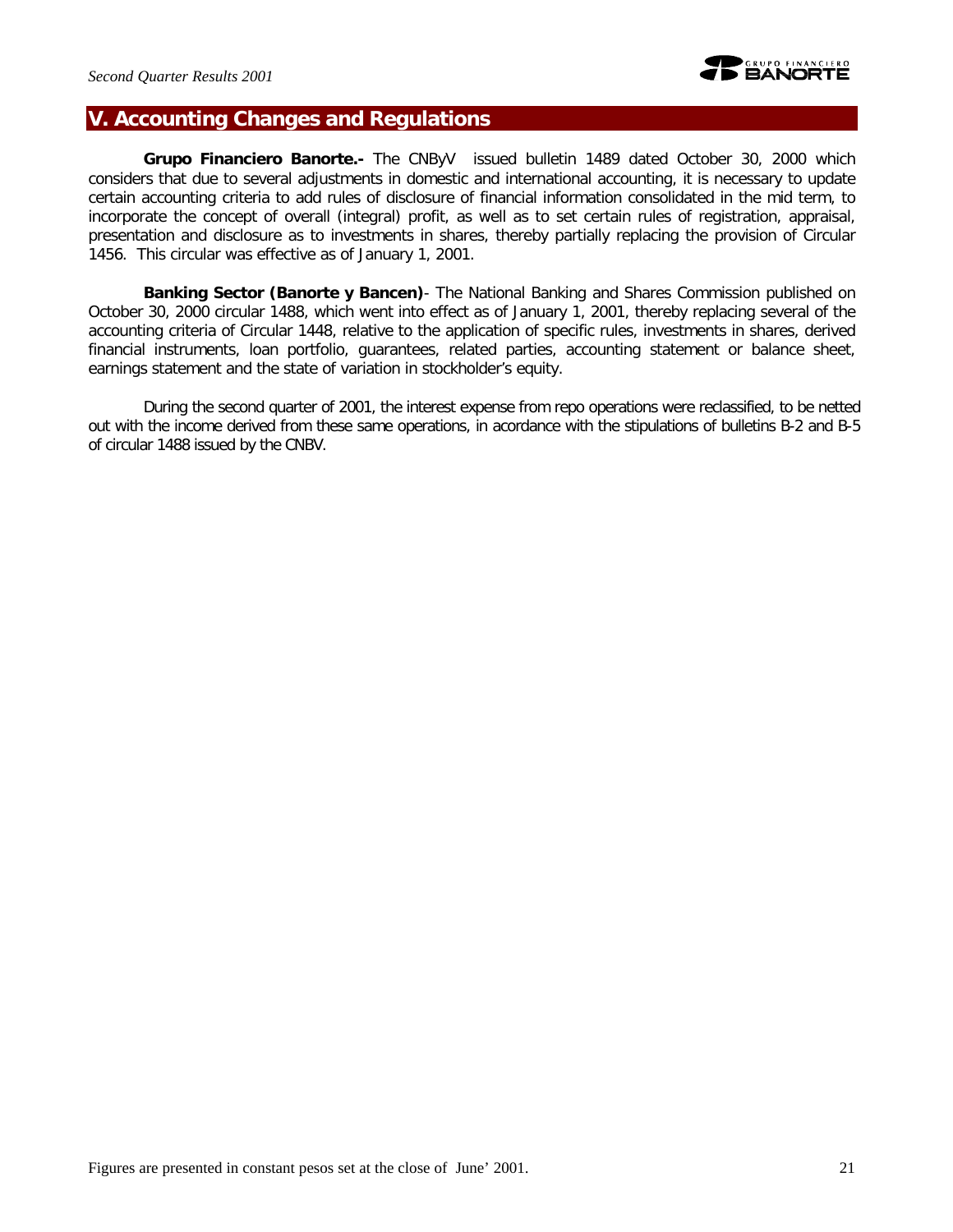

# **ANNEX 1- GRUPO FINANCIERO- GENERAL INFORMATION**

# **GFNorte Ownership in Subsidiaries- 2Q01**

| (Percentages)                 | 2001   |
|-------------------------------|--------|
| Banco Mercantil del Norte (1) | 95.79% |
| Banco del Centro              | 99.99% |
| <b>Brokerage House</b>        | 99.99% |
| Pension Funds Afore (2)       | 51.00% |
| Insurance                     | 51.00% |
| Annuities                     | 51.00% |
| Leasing                       | 99.99% |
| Factoring                     | 99.99% |
| Warehousing                   | 99.99% |
| <b>Bonding</b>                | 99.99% |
|                               |        |

(1) As a result of merging Banpaís in February, 2000.

(2) Subsidiary of Banco del Centro.

# **Capital Structure of the Holding Company**

| <b>Number of Shares</b>          | <b>SERIE O</b><br>as of June 30,2001 |
|----------------------------------|--------------------------------------|
| Number of shares issued          | 504,586,887                          |
| - Shares held on Treasury        | 865,000                              |
| $=$ Number of shares outstanding | 503,721,887                          |

# **Banorte's Rating – 2Q01**

| Calificadoras    | Calificated<br><b>Entity</b> | <b>Opinion</b>       | Category                                           | <b>Date</b> |
|------------------|------------------------------|----------------------|----------------------------------------------------|-------------|
| Moody's Investor | <b>Banorte</b>               | D+                   | Modest Financial Strength                          | Feb- 2001   |
| Standard & Poors | <b>Banorte</b>               | BB/Stable/B          | Banorte's Financial Strength                       | Aug-2000    |
| Fitch            | <b>Banorte</b>               | BBB-<br>$BB+$<br>C/D | Long Term-local money<br>Long Term-<br>Individual- | Dec. - 2000 |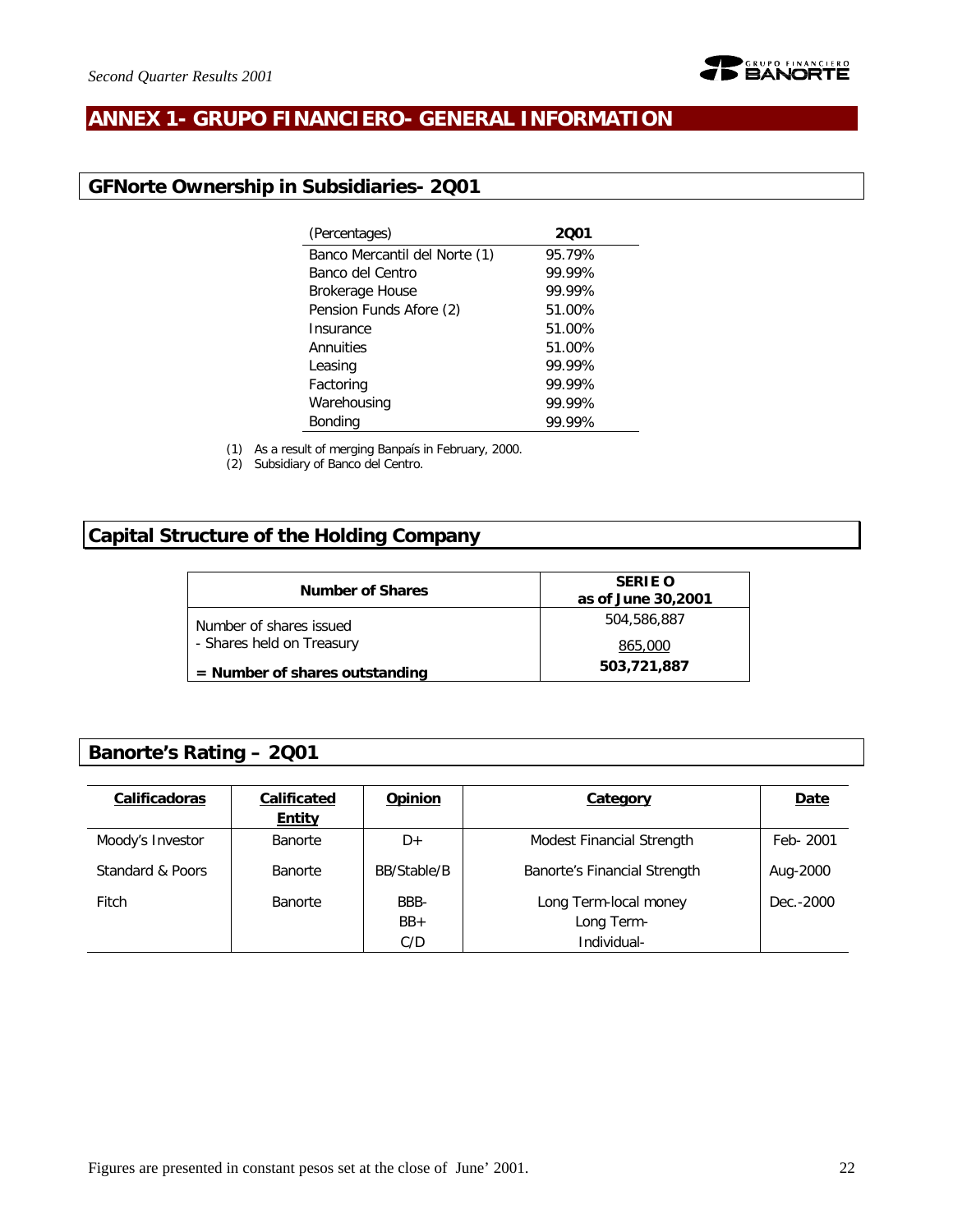

# **No of Employees & Distribution Network**

| <b>EMPLOYEES</b>            | 2000   | 1001   | 2001   |
|-----------------------------|--------|--------|--------|
| <b>Banking Sector</b>       | 8,935  | 8.641  | 8,552  |
| Other Sectors               | 2,192  | 2,156  | 2,444  |
| <b>Total Group</b>          | 11,127 | 10,797 | 10,996 |
| <b>DISTRIBUTION NETWORK</b> |        |        |        |
| Branches (*)                | 453    | 458    | 458    |
| ATM                         | 1,345  | 1.468  | 1.519  |

(\*) Includes banking modules and excludes 1 branch located in Cayman Island.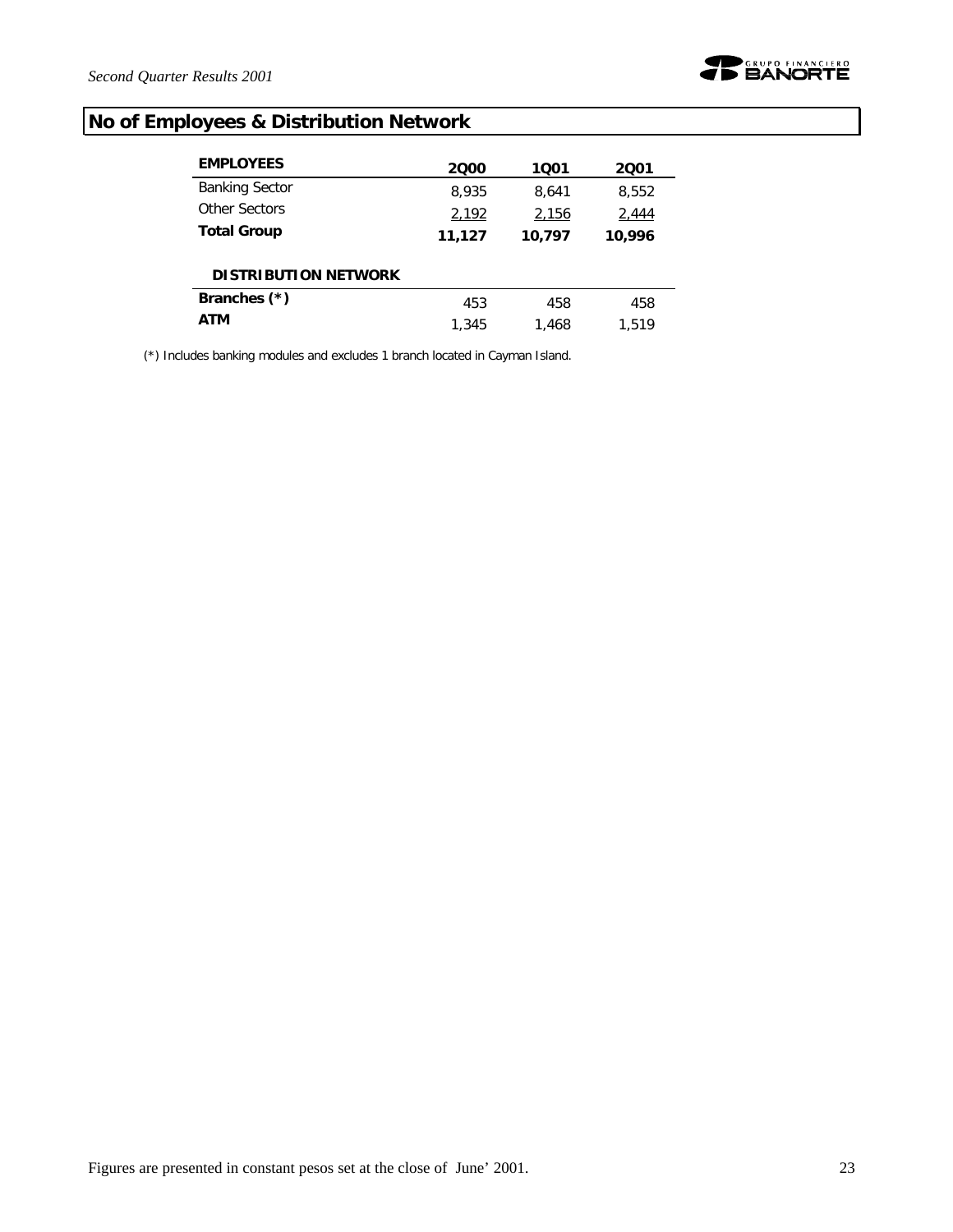

# **ANNEX 2- Grupo Financiero- Information by Segments**

### **Proforma consolidated data as of 2Q01**

| (Millions of Pesos)       | <b>BANORTE (1)</b> | <b>BANCEN (3)</b> | TOTAL<br><b>SECTOR</b> |
|---------------------------|--------------------|-------------------|------------------------|
| <b>Income Statement</b>   |                    |                   |                        |
| Net Interest Income       | 559.2              | 1,094.7           | 1,653.9                |
| Non Interest Income       | 345.0              | 122.6             | 467.6                  |
| Non Interest Expense      | 1,458.9            | 23.9              | 1,482.8                |
| Other income (expense)    | 182.5              | (10.8)            | 171.7                  |
| Extraordinary items, net  |                    |                   |                        |
| Net Income                | (909.8)            | 1,179.4           | 269.6                  |
| <b>Balance Sheet</b>      |                    |                   |                        |
| Assets                    | 94,157             | 3,461             | 97,618                 |
| Loans                     | 76,952             | 699               | 77,650                 |
| Deposits                  | 74,092             |                   | 74,092                 |
| Equity                    | 5,852              | 1,883             | 7,735                  |
| Past Due Loans            | 4,003              | 182               | 4,185                  |
| Loan Loss Reserves        | 3,778              | 407               | 4,185                  |
| <b>Ratios</b>             |                    |                   |                        |
| Expense/ Total Assets     | 6.2%               | 2.8%              | 6.1%                   |
| % Past Due Loans          | 5.2%               | 26.1%             | 5.4%                   |
| Reserves / Past Due Loans | 94.4%              | 223.1%            | 100.0%                 |
| % Capitalization (2)      | 15.6%              | 15.5%             | N.A.                   |

1)Includes a 95.41% participation of the Group.

2)Includes Market Risks.Using 2003 rules.

3)Excludes the AFORE.

With the ultimate goal of improving the understanding of information of the Group and given the importance of the 2 banks (Banorte and Bancen) within the Financial Group, (together representing more than 90% each of the Shares, Deposits, and Profits of the Group), we have included their financial statements and combined indicators pro-forma together under the "Banking Sector" heading. The Banking Sector is defined as the 2 banks with their respective subsidiaries, except the Afore unit (a subsidiary of Bancen), which is not considered part of this Sector for management reasons (as of the end of 1998). We have also grouped companies corresponding to other Sectors, which are defined in accordance with the orientation of the companies. These Sectors are as follows: The Brokerage Sector which is made up of the Brokerage House; the Long-Term Savings Sector, made up of the Annuities, Insurance and Afore companies, and the Auxiliary Organizations Sector which includes the Leasing, the Brokerage, the Warehousing, and the Bonding companies. For purposes of the Reconciliation Table by Sector, these sectors are all put under the heading "Other Sectors" given that they each represent only a very small participation in the group. This segmentation was done on the basis of the International Accounting Normative (NIC 14) and the Statement of Financial and Accounting Standards N° 131 that refers to the rules for presenting financial information by segment.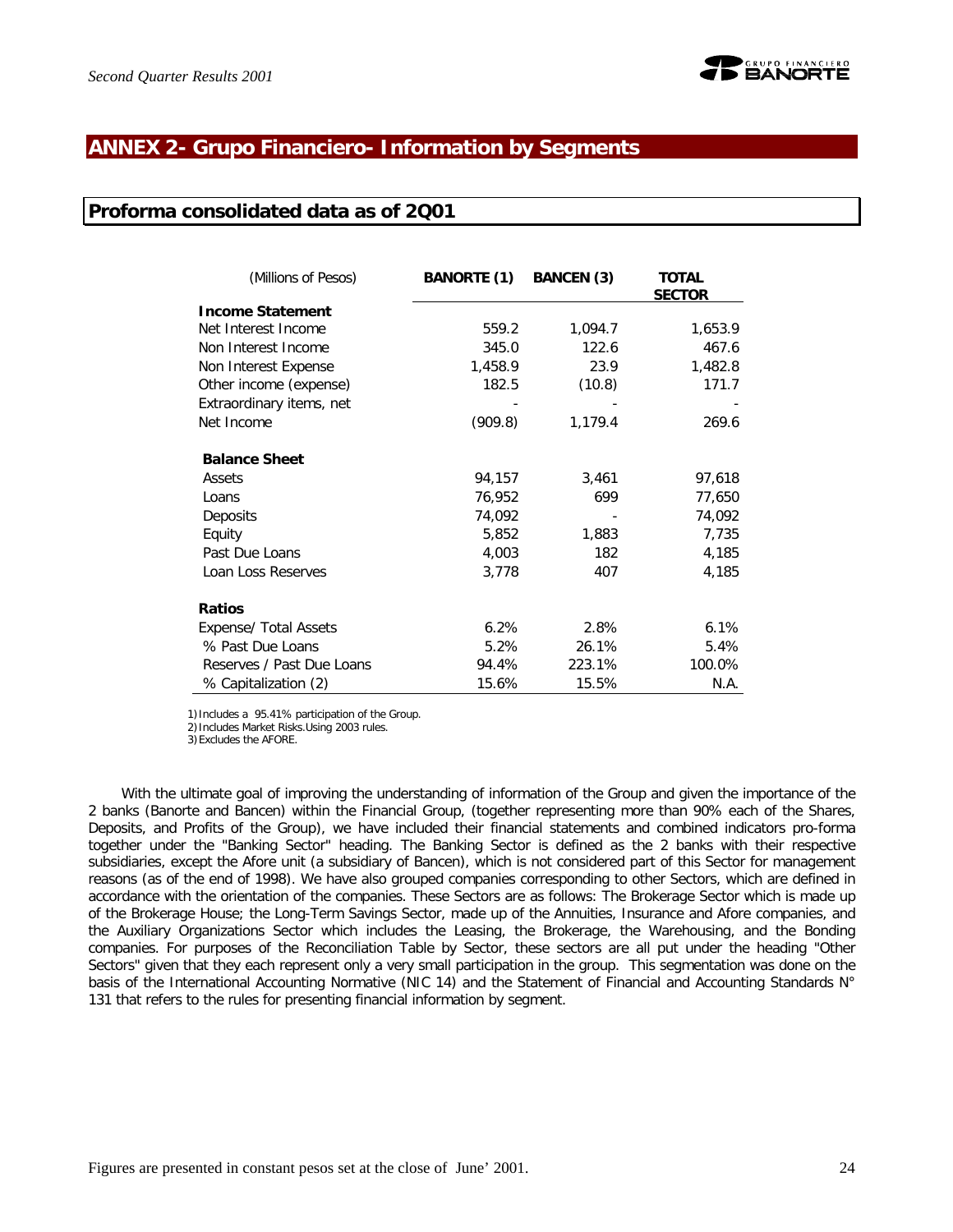

#### **Inter-bank Eliminations Summary**

| (Millions of Pesos)      | <b>BANORTE</b> | <b>BANCEN</b> | <b>INTERBANK</b><br><b>ELIMINATIONS</b> |
|--------------------------|----------------|---------------|-----------------------------------------|
| <b>Income Statement</b>  |                |               |                                         |
| Net Interest Income      | (913.2)        | 913.2         |                                         |
| Non Interest Income      |                |               |                                         |
| Non Interest Expense     | (10.1)         | 10.1          |                                         |
| Other Income (expense)   |                |               |                                         |
| Extraordinary items, net |                |               |                                         |
|                          |                |               |                                         |
| <b>Balance Sheet</b>     |                |               |                                         |
| Assets                   | (1, 129)       |               | (1, 129)                                |
| Loans                    |                |               |                                         |
| Deposits                 |                | (1,059)       | (1,059)                                 |
| Due to Banks             |                | (70)          | (70)                                    |
| Equity                   |                |               |                                         |
| Past Due Loans           |                |               |                                         |
| Loan Loss Reserves       |                |               |                                         |

The afore mentioned table shows the eliminations between the two banks, considered as the "Banking Sector," showing the balance of the same under each heading in the Income Statement and the Balance Sheet. Note, however, that the individual numbers from the pro-forma table of combined indicators cannot be compared directly with those of the individual Financial Statements of each Bank, as one must consider the eliminations contained in this section, and also take into account that the Afore unit is not included under Bancen but *i*s, nevertheless, included in the individual Financial Statements of Bancen.

## **Reconciliation of Segments Summary-2Q01**

| (Millions of Pesos)      | <b>BANKING</b><br><b>SECTOR</b> | <b>OTHER</b><br><b>SECTORS</b> | Without<br>OT. SECT. | TOTAL<br><b>GROUP</b> |
|--------------------------|---------------------------------|--------------------------------|----------------------|-----------------------|
| <b>Income Statement</b>  |                                 |                                |                      |                       |
| Net Interest Income      | 1,653.9                         | 137.1                          |                      | 1,791.0               |
| Non Interest Income      | 467.6                           | 142.5                          |                      | 610.1                 |
| Non Interest Expense     | 1,482.8                         | 231.6                          |                      | 1,714.4               |
| Other Income (expense)   | 171.7                           | 4.9                            |                      | 176.6                 |
| Extraordinary items, net |                                 |                                |                      |                       |
| <b>Balance Sheet</b>     |                                 |                                |                      |                       |
| Assets                   | 97,618                          | 13,528                         | (9,685)              | 101,461               |
| Loans                    | 77,650                          | 2.110                          | (1.207)              | 78,554                |
| Deposits                 | 74.092                          |                                | 619                  | 74,710                |
| Equity                   | 7,735                           | 10,617                         | (8,905)              | 9,447                 |
| Past Due Loans           | 4,185                           | 27                             |                      | 4,212                 |
| Loan Loss Reserves       | 4.185                           | 17                             |                      | 4,202                 |

The criteria for distributing income and expenditures between the Subsidiaries of the Group is done on the basis of the relative size and operational volume of each company, depending on the type of primary service it provides. These criteria are applied to the expenses related to the operation of primary areas, these being Accounting, Systems, and Operations, and also to the expenses for maintaining the corporate structure.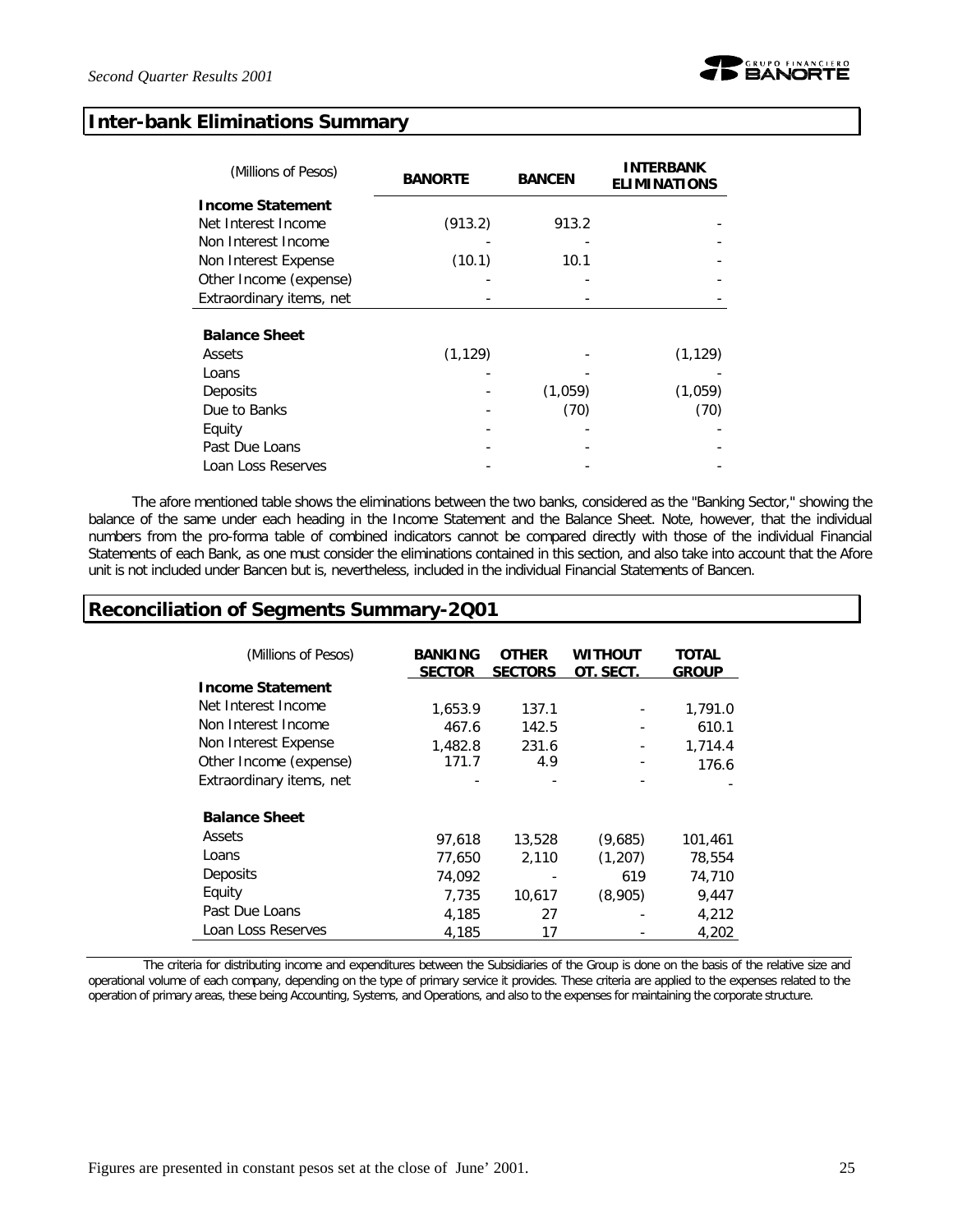

#### **HOLDING - Balance Sheet** *(Millions of Pesos)*

| <b>ASSETS</b>                        | 1000           | 2000                     | 3000                     | 4000           | 1001     | 2001                     | 3Q01 | 4001 |
|--------------------------------------|----------------|--------------------------|--------------------------|----------------|----------|--------------------------|------|------|
| Cash and due from Banks              | 298            | 283                      | 277                      | 213            | 198      | 410                      |      |      |
| Negotiable Instruments               |                |                          |                          |                |          |                          |      |      |
| Securities held for sale             |                |                          |                          |                |          |                          |      |      |
| Securities held to maturity          |                |                          |                          |                |          |                          |      |      |
| <b>Financial Instruments:</b>        |                |                          |                          |                |          |                          |      |      |
| Sundry debtors and other assets, net | 6              | 8                        | 6                        | 33             | 44       | $\mathbf{1}$             |      |      |
| Real Estate, Furniture & Equipment,  |                |                          |                          |                |          |                          |      |      |
| Investments in subsidiaries          | 8,459          | 8,371                    | 6,958                    | 7,462          | 7,823    | 8,262                    |      |      |
| Deferred taxes                       |                |                          |                          |                |          |                          |      |      |
| Goodwill                             | 253            |                          |                          |                |          |                          |      |      |
| Other Assets, Deferred charges,      |                |                          |                          |                |          |                          |      |      |
|                                      | 253            |                          |                          |                |          | 1                        |      |      |
| <b>TOTAL ASSETS</b>                  | 9,017          | 8,662                    | 7,241                    | 7,708          | 8,066    | 8,675                    |      |      |
| <b>LIABILITIES</b>                   |                |                          |                          |                |          |                          |      |      |
| Due to banks and correspondents      | $\blacksquare$ |                          | $\blacksquare$           | $\blacksquare$ |          | $\overline{\phantom{a}}$ |      |      |
| Income Tax & Profit Sharing          |                |                          |                          |                |          |                          |      |      |
| Other Payable accounts               |                |                          |                          |                | 5        |                          |      |      |
| Other payable accounts               | 1              |                          |                          |                | 5        |                          |      |      |
| Deferred taxes                       | $\sim$         | $\blacksquare$           | $\overline{\phantom{a}}$ | $\sim$         | $\sim$   | $\sim$                   |      |      |
| <b>TOTAL LIABILITIES</b>             | 1              | $\overline{\phantom{a}}$ | $\blacksquare$           |                | 5        | $\blacksquare$           |      |      |
| <b>STOCKHOLDER 'S EQUITY</b>         |                |                          |                          |                |          |                          |      |      |
| Paid-in Capital                      | 4,639          | 4,638                    | 4,605                    | 4,713          | 4,712    | 4,750                    |      |      |
| Share subscription premiums          | 974            | 974                      | 974                      | 1,294          | 1,299    | 1,371                    |      |      |
| Subordinated Convertible Debentures  | 461            | 456                      | 451                      |                |          |                          |      |      |
| <b>Subscribed Capital</b>            | 6,074          | 6,069                    | 6,029                    | 6,008          | 6,011    | 6,121                    |      |      |
| <b>Capital Reserves</b>              | 633            | 692                      | 608                      | 762            | 755      | 944                      |      |      |
| <b>Retained Earnings</b>             | 6,714          | 6,401                    | 6,401                    | 6,227          | 7,950    | 7.865                    |      |      |
| Surplus (Deficit) from securities    |                |                          |                          |                |          |                          |      |      |
| Results of foreign operations        |                |                          |                          |                |          |                          |      |      |
| Excess (Insuf.) in capital           | (4, 849)       | (4, 857)                 | (4, 847)                 | (4, 848)       | (4, 845) | (4, 848)                 |      |      |
| Non Mon assets results Fixed Assets  |                |                          |                          |                |          |                          |      |      |
| Non Mon assets results Investm       | (26)           | (320)                    | (2,201)                  | (2, 164)       | (2, 340) | (2, 286)                 |      |      |
| Adjustment in the employees          |                |                          |                          |                |          |                          |      |      |
| Accumulated Deferred tax effect      |                |                          |                          |                |          |                          |      |      |
| Net Income                           | 470            | 677                      | 1,251                    | 1,773          | 532      | 877                      |      |      |
| <b>Earned Capital</b>                | 2,942          | 2,593                    | 1,212                    | 1,700          | 2,051    | 2,553                    |      |      |
| Total Stockholder's Equity           | 9.017          | 8,662                    | 7,241                    | 7,708          | 8,062    | 8,674                    |      |      |
| <b>TOTAL LIABILITIES &amp;</b>       | 9,017          | 8,662                    | 7,241                    | 7,708          | 8,066    | 8,675                    |      |      |
|                                      |                |                          |                          |                |          |                          |      |      |
|                                      |                |                          |                          |                |          |                          |      |      |

| <b>MEMORANDUM ACCOUNTS OF HOLDING</b><br>(Millions of Pesos)        |        |        |        |        |        |        |      |      |
|---------------------------------------------------------------------|--------|--------|--------|--------|--------|--------|------|------|
|                                                                     | 1000   | 2000   | 3000   | 4000   | 1Q01   | 2001   | 3Q01 | 4001 |
| Client securities held in custody                                   | 13.471 | 2,644  | 2,600  | 2,813  | 2.775  | 2,738  |      |      |
| Other trust account items                                           | 12.784 | 14.690 | 14.424 | 14.099 | 13.912 | 13.725 |      |      |
| Total                                                               | 26,255 | 17,334 | 17.024 | 16.911 | 16.687 | 16,464 |      |      |
| <b>HOLDING-Consolidated Income Statement</b><br>(Millions of Pesos) |        |        |        |        |        |        |      |      |

| <b>MARGEN FINANCIERO NETO</b>         | 1000  | 2000                     | 3000  | 4000                     | 1001  | 2001                     | 3Q01 | 4Q01 |
|---------------------------------------|-------|--------------------------|-------|--------------------------|-------|--------------------------|------|------|
| Income from Subsidiaries and Interest | 507.0 | 228.3                    | 588.9 | 460.5                    | 535.6 | 342.1                    |      |      |
| Interest Expense                      | 23.9  | 20.5                     | 21.6  | 16.2                     |       |                          |      |      |
| Trading Income                        |       |                          |       |                          |       |                          |      |      |
| Fees & Tarifs                         |       | $\overline{a}$           |       |                          |       |                          |      |      |
| <b>REPOMO</b>                         | (9.0) | (4.4)                    | (4.4) | (5.8)                    | (3.2) | (3.3)                    |      |      |
| <b>Total Operating Income</b>         | 474.1 | 203.4                    | 562.9 | 438.5                    | 532.3 | 338.8                    |      |      |
| Operation & Administrative expenses   | 0.8   | 0.7                      | 0.7   | 0.8                      | 0.3   | 0.5                      |      |      |
| <b>Operating Income</b>               | 473.4 | 202.7                    | 562.2 | 437.7                    | 532.1 | 338.3                    |      |      |
| Other Income                          | (2.6) | 4.9                      | 12.4  | 34.8                     | (0.1) | 7.9                      |      |      |
| Other Expense                         |       | $\overline{\phantom{a}}$ |       | $\overline{\phantom{a}}$ |       | $\overline{\phantom{a}}$ |      |      |
| Otros Expenses (Revenues), Net        | (2.6) | 4.9                      | 12.4  | 34.8                     | (0.1) | 7.9                      |      |      |
| Pre-tax Income                        | 470.7 | 207.7                    | 574.6 | 472.5                    | 532.0 | 346.2                    |      |      |
| Income Tax & Profit Sharing           | (0.6) | (0.6)                    | (0.6) | (0.6)                    |       |                          |      |      |
| Tax on Assets                         |       |                          |       |                          |       | (1.3)                    |      |      |
| Deferred Inc. Tax and Profit sharing  |       | ٠                        |       |                          |       |                          |      |      |
|                                       | (0.6) | (0.6)                    | (0.6) | (0.6)                    |       | (1.3)                    |      |      |
| Net income from Continuos             | 470.1 | 207.0                    | 574.0 | 471.9                    | 532.0 | 344.9                    |      |      |
| Extraordinary Items, net              |       |                          |       |                          |       |                          |      |      |
| <b>Total Net Income</b>               | 470.1 | 207.0                    | 574.0 | 471.9                    | 532.0 | 344.9                    |      |      |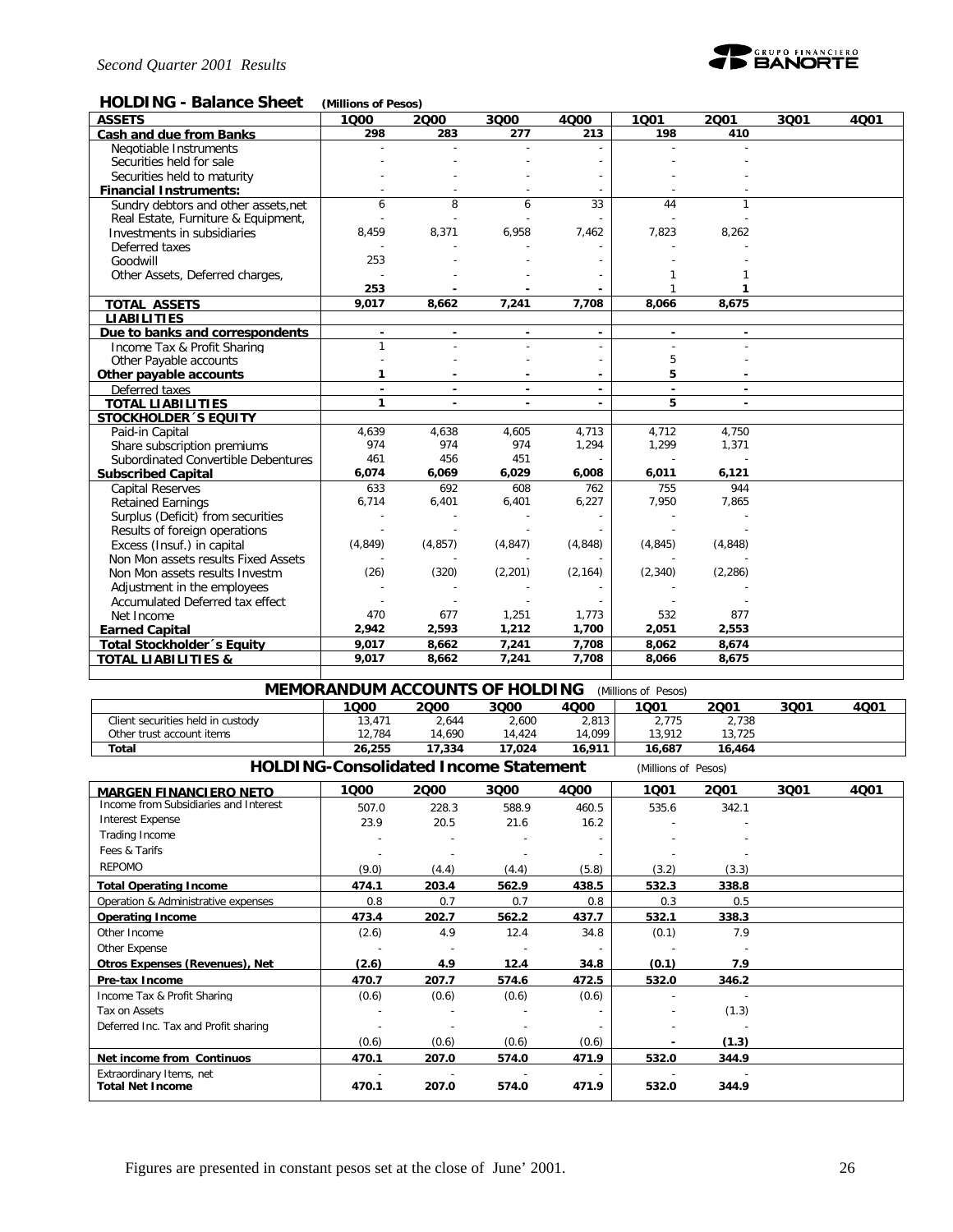

### **GRUPO FINANCIERO BANORTE – Consolidated Balance Sheet** *(Millions of Pesos)*

| <b>ASSETS</b>                           | 1000                     | 2000           | 3Q00           | 4Q00    | 1001    | 2001    | 3Q01 | 4Q01 |
|-----------------------------------------|--------------------------|----------------|----------------|---------|---------|---------|------|------|
| Cash and due from Banks                 | 11.750                   | 11,146         | 9,387          | 9,778   | 7.860   | 7,773   |      |      |
| Negotiable Instruments                  | 25,833                   | 18,676         | 15,190         | 4,256   | 6,294   | 6,024   |      |      |
| Securities held for sale                | 51                       | 49             | 169            | 174     | 1,780   | 1,587   |      |      |
| Securities held to maturity             | 5,075                    | 4,952          | 3,292          | 3,010   | 1,274   | 1,324   |      |      |
| <b>Financial Instruments:</b>           | 30,959                   | 23,678         | 18,651         | 7,440   | 9,348   | 8,935   |      |      |
| Repurchase agreements, net              | 64                       | 223            | 171            | 131     | 169     | 208     |      |      |
| Operations with collateral              |                          |                |                |         |         |         |      |      |
| Futures receivable, net                 |                          |                |                |         |         |         |      |      |
| Options and derivatives, net            | 196                      | 74             | $\overline{2}$ | 6       | 5       | 49      |      |      |
| <b>Repos &amp; Derivatives:</b>         | 260                      | 298            | 173            | 138     | 174     | 257     |      |      |
| Commercial                              | 18,245                   | 18,203         | 18,837         | 22,020  | 20,173  | 18,295  |      |      |
| <b>Financial Intermediaries</b>         | 1,396                    | 3,348          | 2,096          | 168     | 65      | 59      |      |      |
| Consumer                                | 604                      | 616            | 624            | 640     | 1,262   | 1,390   |      |      |
| Mortgage                                | 4,382                    | 4,370          | 4,256          | 4,178   | 4,082   | 4,153   |      |      |
| <b>Goverment Entities</b>               | 3,334                    | 3,350          | 2,791          | 38,800  | 39,384  | 39,024  |      |      |
| Fobaproa                                | 55,600                   | 55,573         | 54,086         | 12,200  | 12,069  | 11,422  |      |      |
| Fiduciary collection rights             |                          |                |                |         |         |         |      |      |
| <b>Performing Loans</b>                 | 83,560                   | 85,459         | 82,691         | 78,005  | 77,034  | 74,342  |      |      |
| Commercial                              | 2,226                    | 2,042          | 1,848          | 1,796   | 1,766   | 2,107   |      |      |
| <b>Financial Intermediaries</b>         |                          | $\overline{7}$ | $\mathbf{1}$   |         |         |         |      |      |
| Consumer                                | 628                      | 623            | 611            | 611     | 631     | 313     |      |      |
| Mortgage                                | 1,821                    | 1,747          | 1,809          | 1,852   | 1,897   | 1,791   |      |      |
| <b>Goverment Entities</b>               | $\overline{\phantom{a}}$ | $\overline{a}$ |                | $\sim$  |         |         |      |      |
| Past Due Loans                          | 4,676                    | 4,420          | 4,269          | 4,259   | 4,294   | 4,212   |      |      |
| <b>Total Loans</b>                      | 88,236                   | 89,878         | 86,960         | 82,265  | 81,328  | 78,554  |      |      |
| Preventive loan loss reserves           | 4,771                    | 4,654          | 4,384          | 4,297   | 4,304   | 4,202   |      |      |
| Net Loan Portfolio                      | 83,465                   | 85,224         | 82,576         | 77,968  | 77,024  | 74,351  |      |      |
| Sundry debtors and other assets, net    | 1,865                    | 1,500          | 1,769          | 2,831   | 2,306   | 2,407   |      |      |
| Foreclosed assets, net                  | 1,462                    | 1,455          | 1,419          | 1,552   | 1,462   | 1,501   |      |      |
| Real Estate, Furniture & Equipment, net | 3,437                    | 3,399          | 3,357          | 3,392   | 3,310   | 3,260   |      |      |
| Investments in subsidiaries             | 870                      | 888            | 856            | 873     | 934     | 958     |      |      |
| Deferred taxes                          | 414                      | 17             | 150            | 638     | 618     | 642     |      |      |
| Goodwill                                | 253                      |                |                |         |         |         |      |      |
| Deferred charges & Intangibles          | 1,343                    | 1,457          | 1,643          | 1,311   | 1,538   | 1,376   |      |      |
| UDIS Mortgage loans reserve coverage    | 34                       |                | $\overline{a}$ | $\sim$  |         |         |      |      |
| <b>Other Assets</b>                     | 9,679                    | 8,715          | 9,193          | 10,597  | 10,169  | 10,144  |      |      |
| <b>TOTAL ASSETS</b>                     | 136,113                  | 129,060        | 119,981        | 105,920 | 104,575 | 101,461 |      |      |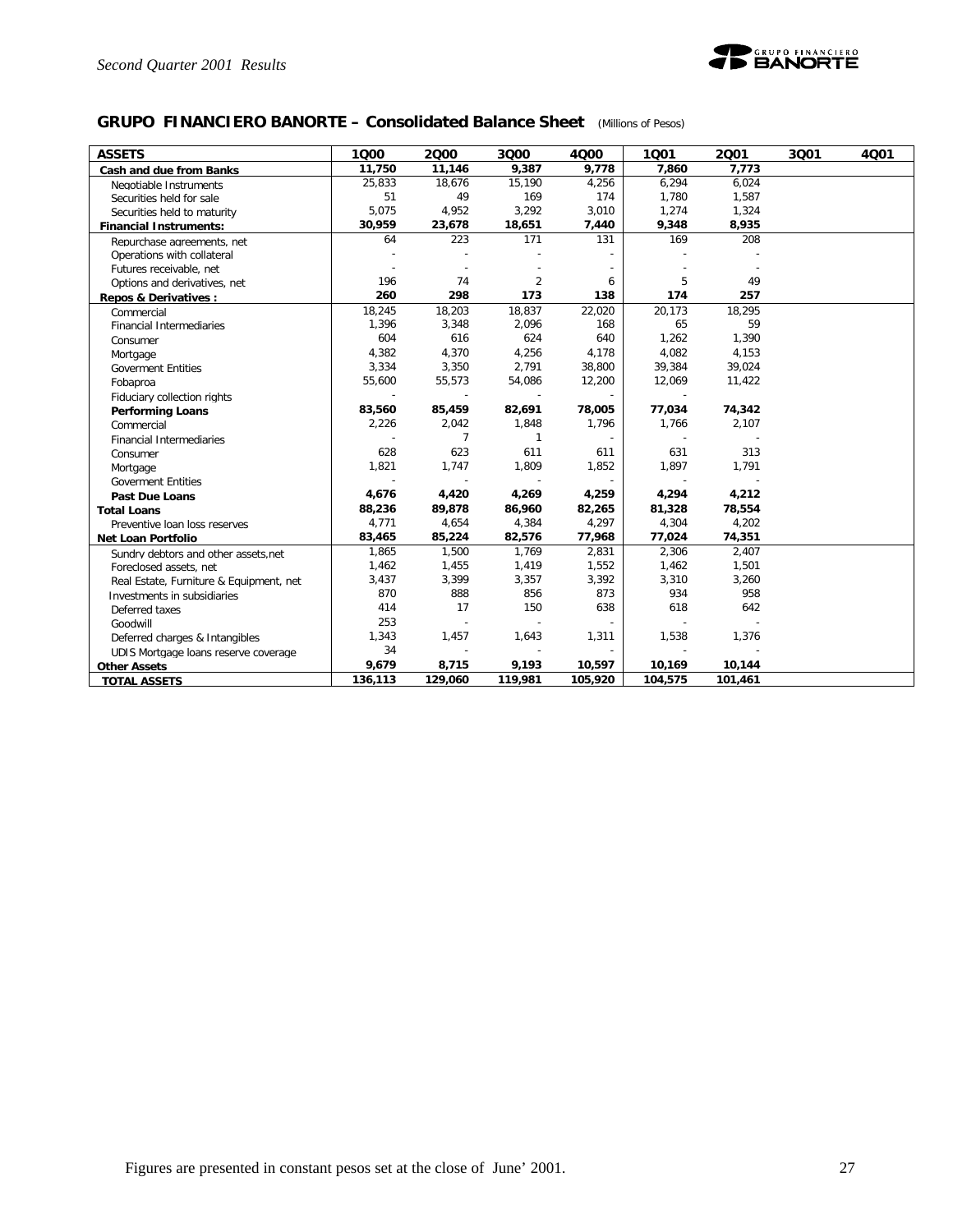

### **GRUPO FINANCIERO BANORTE – Consolidated Balance Sheet** *(Millions of Pesos)*

| <b>LIABILITIES</b>                          | 1000           | 2000     | 3000     | 4000     | 1001     | 2001           | 3001 | 4001 |
|---------------------------------------------|----------------|----------|----------|----------|----------|----------------|------|------|
| <b>Demand Deposits</b>                      | 23,121         | 24,021   | 24,484   | 26,645   | 24,564   | 25,129         |      |      |
| <b>Time Deposits</b>                        | 79,654         | 69,384   | 63,199   | 41,519   | 44,641   | 48,277         |      |      |
| <b>Bonds</b>                                | 1,088          | 1,115    | 1,323    | 1,344    | 1,355    | 1,304          |      |      |
| <b>Deposits</b>                             | 103,863        | 94,519   | 89,006   | 69,508   | 70,560   | 74,710         |      |      |
| Demand                                      | 399            | 2,672    | 314      | 3,982    | 4,239    | 8              |      |      |
| Short term                                  | 7,301          | 7,464    | 10,079   | 10,427   | 8,935    | 4,151          |      |      |
| Long term                                   | 10,019         | 9,722    | 9,936    | 10,436   | 9,686    | 9,588          |      |      |
| Due to banks and correspondents             | 17,719         | 19,858   | 20,330   | 24,845   | 22,860   | 13,746         |      |      |
| Repurchase agreements, net                  | 16             | 244      | 77       | 126      | 50       | 102            |      |      |
| Operations with collateral                  |                |          |          |          |          |                |      |      |
| Futures receivable, net                     | $\overline{2}$ |          |          |          |          |                |      |      |
| Options and derivatives, net                | 346            | 458      | 57       | 38       | 20       | $\overline{2}$ |      |      |
| <b>Repos &amp; Derivatives:</b>             | 365            | 702      | 134      | 164      | 71       | 103            |      |      |
| Income Tax & Profit Sharing                 | 117            | 61       | 81       | 227      | 284      | 107            |      |      |
| Other Payable accounts                      | 3,845          | 4,321    | 2,347    | 2,630    | 1,866    | 1,938          |      |      |
| Other payable accounts                      | 3,962          | 4,382    | 2,428    | 2,857    | 2,150    | 2,045          |      |      |
| Subordinated non Convertible Debenture      | 205            |          |          |          |          | 1,306          |      |      |
| <b>Deferred Taxes</b>                       | 15             | 39       |          |          |          |                |      |      |
| Deferred credits                            | 102            | 104      | 104      | 103      | 105      | 103            |      |      |
| <b>TOTAL LIABILITIES</b>                    | 126,231        | 119,603  | 112,001  | 97,477   | 95,745   | 92,014         |      |      |
| <b>STOCKHOLDER 'S EQUITY</b>                |                |          |          |          |          |                |      |      |
| Paid-in Capital                             | 4,639          | 4,638    | 4,605    | 4,713    | 4,712    | 4,750          |      |      |
| Share subscription premiums                 | 974            | 974      | 974      | 1,294    | 1,299    | 1,371          |      |      |
| Subordinated Convertible Debentures         | 461            | 456      | 451      |          |          |                |      |      |
| <b>Subscribed Capital</b>                   | 6,074          | 6,069    | 6,029    | 6,008    | 6,011    | 6,121          |      |      |
| <b>Capital Reserves</b>                     | 633            | 692      | 608      | 762      | 755      | 944            |      |      |
| <b>Retained Earnings</b>                    | 6,714          | 6,401    | 6,401    | 6,227    | 7,950    | 7,865          |      |      |
| Surplus (Deficit) from securities           |                |          |          |          |          |                |      |      |
| Results of foreign operations exchange      |                |          |          |          |          |                |      |      |
| Excess (Insuf.) in capital restatement      | (4, 849)       | (4, 857) | (4, 847) | (4, 848) | (4, 845) | (4,848)        |      |      |
| Non Mon assets results Fixed Assets         |                |          |          |          |          |                |      |      |
| Non Mon assets results Investm subsidiaries | (26)           | (320)    | (2,201)  | (2, 164) | (2, 340) | (2, 286)       |      |      |
| Adjustment in the employees pension funds   |                |          |          |          |          |                |      |      |
| Accumulated Deferred tax effect             |                |          |          |          |          |                |      |      |
| Net Income                                  | 470            | 677      | 1,251    | 1,723    | 532      | 877            |      |      |
| <b>Earned Capital</b>                       | 2,942          | 2,593    | 1,212    | 1,700    | 2,051    | 2,553          |      |      |
| Minority Holdings                           | 866            | 795      | 739      | 736      | 768      | 773            |      |      |
| <b>Total Stockholder</b> 's Equity          | 9,882          | 9,457    | 7,980    | 8,444    | 8,830    | 9,447          |      |      |
| TOTAL LIABILITIES & STOCKHOLDER 'S          | 136,113        | 129,060  | 119,981  | 105,920  | 104,575  | 101,461        |      |      |
|                                             |                |          |          |          |          |                |      |      |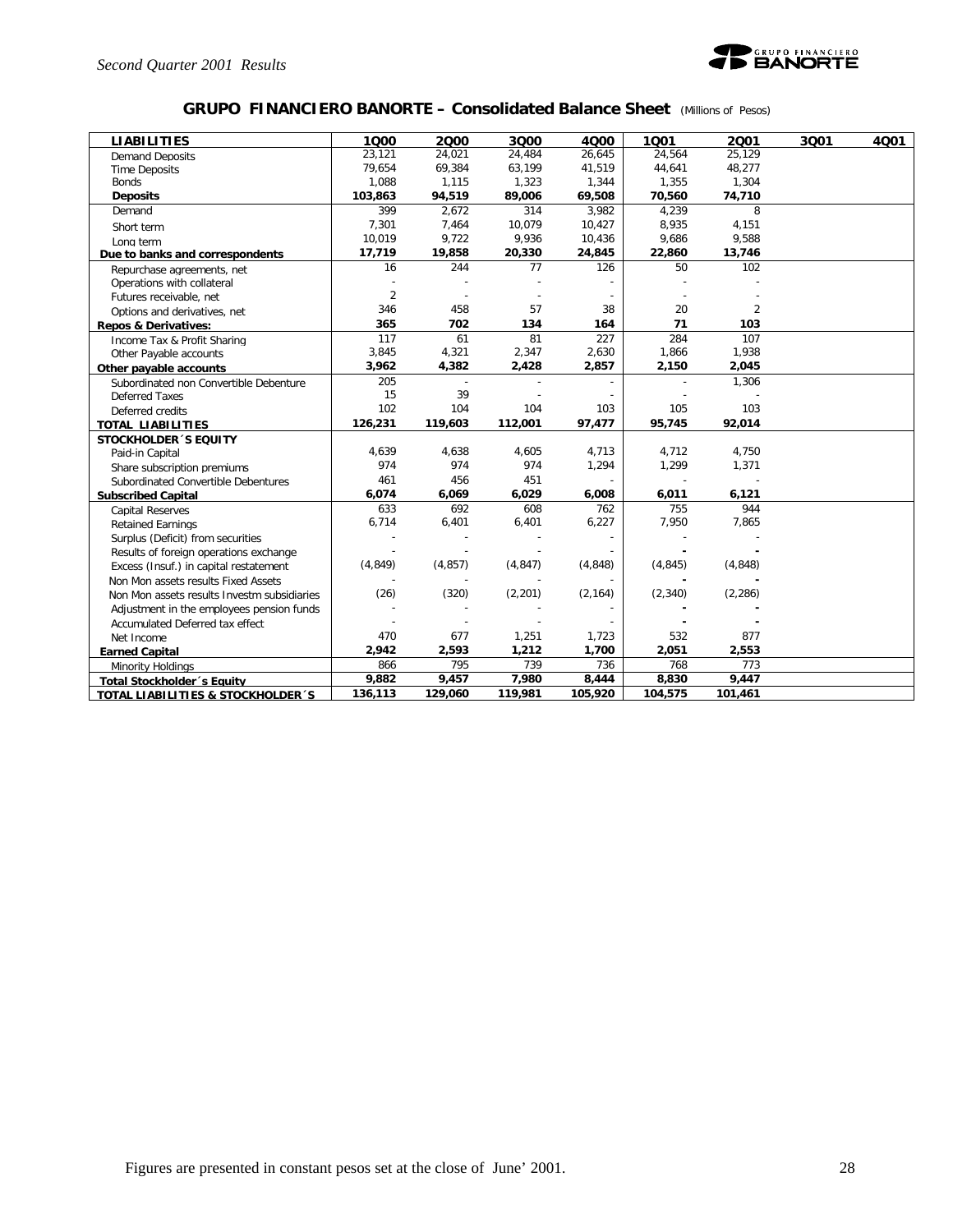

#### **MEMORANDUM ACCOUNTS OF GRUPO FINANCIERO BANORTE CONSOLIDATED** *(Millions of Pesos)*

**1Q00 2Q00 3Q00 4Q00 1Q01 2Q01 3Q01 4Q01 ONBEHALF OF THIRD PARTY TRANSACTIONS** Customers' banks - 4 1 3 3 2 Dividends receivable from customers and the state of the state of the state of the state of the state of the state of the state of the state of the state of the state of the state of the state of the state of the state of Interest receivable from customers Liquidation of customer transactions (1,980) 170 3,230 3,645 7,595 9,475 Customer loans - - - - - - Liquidation with foreign currencies of customers and the state of the state of the state of the state of the state of the state of the state of the state of the state of the state of the state of the state of the state of Margin accounts in futures operations and the state of the state of the state of the state of the state of the state of the state of the state of the state of the state of the state of the state of the state of the state o Other current accounts **CUSTOMERS CURRENT ACCOUNT (1,980) 174 3,231 3,647 7,598 9,478** Client securities held in custody 69,175 60,722 68,797 61,534 69,664 81,121 Securities and documents received in guarantee  $\begin{array}{cccc} 4 & 4 & - & - & - \end{array}$ Client securities abroad **CLIENT SECURITIES 69,179 60,726 68,797 61,535 69,664 81,121** Repurchase operations for customers 22,089 30,022 15,400 24,945 19,531 20,352 Clients securities loans Purchase of Futures & forward contracts (nati. Sale of futures and forward contracts (national - - - - - - Purchasing operations (option price) 1247 349 348 345 340 40 - - - - - - Sales operations (option price) 247 349 348 345 340 40 Purchase of derivative packages Sale of derivative packages Administration trusts 1,085 996 917 974 1,060 814 **TRANSACTIONS ON BEHALF OF CLIENT 23,420 31,367 16,665 26,264 20,935 21,206 TOTAL ON BEHALF OF THIRD PARTY 90,619 92,267 88,693 91,447 98,197 111,804** Signature guarantees granted and the state of the state of the state of the state of the state of the state of the state of the state of the state of the state of the state of the state of the state of the state of the sta Issuing of irrevocable letters of credit  $\begin{array}{ccc} \mid & 573 & 456 & 670 & 510 & 1,147 \end{array}$ Property in trust and guardianship 36,893 37,780 36,321 37,186 37,688 35,072 Assets held in custody or in administration 118,137 98,104 90,651 75,262 78,323 80,185 Amounts committed to operations with FOBAPROA In Transit drafts - - - - - - 9,235 9,648 8,580 3,703 3,862 4,000 Certificates of Deposit in circulation 140 482 415 440 154 111 Secured Credit Cards from the company Securities given to the company in custody  $\begin{vmatrix} 2,025 & 2,671 & 55 & 30 \end{vmatrix}$  22 20 Government securities in custody of the company 21 25 23 25 25 26 34 Securities given to the company on guarantee  $\vert$  2 Securities outside the country 1980 100 20 20 Liquidations with foreign currencies abroad Debits to the contingency fund Other contingent obligations 17,611 18,689 21,287 20,479 16,298 16,459 Banking transactions on behalf of third-parties  $\begin{vmatrix} 25,873 & 29,454 & 47,846 & 71,228 \end{vmatrix}$  81,596 96,863 Investments in funds for the retirem.saving Integration of the credit portfolio and the credit portfolio and the credit portfolio and the credit portfolio 2,520 2,545 2,227 2,221 2,243 2,262 Amounts contracted in derivative instruments  $\begin{vmatrix} 2,424 & 2,579 & 2,627 & 2,722 \end{vmatrix}$  2,618 2,370 Other trust account items 295,966 295,319 368,104 210,389 249,107 249,441 **OWN ACCOUNT OPERATIONS 511,443 497,775 578,808 424,196 473,088 487,819** Repurchase agreements Securities to be received 35,432 44,241 64,443 93,724 106,666 130,617 (Less) Securities to be delivered (35,368) (44,370) (64,552) (93,763) (105,516) (130,423) **REPURCHASE TRANSACTIONS- RECEIVED 64 (129) (109) (39) 150 195** Securities to be received 13,713 19,578 32,929 56,178 58,559 92,267 (Less) securities to be delivered (13,729) (19,470) (32,781) (56,134) (58,590) (92,355) **REPURCHASE TRANSACTIONS- SOLD (16) 109 148 44 (31) (88) TOTAL ON OWN ACCOUNT OPERATIONS 511,491 497,755 578,848 424,202 473,207 487,926**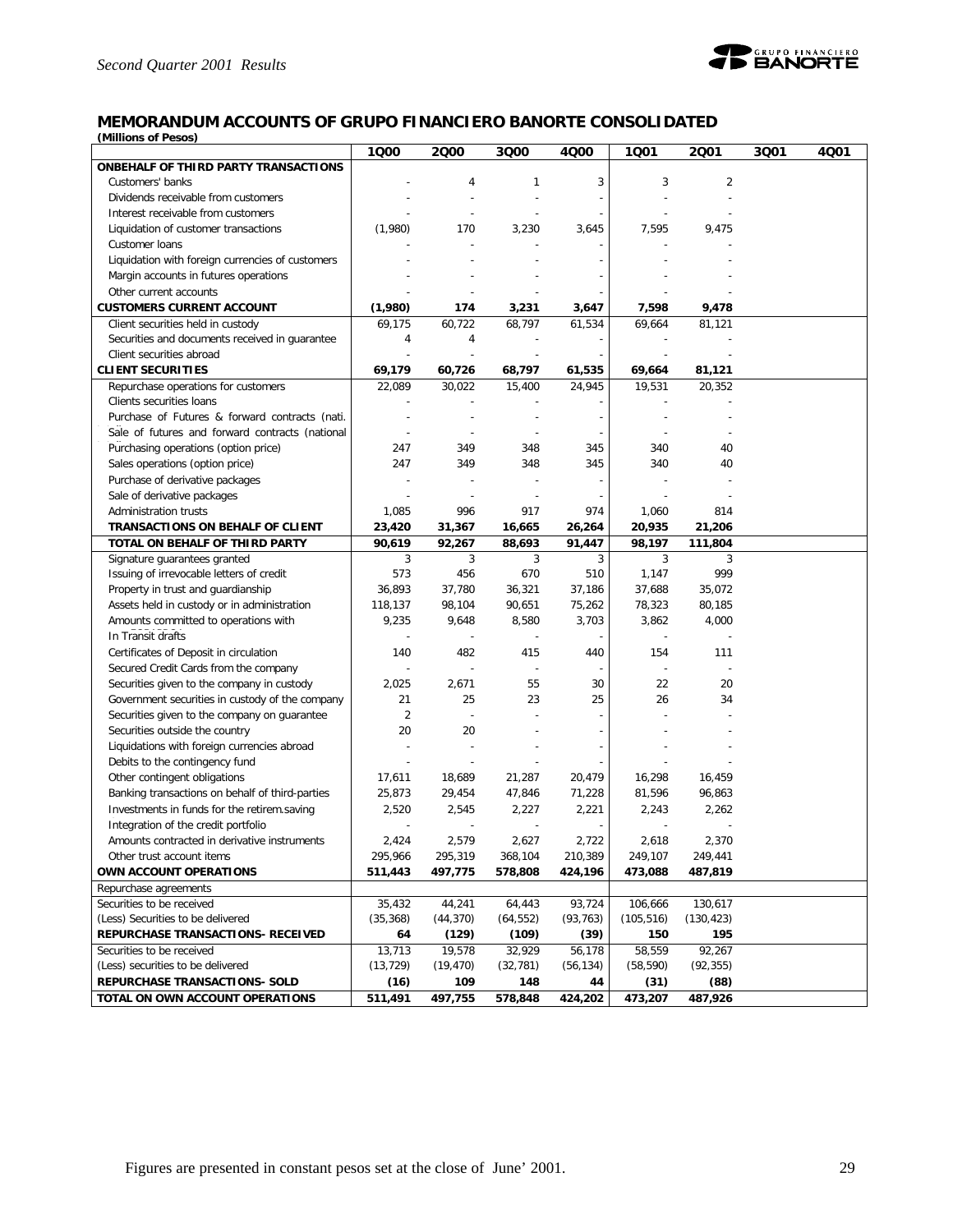

# **GRUPO FINANCIERO BANORTE-Consolidated Income Statement** *(Millions of Pesos)*

| <b>NET INTEREST INCOME</b>           | 1Q00    | 2000                     | 3Q00                     | 4000         | 1Q01         | 2001    | 3Q01 | 4Q01 |
|--------------------------------------|---------|--------------------------|--------------------------|--------------|--------------|---------|------|------|
| Interest Income                      | 7,374.3 | 6,481.3                  | 7,348.4                  | 9,478.5      | 8,399.1      | 4,606.5 |      |      |
| <b>Interest Expense</b>              | 5,665.9 | 4,950.1                  | 5,937.2                  | 7,872.8      | 6,827.3      | 2,880.2 |      |      |
| Loan Fees                            | 146.0   | 153.6                    | 147.8                    | (112.0)      | 66.8         | 68.8    |      |      |
| Fees Paid                            | 3.2     | 3.7                      | 3.0                      | 5.0          | 3.6          | 4.1     |      |      |
| Net Interest Income (NII)            | 1,851.2 | 1,681.1                  | 1,555.9                  | 1,488.7      | 1,634.8      | 1,791.0 |      |      |
| Repomo-Margin                        | 5.7     | (13.6)                   | (27.1)                   | (21.5)       | 7.6          | 9.4     |      |      |
| <b>NII after Repomo</b>              | 1,856.9 | 1,667.5                  | 1,528.9                  | 1,502.2      | 1,642.4      | 1,800.5 |      |      |
| Loan Loss Provisions                 | 230.9   | 178.5                    | 6.8                      | 263.5        | 155.2        | 407.1   |      |      |
| Loss Sharing Provisions              | 42.8    | 37.6                     | 83.0                     |              | 94.9         | 76.8    |      |      |
| <b>NII after Provisions</b>          | 1,583.1 | 1,451.4                  | 1,439.1                  | 1,238.7      | 1,392.3      | 1,316.6 |      |      |
| Fund transfers                       | 8.4     | 8.5                      | 8.0                      | 8.7          | 9.1          | 10.8    |      |      |
| Account management                   | 57.2    | 59.2                     | 70.1                     | 79.0         | 72.7         | 77.8    |      |      |
| Fiduciary                            | 214.2   | 40.4                     | 229.2                    | 139.9        | 242.0        | 115.2   |      |      |
| Credit Card                          | 6.0     | 5.5                      | 8.0                      | 9.2          | 78.8         | 83.6    |      |      |
| Fees from FOBAPROA                   | 89.2    | 224.3                    | 141.3                    | 106.6        | 77.6         | 81.2    |      |      |
| Other fees                           | 278.0   | 177.9                    | 252.5                    | 459.4        | 278.4        | 228.0   |      |      |
| Fees on services,                    | 653.1   | 515.8                    | 709.1                    | 802.7        | 758.6        | 596.6   |      |      |
| Fund transfers                       |         | $\overline{\phantom{a}}$ | $\overline{\phantom{a}}$ |              |              |         |      |      |
| Other fees                           | 81.3    | 84.8                     | 79.5                     | 81.0         | 79.2         | 75.3    |      |      |
| Fees paid,                           | 81.3    | 84.8                     | 79.5                     | 81.0         | 79.2         | 75.3    |      |      |
| Foreign exchange                     | 55.0    | 49.1                     | 50.5                     | 46.1         | 54.1         | 43.1    |      |      |
| Securities - Realized gains          | 37.8    | 33.2                     | 8.4                      | 11.0         | 50.8         | 59.3    |      |      |
| Securities- Unrealized gains         | 22.6    | (60.7)                   | 55.6                     | 4.9          | 110.1        | (13.6)  |      |      |
| <b>Market-related Income</b>         | 115.4   | 21.6                     | 114.5                    | 62.1         | 215.0        | 88.8    |      |      |
| <b>Total Non Interest Income</b>     | 687.1   | 452.7                    | 744.1                    | 783.7        | 894.5        | 610.1   |      |      |
| <b>Total Operating Income</b>        | 2,270.2 | 1,904.0                  | 2,183.2                  | 2.022.5      | 2,286.8      | 1,926.7 |      |      |
| Personnel                            | 734.2   | 772.9                    | 741.1                    | 779.7        | 734.9        | 722.5   |      |      |
| <b>Fees Paid</b>                     | 78.8    | 84.7                     | 66.3                     | 82.1         | 83.7         | 71.0    |      |      |
| Operation & Administrative expenses  | 432.7   | 436.9                    | 511.1                    | 452.2        | 443.7        | 549.6   |      |      |
| Rents, depreciation and amortization | 210.8   | 181.0                    | 198.1                    | 173.5        | 192.3        | 182.4   |      |      |
| Taxes, other than income tax         | 97.3    | 131.6                    | 126.8                    | 185.9        | 105.1        | 104.6   |      |      |
| Contributions to IPAB                | 84.2    | 105.5                    | 95.1                     | 93.9         | 91.4         | 84.2    |      |      |
| Corporate expenses Recoveries        |         |                          |                          |              |              |         |      |      |
| <b>Non-Interest Expense</b>          | 1,638.0 | 1,712.6                  | 1,738.5                  | 1,767.3      | 1,651.1      | 1,714.4 |      |      |
| <b>Operating Income</b>              | 632.2   | 191.5                    | 444.7                    | 255.2        | 635.7        | 212.3   |      |      |
| Other Income                         | 120.0   | 149.2                    | 281.1                    | 825.7        | 152.6        | 310.2   |      |      |
| Foreign exchange                     | 0.4     |                          |                          |              |              |         |      |      |
| Recoveries                           | 20.5    | 11.9                     | 209.7                    | 91.3         | 103.6        | 169.1   |      |      |
| Repomo-other (Debtor balance)        | 14.5    | 4.9                      | 12.4                     | 34.8         | (17.1)       | 68.6    |      |      |
| <b>Total Other Products</b>          | 155.4   | 166.0                    | 503.1                    | 951.8        | 239.0        | 547.9   |      |      |
| Other Expense                        | (57.2)  | (42.0)                   | (247.9)                  | (742.0)      | (169.9)      | (364.0) |      |      |
| Foreign exchange                     | (22.2)  |                          |                          |              |              |         |      |      |
| Repomo-other (Creditor balance)      | (129.6) | (42.4)                   | (35.4)                   | (41.0)       | (3.9)        | (7.3)   |      |      |
| <b>Total Other Expense</b>           | (208.9) | (84.5)                   | (283.3)                  | (783.0)      | (173.8)      | (371.3) |      |      |
| Other revenues and expenses, net     | (53.5)  | 81.6                     | 219.8                    | 168.8        | 65.2         | 176.6   |      |      |
| Pre-tax Income                       | 578.7   | 273.0                    | 664.5                    | 424.0        | 701.0        | 388.8   |      |      |
| Income tax                           | (29.5)  | 23.7                     | (42.7)                   | (22.1)       | (3.5)        | (8.3)   |      |      |
| Profit sharing                       | (8.6)   | 6.6                      | (9.8)                    | (1.9)        | (15.8)       | (38.6)  |      |      |
| Tax on Assets                        | (5.7)   | (4.7)                    | (5.8)                    | (0.5)        | (1.9)        | (5.1)   |      |      |
| Deferred Inc. Tax and Profit sharing | (34.0)  | (44.9)                   | (22.2)                   | 75.8         | (105.0)      | (57.4)  |      |      |
|                                      | (77.8)  | (19.3)                   | (80.5)                   | 51.4         | (126.2)      | (109.4) |      |      |
| Net income before subsidiaries       | 501.0   | 253.7                    | 583.9                    | 475.4        | 574.8        | 279.4   |      |      |
| Subsidiaries 'net income             | 12.3    | (34.1)                   | 21.2                     | 11.3         | (1.4)        | 70.1    |      |      |
| Net Income from continuos operations | 513.2   | 219.6                    | 605.1                    | <u>486.7</u> | <u>573.3</u> | 349.5   |      |      |
| Extraodinary items, net              |         |                          |                          |              |              |         |      |      |
| Minority Interest                    | (43.1)  | (12.6)                   | (31.1)                   | (14.9)       | (41.4)       | (4.6)   |      |      |
| TOTAL NET INCOME                     | 470.1   | 207.0                    | 574.0                    | 471.9        | 532.0        | 344.9   |      |      |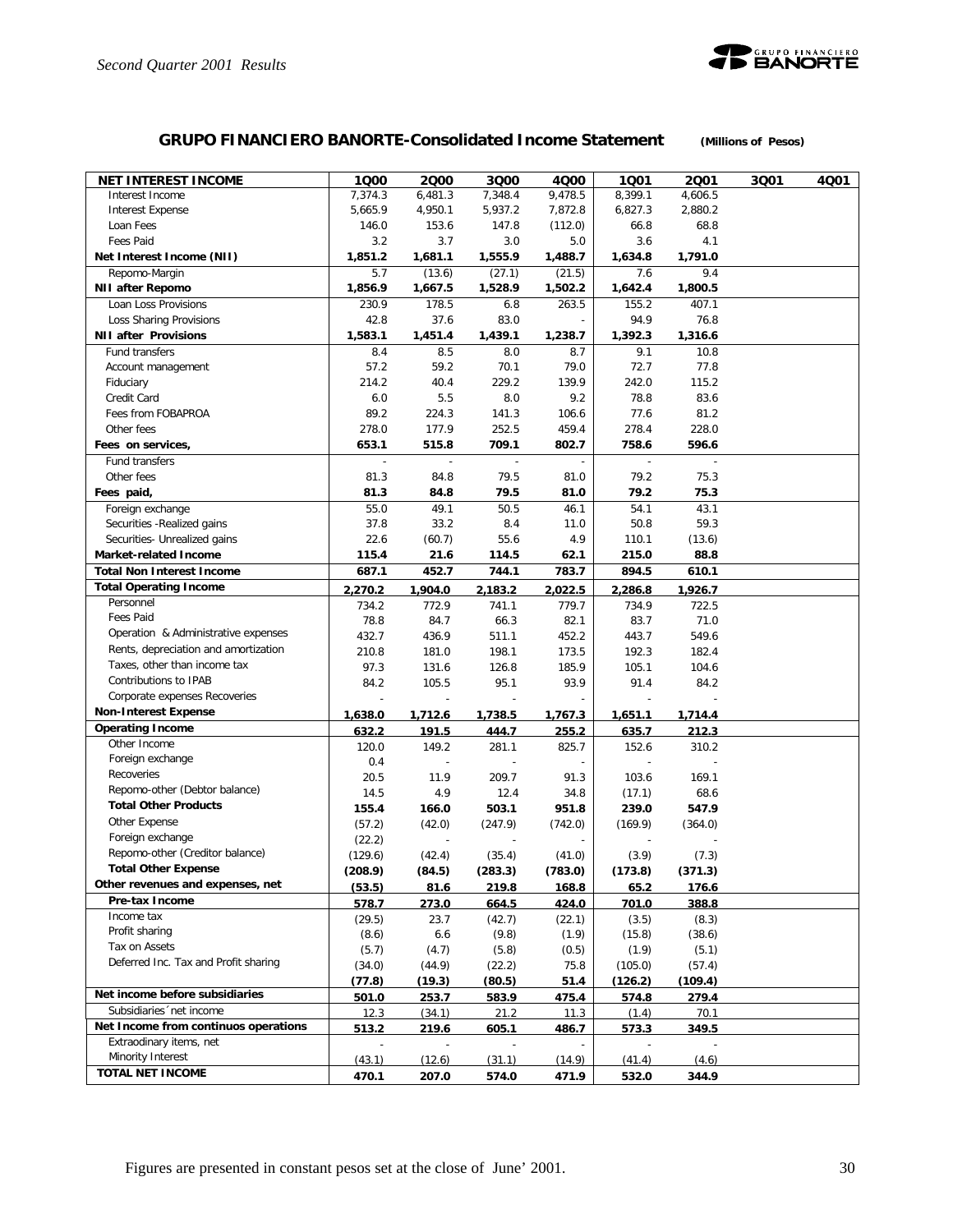

### **GRUPO CONSOLIDATED STATEMENT OF CASH FLOW JANUARY 1, 2001 –JUNE 30,2001**

 *(Millions of Pesos)*

#### **CASH FLOW FROM OPERATING ACTIVITIES :**

| <b>Net Income</b>                                              | 876.9      |
|----------------------------------------------------------------|------------|
| Adjustments to Reconcile Net Income to Net Cash by             |            |
| <b>Operating Activities</b>                                    |            |
| Mark to Market Valuation Results                               | (96.5)     |
| Provisions for loan losses                                     | 733.9      |
| Depreciation and amortization                                  | 184.7      |
| <b>Defferred Taxes</b>                                         | 162.4      |
| Provisions for Obligations                                     | 269.0      |
| Minoritary Interest                                            | 36.7       |
| Undistribuated Earnings of Subsidiaries                        |            |
|                                                                | 2,167.1    |
| <b>Cash Flows From Investing Activities:</b>                   |            |
| <b>Banks Deposits</b>                                          | 5,202.4    |
| Decrease (Increase) loan portfolio                             | 2,881.8    |
| Decrease (Increase) treasury operations                        | (1, 398.5) |
| Decrease (Increase) financial instruments                      | (179.6)    |
| Loans from banks and other entities                            | (11,098.9) |
| Net Resources provided by operations                           | (4,592.8)  |
|                                                                |            |
| <b>Financial Activities:</b><br><b>Subordinated Debentures</b> |            |
| Subordinated Debentures amortization                           | 1,305.8    |
| <b>Equity Variation</b>                                        | 211.7      |
| Net Resources provided by Investing activities                 | 1,517.5    |
| <b>CASH FLOW FROM FINANCING ACTIVITIES:</b>                    |            |
| Proceeds from issuance of common stock                         |            |
| Decrease (Increase) Deferred charges or credits                | (297.0)    |
| Decrease (Increase) Deferred taxes                             | (63.8)     |
| Decrease (Increase) Foreclosed assets                          | (166.5)    |
|                                                                | 51.0       |
| Decrease (Increase) in accounts receivable and payable         | (620.2)    |
| Net Cash provided by financing activities                      | (1,096.4)  |
| Decrease (increase) in cash and due from banks                 | (2,004.7)  |
| Cash and due from banks at the beginning of the year           | 9,777.5    |
| Cash and due from banks at the end of the year                 | 7,772.9    |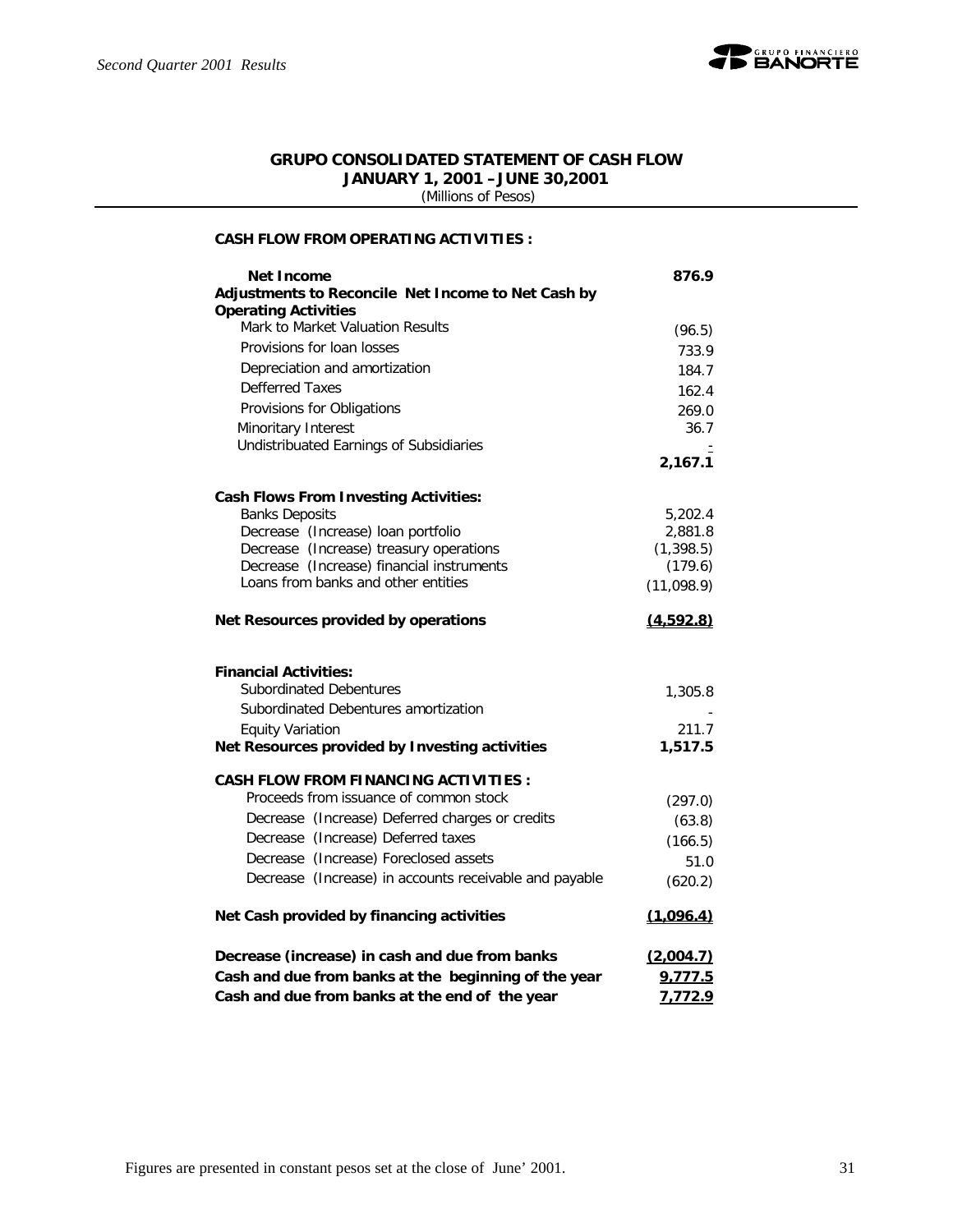

|                                                                                | <b>CONTRIBUATED CAPITAL</b> |                             |                                     |  |  |  |  |  |
|--------------------------------------------------------------------------------|-----------------------------|-----------------------------|-------------------------------------|--|--|--|--|--|
| (Millions of Pesos)                                                            | Fixed Paid-in<br>Capital    | Variable<br>Paid-in Capital | Premium, Bonds<br>& oth. Securities |  |  |  |  |  |
| Balance as of December 31,2000<br><b>Stock Changes</b>                         | 2,832.9                     | 1,880.3                     | 1,294.4                             |  |  |  |  |  |
| Issuance of stock<br>Profits Capitalization                                    |                             | 37.0                        | 76.8                                |  |  |  |  |  |
| Total<br><b>Total Income</b>                                                   | ٠                           | 37.0                        | 76.8                                |  |  |  |  |  |
| Total Income:<br>Net Income<br>Results of assets holdings<br>Minority Interest |                             |                             |                                     |  |  |  |  |  |
| Total                                                                          | -                           |                             |                                     |  |  |  |  |  |
| Balance as of June 30,2001                                                     | 2,832.9                     | 1,917.3                     | 1,371.2                             |  |  |  |  |  |

# **CONSOLIDATED STATEMENTS OF CHANGES IN STOCKHOLDERS´ EQUITY JANUARY 1, 2001- JUNE 30, 2000-.**

|                                                                                |                     |                      |                                | <b>EARNED CAPITAL</b>                         |                           |                        |                                               |
|--------------------------------------------------------------------------------|---------------------|----------------------|--------------------------------|-----------------------------------------------|---------------------------|------------------------|-----------------------------------------------|
|                                                                                | Capital<br>Reserves | Retained<br>earnings | Excess if<br>Insuf.<br>Capital | Resultado por<br>Tenencia de<br>Activos (val. | Net Income<br>of the year | Minoritary<br>Interest | Total<br><b>Stockholders</b><br><b>Equity</b> |
| Balance as of December 31,2000                                                 | 761.6               | 6,226.8              | (4, 847.7)                     | (2, 163.6)                                    | 1,723.0                   | 736.0                  | 8,443.6                                       |
| <b>Stock Changes</b><br>Issuance of stock<br>Profits Capitalization            | 97.9                | 1,723.0              |                                |                                               | (1,723.0)                 |                        | 211.7                                         |
| Provisioning<br>Total<br><b>Total Income</b>                                   | 84.3<br>182.3       | (84.3)<br>1,638.6    |                                |                                               | (1,723.0)                 |                        | 211.7                                         |
| Total Income:<br>Net Income<br>Results of assets holdings<br>Minority Interest |                     |                      |                                | (122.0)                                       | 876.9                     | 36.7                   | 876.9<br>(122.0)<br>36.7                      |
| Total                                                                          |                     |                      |                                | (122.0)                                       | 876.9                     | 36.7                   | 791.6                                         |
| Balance as of June 30,2001                                                     | 943.8               | 7.865.4              | (4, 847.7)                     | (2, 285.7)                                    | 876.9                     | 772.7                  | 9,446.9                                       |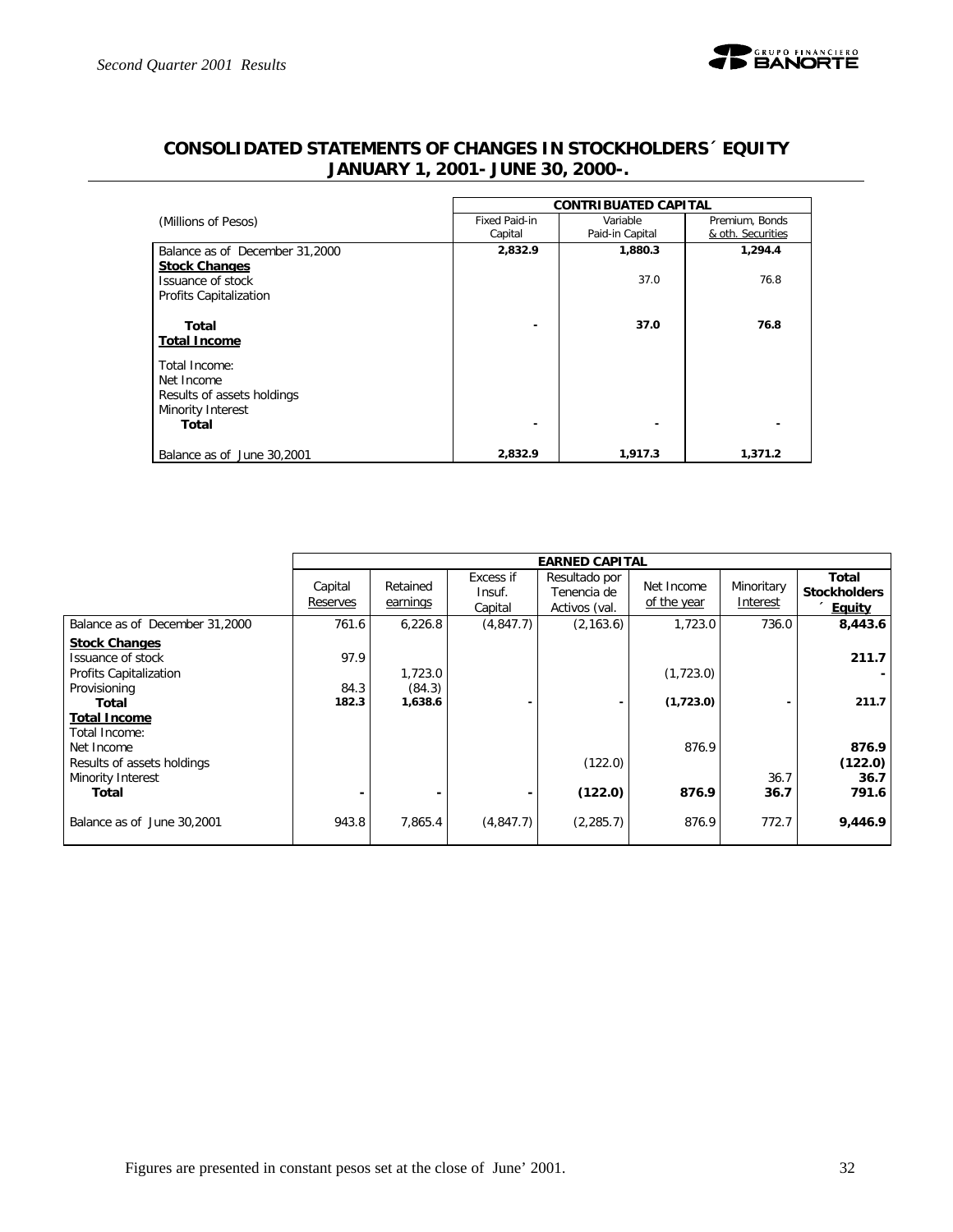

# **BANKING SECTOR- Balance Sheet (\*)** *(Millions of Pesos)*

| <b>ASSETS</b>                           | 1000     | 2000    | 3000         | 4000    | 1001    | 2001   | 3001 | 4001 |
|-----------------------------------------|----------|---------|--------------|---------|---------|--------|------|------|
| Cash and due from Banks                 | 11,734   | 11,141  | 9,151        | 9,510   | 7,476   | 7,478  |      |      |
| Negotiable Instruments                  | 23,760   | 15,876  | 15,069       | 4,162   | 6,202   | 4,866  |      |      |
| Securities held for sale                | 51       | 49      | 169          | 174     | 1,780   | 1,587  |      |      |
| Securities held to maturity             | 5,075    | 4,952   | 3,292        | 3,010   | 1,274   | 1,324  |      |      |
| <b>Financial Instruments:</b>           | 28,886   | 20,877  | 18,530       | 7,346   | 9,256   | 7,778  |      |      |
| Repurchase agreements, net              | 31       | 65      | 106          | 29      | 130     | 152    |      |      |
| Operations with collateral              |          |         |              |         |         |        |      |      |
| Futures receivable, net                 |          |         |              |         |         |        |      |      |
| Options and derivatives, net            | 10       | 9       |              | 6       | 5       | 49     |      |      |
| Repos & Derivatives:                    | 41       | 75      | 106          | 35      | 135     | 200    |      |      |
| Commercial                              | 16,714   | 16,297  | 16,901       | 19,744  | 18,247  | 16,288 |      |      |
| <b>Financial Intermediaries</b>         | 2,819    | 5,183   | 3,852        | 2,657   | 1,742   | 1,235  |      |      |
| Credit Card & Consumer                  | 604      | 616     | 624          | 640     | 1,254   | 1,366  |      |      |
| Mortgage                                | 4,382    | 4,370   | 4,256        | 4,178   | 4,082   | 4,153  |      |      |
| <b>Goverment Entities</b>               | 3,317    | 3,331   | 2,774        | 38,782  | 39,362  | 39,003 |      |      |
| Fobaproa                                | 55,600   | 55,573  | 54,086       | 12,200  | 12,069  | 11,422 |      |      |
| Fiduciary collection rights             |          |         |              |         |         |        |      |      |
| <b>Performing Loans</b>                 | 83,435   | 85,369  | 82,493       | 78,201  | 76,756  | 73,465 |      |      |
| Commercial                              | 2,195    | 2,012   | 1,819        | 1,769   | 1,749   | 2,090  |      |      |
| <b>Financial Intermediaries</b>         |          | 7       | $\mathbf{1}$ |         |         |        |      |      |
| Credit Card & Consumer                  | 628      | 623     | 611          | 611     | 622     | 304    |      |      |
| Mortgage                                | 1,821    | 1,747   | 1,809        | 1,852   | 1,897   | 1,791  |      |      |
| <b>Goverment Entities</b>               | $\Omega$ |         |              |         |         |        |      |      |
| <b>Past Due Loans</b>                   | 4,645    | 4,389   | 4,240        | 4,232   | 4,268   | 4,185  |      |      |
| <b>Total Loans</b>                      | 88,080   | 89,758  | 86,733       | 82,433  | 81,023  | 77,650 |      |      |
| Preventive loan loss reserves           | 4,754    | 4,635   | 4,365        | 4,279   | 4,287   | 4,185  |      |      |
| Net Loan Portfolio                      | 83,326   | 85,123  | 82,368       | 78,153  | 76,737  | 73,465 |      |      |
| Sundry debtors and other assets, net    | 1,605    | 1,455   | 1,483        | 1,724   | 1,529   | 1,822  |      |      |
| Foreclosed assets, net                  | 1,446    | 1,440   | 1,405        | 1,543   | 1,454   | 1,493  |      |      |
| Real Estate, Furniture & Equipment, net | 3,264    | 3,212   | 3,196        | 3,224   | 3,139   | 3,081  |      |      |
| Investments in subsidiaries             | 832      | 766     | 806          | 853     | 960     | 929    |      |      |
| Deferred taxes                          | 337      | 17      | 132          | 750     | 768     | 800    |      |      |
| Deferred charges & Intangibles          | 610      | 332     | 356          | 490     | 708     | 572    |      |      |
| UDIS Mortgage loans reserve coverage    | 34       |         |              |         |         |        |      |      |
| <b>Other Assets</b>                     | 8,128    | 7,222   | 7,378        | 8,584   | 8,556   | 8,696  |      |      |
| <b>TOTAL ASSETS</b>                     | 132,115  | 124,439 | 117,533      | 103,628 | 102,160 | 97,618 |      |      |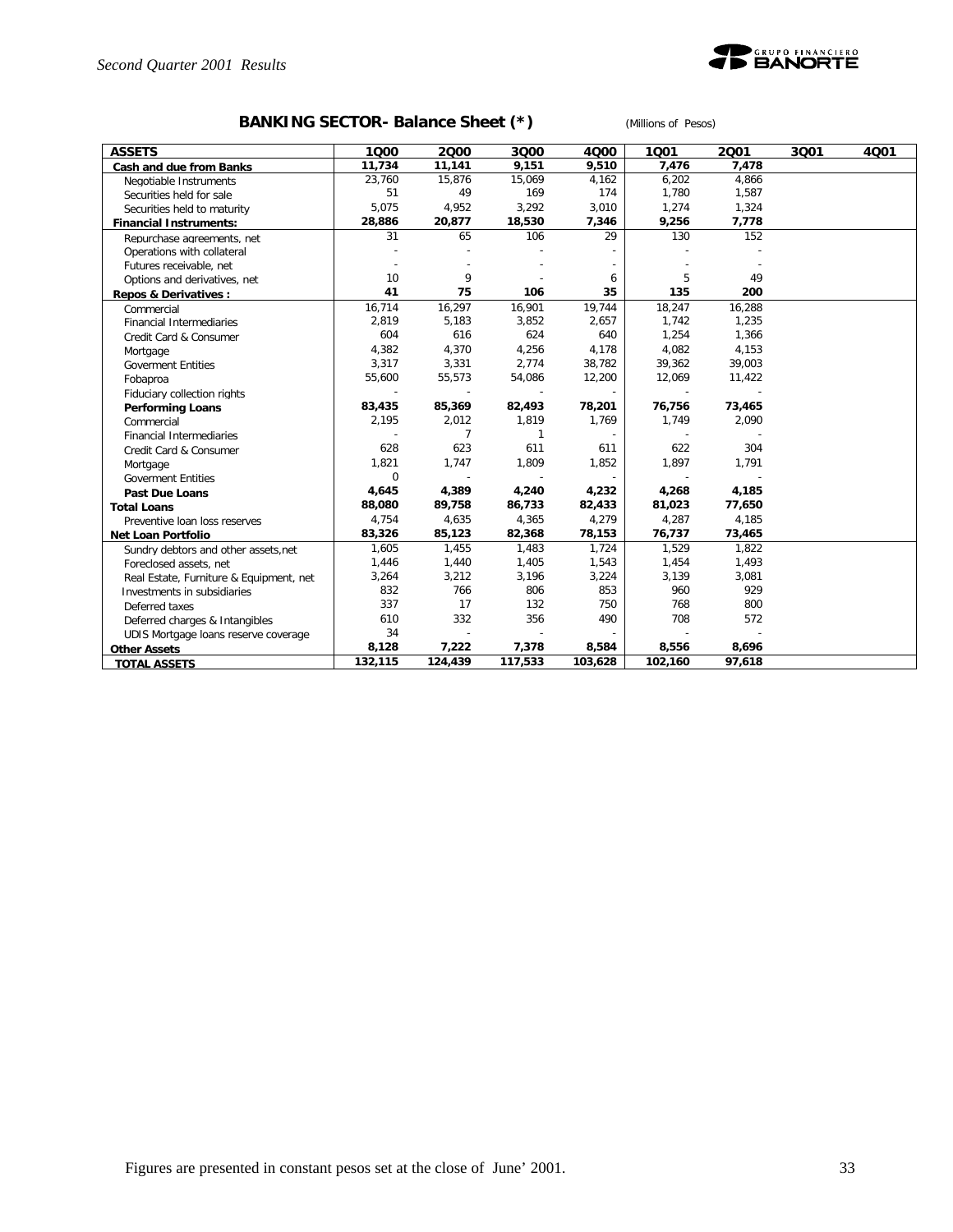

#### **BANKING SECTOR- Balance Sheet (\*)***(Millions of Pesos)*

|                                        |                |              |                          |          | , 00007  |          |      |      |
|----------------------------------------|----------------|--------------|--------------------------|----------|----------|----------|------|------|
| <b>LIABILITIES</b>                     | 1000           | 2000         | 3Q00                     | 4000     | 1001     | 2001     | 3Q01 | 4001 |
| <b>Demand Deposits</b>                 | 23,135         | 24,037       | 24,494                   | 26,685   | 24,587   | 25,156   |      |      |
| <b>Time Deposits</b>                   | 79,958         | 69,673       | 63,373                   | 41,647   | 44,754   | 47,631   |      |      |
| <b>Bonds</b>                           | 1.088          | 1,115        | 1,323                    | 1,344    | 1,355    | 1,304    |      |      |
| <b>Deposits</b>                        | 104,181        | 94,825       | 89,189                   | 69,676   | 70,696   | 74,092   |      |      |
| Demand                                 | 399            | 2,672        | 314                      | 3,982    | 4,239    | 8        |      |      |
| Short term                             | 7,298          | 7,181        | 9,522                    | 9,632    | 8,097    | 3,029    |      |      |
| Long term                              | 10,019         | 9,722        | 9,854                    | 10,417   | 9,533    | 9,348    |      |      |
| Due to banks and correspondents        | 17,715         | 19,575       | 19,691                   | 24,030   | 21,868   | 12,385   |      |      |
| Repurchase agreements, net             | 5              | 65           | 25                       | 35       | 18       | 54       |      |      |
| Operations with collateral             |                |              |                          |          |          |          |      |      |
| Futures receivable, net                |                |              |                          |          |          |          |      |      |
| Options and derivatives, net           |                | 69           | 57                       | 33       | 17       |          |      |      |
| Repos & Derivatives:                   | 5              | 134          | 81                       | 68       | 35       | 55       |      |      |
| Income Tax & Profit Sharing            | $\overline{7}$ | $\mathbf{1}$ | 15                       | 178      | 258      | 84       |      |      |
| Other Payable accounts                 | 2,143          | 2,104        | 1,920                    | 2,505    | 1,781    | 1,847    |      |      |
| Other payable accounts                 | 2,150          | 2,105        | 1,934                    | 2,682    | 2,040    | 1,931    |      |      |
| Subordinated non Convertible Debenture | 205            |              |                          |          |          | 1,306    |      |      |
| Defered Taxes                          |                | 19           |                          |          |          |          |      |      |
| Deferred credits                       | 111            | 109          | 106                      | 120      | 119      | 114      |      |      |
| <b>TOTAL LIABILITIES</b>               | 124,367        | 116,767      | 111,002                  | 96,576   | 94,758   | 89,883   |      |      |
| <b>STOCKHOLDER 'S EQUITY</b>           |                |              |                          |          |          |          |      |      |
| Paid-in Capital                        | 4,429          | 4,429        | 4,225                    | 4,406    | 4,874    | 4,874    |      |      |
| Share subscription premiums            | 298            | 299          | 299                      | 555      | 555      | 555      |      |      |
| Subordinated Convertible Debentures    | 461            | 456          | 450                      |          |          |          |      |      |
| <b>Subscribed Capital</b>              | 5,188          | 5,184        | 4,975                    | 4,961    | 5,429    | 5,429    |      |      |
| <b>Capital Reserves</b>                | 2,592          | 2,912        | 1,650                    | 1,474    | 2,196    | 2,268    |      |      |
| <b>Retained Earnings</b>               | 2,286          | 1,814        | 1,695                    | 1,759    | 2,174    | 2,101    |      |      |
| Surplus (Deficit) from securities      | (472)          | (494)        | (489)                    | (327)    | (503)    | (409)    |      |      |
| Results of foreign operations exchange |                |              |                          |          |          |          |      |      |
| Excess (Insuf.) in capital restatement | (2, 104)       | (2, 110)     | (2, 115)                 | (2, 114) | (2, 112) | (2, 114) |      |      |
| Non Mon assets results fixed assets    | (121)          |              |                          |          |          |          |      |      |
| Non Mon assets results Investm         | 48             | (40)         | (64)                     | (59)     | (62)     | (90)     |      |      |
| Adjustment in the employees pension    | (104)          |              |                          |          |          |          |      |      |
| Accumulated Deferred tax effect        |                | (276)        | (276)                    | (247)    | (247)    | (247)    |      |      |
| Net Income                             | 434            | 682          | 1,155                    | 1,605    | 527      | 797      |      |      |
| <b>Earned Capital</b>                  | 2,560          | 2,488        | 1,556                    | 2,090    | 1,972    | 2,306    |      |      |
| Minority Holdings                      | $\mathbf{r}$   | $\sim$       | $\overline{\phantom{a}}$ |          | $\sim$   | $\sim$   |      |      |
| Total Stockholder's Equity             | 7,748          | 7,672        | 6,531                    | 7,051    | 7,401    | 7,735    |      |      |
|                                        | 132,115        | 124,439      | 117,533                  | 103,628  | 102,160  | 97,618   |      |      |
| <b>TOTAL LIABILITIES &amp;</b>         |                |              |                          |          |          |          |      |      |

(\*) Does not include Afore.

### **MEMORANDUM ACCOUNTS OF THE BANKING SECTOR** *(Millions of Pesos)*

|                                             | 1000      | 2000      | 3Q00      | 4Q00      | 1001     | 2001       | 3Q01 | 4Q01 |
|---------------------------------------------|-----------|-----------|-----------|-----------|----------|------------|------|------|
| Signature quarantees granted                |           |           |           |           |          |            |      |      |
| Other contingent obligations                | 8,496     | 9,174     | 10,477    | 9,538     | 9,797    | 9,733      |      |      |
| Irrevocable lines of credit                 | 573       | 456       | 670       | 510       | 1,147    | 999        |      |      |
| Assets held in trust and mandate            | 36,893    | 37,780    | 36,321    | 37,186    | 37,688   | 35,072     |      |      |
| Assets held in custody or in administration | 103.498   | 93,957    | 86,501    | 70,555    | 73,971   | 75,852     |      |      |
| Investment banking transactions for third   | 25,873    | 29,454    | 47,846    | 71,228    | 81,596   | 96,863     |      |      |
| Engaged amounts in fobaproa operations      | 9,235     | 9,648     | 8,580     | 3,703     | 3,862    | 4,000      |      |      |
| Investment of retirement saving funds       | 2,520     | 2,545     | 2,227     | 2,221     | 2,243    | 2,262      |      |      |
| Integration of loan portfolio               |           |           |           |           |          |            |      |      |
| Received amounts in derivative instruments  | 2,263     | 2,579     | 2,627     | 2,722     | 2,618    | 2,370      |      |      |
| Fobaproa trusts                             |           |           |           |           |          |            |      |      |
| Securities to be received                   | 13,343    | 14,219    | 49,072    | 68,779    | 87,130   | 110,265    |      |      |
| (Less) payable for reversal                 | (13, 312) | (14, 284) | (48, 838) | (68, 805) | (87,000) | (110, 114) |      |      |
| Receivables for reversal                    | 3.006     | 3,711     | 19.287    | 31,329    | 39.592   | 71,957     |      |      |
| (Less) securities to be delivered           | (3,011)   | (3,646)   | (19, 114) | (31, 310) | (39,610) | (72, 011)  |      |      |
| Other control accounts                      | 282,969   | 280,486   | 353,538   | 196,153   | 232,540  | 232,879    |      |      |
|                                             | 472,348   | 466.082   | 549,197   | 393,812   | 445,577  | 460,131    |      |      |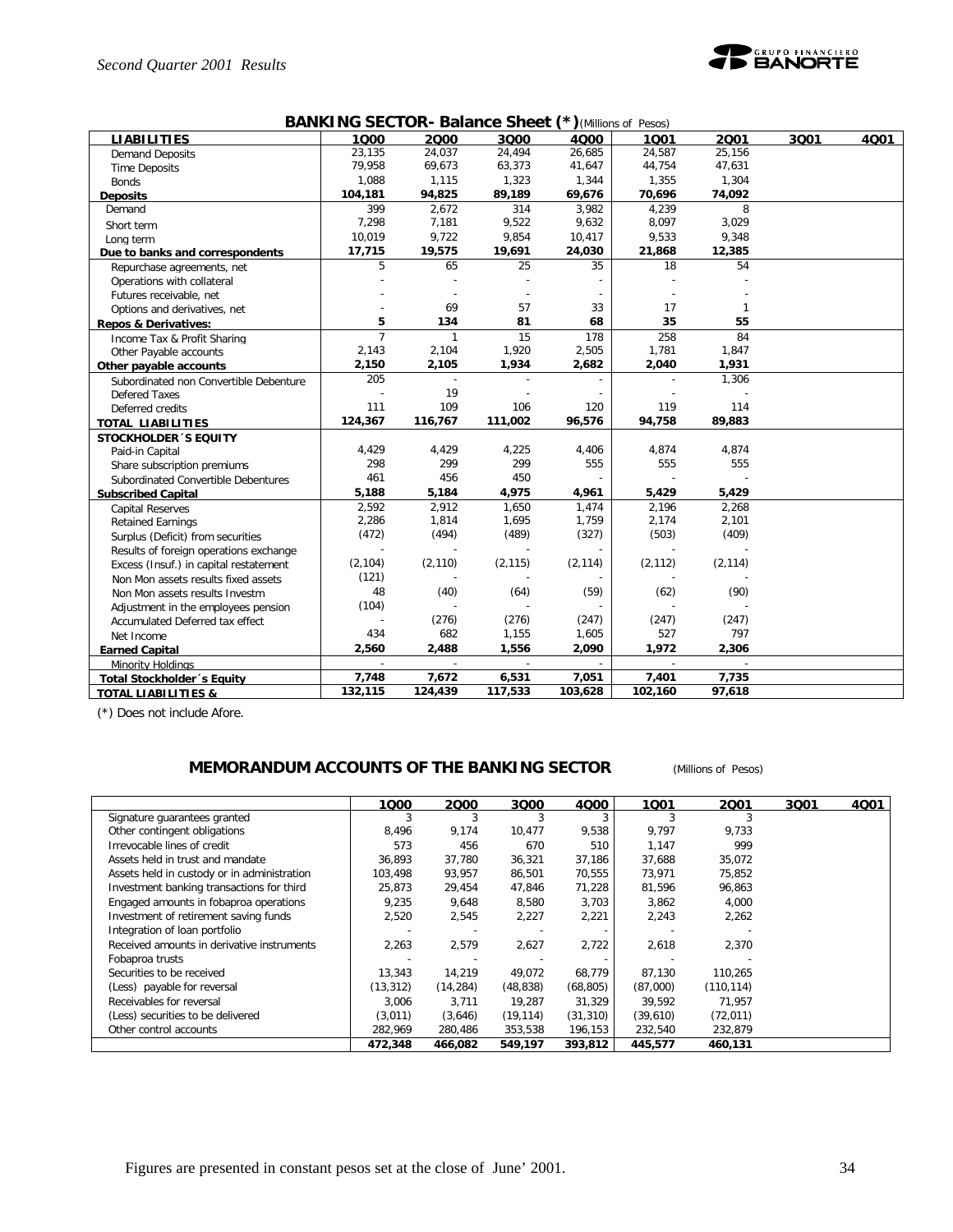

| BANKING SECTOR - Income Statement (*)<br>(Millions of Pesos) |         |         |         |         |         |         |      |      |  |  |
|--------------------------------------------------------------|---------|---------|---------|---------|---------|---------|------|------|--|--|
| <b>NET INTEREST INCOME</b>                                   | 1000    | 2000    | 3Q00    | 4000    | 1001    | 2Q01    | 3Q01 | 4001 |  |  |
| Interest Income                                              | 6,242.1 | 5,655.1 | 6,935.6 | 9,977.9 | 8,361.2 | 4,468.3 |      |      |  |  |
| Interest Expense                                             | 4,642.8 | 4,203.2 | 5,632.5 | 8,404.5 | 6,881.9 | 2,879.2 |      |      |  |  |
| Loan Fees                                                    | 142.5   | 151.0   | 145.6   | (114.5) | 66.8    | 68.8    |      |      |  |  |
| Fees Paid                                                    | 3.2     | 4.0     | 3.9     | 5.2     | 3.6     | 4.1     |      |      |  |  |
| Net Interest Income (NII)                                    | 1,738.5 | 1,598.9 | 1,444.8 | 1,453.6 | 1,542.4 | 1,653.9 |      |      |  |  |
| Repomo-Margin                                                | 26.9    | (3.1)   | (17.4)  | 7.4     | 14.1    | 17.8    |      |      |  |  |
| <b>NII after Repomo</b>                                      | 1,765.4 | 1,595.8 | 1,427.4 | 1,461.0 | 1,556.5 | 1,671.7 |      |      |  |  |
| Loan Loss Provisions                                         | 228.2   | 177.8   | 6.5     | 263.1   | 154.8   | 405.9   |      |      |  |  |
| Loss Sharing Provisions                                      | 42.8    | 37.6    | 83.0    |         | 94.9    | 76.8    |      |      |  |  |
| <b>NII after Provisions</b>                                  | 1,494.5 | 1,380.4 | 1,337.9 | 1,197.9 | 1,306.8 | 1,189.0 |      |      |  |  |
| Fund transfers                                               | 8.4     | 8.5     | 8.0     | 8.7     | 9.1     | 10.8    |      |      |  |  |
| Account management                                           | 57.2    | 59.2    | 70.1    | 79.0    | 72.7    | 77.8    |      |      |  |  |
| Fiduciary                                                    | 214.2   | 40.4    | 229.2   | 139.9   | 242.0   | 115.2   |      |      |  |  |
| Credit Card                                                  | 6.0     | 5.5     | 8.0     | 9.2     | 78.0    | 83.6    |      |      |  |  |
| Fees from FOBAPROA                                           | 89.2    | 224.3   | 141.3   | 106.6   | 77.6    | 81.2    |      |      |  |  |
| Other fees                                                   | 86.8    | 48.1    | 52.6    | 322.4   | 70.0    | 71.9    |      |      |  |  |
| Fees on services,                                            | 461.8   | 386.0   | 509.3   | 665.6   | 550.2   | 440.5   |      |      |  |  |
| Fund transfers                                               | 0.0     | 0.0     | 0.0     | 0.0     | 0.0     | 0.0     |      |      |  |  |
| Other fees                                                   | 89.8    | 91.1    | 86.5    | 85.9    | 82.6    | 83.5    |      |      |  |  |
| Fees paid,                                                   | 89.8    | 91.1    | 86.5    | 85.9    | 82.6    | 83.5    |      |      |  |  |
| Foreign exchange                                             | 55.0    | 49.1    | 50.5    | 46.1    | 54.1    | 43.1    |      |      |  |  |
| Securities - Realized gains                                  | 11.9    | 7.5     | (1.2)   | (0.6)   | 30.6    | 82.5    |      |      |  |  |
| Securities- Unrealized gains                                 | 20.5    | (26.7)  | (9.1)   | 7.9     | 112.7   | (15.0)  |      |      |  |  |
| <b>Market-related Income</b>                                 | 87.4    | 29.9    | 40.2    | 53.5    | 197.4   | 110.7   |      |      |  |  |
| <b>Total Non Interest Income</b>                             | 459.3   | 324.8   | 462.9   | 633.2   | 665.0   | 467.6   |      |      |  |  |
| <b>Total Operating Income</b>                                | 1,953.8 | 1,705.2 | 1,800.8 | 1,831.2 | 1,971.8 | 1,656.6 |      |      |  |  |
| Personnel                                                    | 612.1   | 641.8   | 609.7   | 674.2   | 676.8   | 643.6   |      |      |  |  |
| Fees Paid                                                    | 76.5    | 82.9    | 63.4    | 80.0    | 82.1    | 70.0    |      |      |  |  |
| Operation & Administrative expenses                          | 391.2   | 387.6   | 457.7   | 392.6   | 350.4   | 426.1   |      |      |  |  |
| Rents, depreciation and amortization                         | 185.3   | 154.5   | 171.8   | 151.9   | 165.4   | 156.9   |      |      |  |  |
| Taxes, other than income tax                                 | 94.7    | 128.0   | 123.5   | 182.6   | 102.3   | 101.9   |      |      |  |  |
| Contributions to IPAB                                        | 84.2    | 105.5   | 95.1    | 93.9    | 91.4    | 84.2    |      |      |  |  |
| Corporate expenses Recoveries                                |         |         |         |         |         |         |      |      |  |  |
| <b>Non-Interest Expense</b>                                  | 1,443.9 | 1,500.3 | 1,521.1 | 1,575.3 | 1,468.4 | 1,482.8 |      |      |  |  |
| <b>Operating Income</b>                                      | 509.9   | 204.9   | 279.7   | 255.8   | 503.4   | 173.8   |      |      |  |  |
| Other Income                                                 | 121.5   | 153.0   | 163.2   | 203.3   | 92.2    | 132.3   |      |      |  |  |
| Foreign exchange                                             | 0.4     |         |         | 0.0     |         |         |      |      |  |  |
| Recoveries                                                   | 18.9    | 11.4    | 208.8   | 90.8    | 102.0   | 167.6   |      |      |  |  |
| Repomo-other (Debtor balance)                                | 17.1    |         |         |         | (17.7)  | 60.7    |      |      |  |  |
| <b>Total Other Products</b>                                  | 157.9   | 164.4   | 372.0   | 294.0   | 176.5   | 360.6   |      |      |  |  |
| Other Expense                                                | (57.2)  | (42.0)  | (136.2) | (150.3) | (106.0) | (181.6) |      |      |  |  |
| Foreign exchange                                             | (22.2)  |         | (0.0)   | 0.0     |         |         |      |      |  |  |
| Repomo-other (Creditor balance)                              | (127.1) | (41.3)  | (34.3)  | (42.0)  | (3.9)   | (7.3)   |      |      |  |  |
| <b>Total Other Expense</b>                                   | (206.5) | (83.4)  | (170.5) | (192.3) | (109.9) | (188.9) |      |      |  |  |
| Other revenues and expenses, net                             | (48.5)  | 81.1    | 201.5   | 101.7   | 66.6    | 171.7   |      |      |  |  |
| Pre-tax Income                                               | 461.3   | 286.0   | 481.2   | 357.6   | 570.1   | 345.5   |      |      |  |  |
| Income tax                                                   |         | ÷,      | (6.3)   | (21.7)  |         | (0.1)   |      |      |  |  |
| Profit sharing                                               |         |         |         |         | (14.9)  | (36.0)  |      |      |  |  |
| Tax on Assets                                                | (5.7)   | (4.7)   | (5.8)   | (0.5)   | (1.9)   | (3.8)   |      |      |  |  |
| Deferred Inc. Tax and Profit sharing                         | (52.7)  | (39.6)  | (24.3)  | 106.6   | (65.9)  | (46.5)  |      |      |  |  |
|                                                              | (58.4)  | (44.3)  | (36.5)  | 84.4    | (82.7)  | (86.3)  |      |      |  |  |
| Net income before subsidiaries                               | 402.9   | 241.7   | 444.7   | 442.0   | 487.4   | 259.2   |      |      |  |  |
| Subsidiaries 'net income                                     | 34.4    | 6.2     | 28.3    | 8.2     | 39.5    | 10.4    |      |      |  |  |
| Net Income from continuos operations                         | 437.3   | 247.9   | 473.0   | 450.2   | 526.9   | 269.6   |      |      |  |  |
| Extraodinary items, net                                      |         |         |         |         |         |         |      |      |  |  |
| Minority Interest                                            | (3.2)   |         |         |         |         | 0.1     |      |      |  |  |
| <b>TOTAL NET INCOME</b>                                      | 434.0   | 247.9   | 473.0   | 450.2   | 526.9   | 269.6   |      |      |  |  |

(\*) Does not include Afore.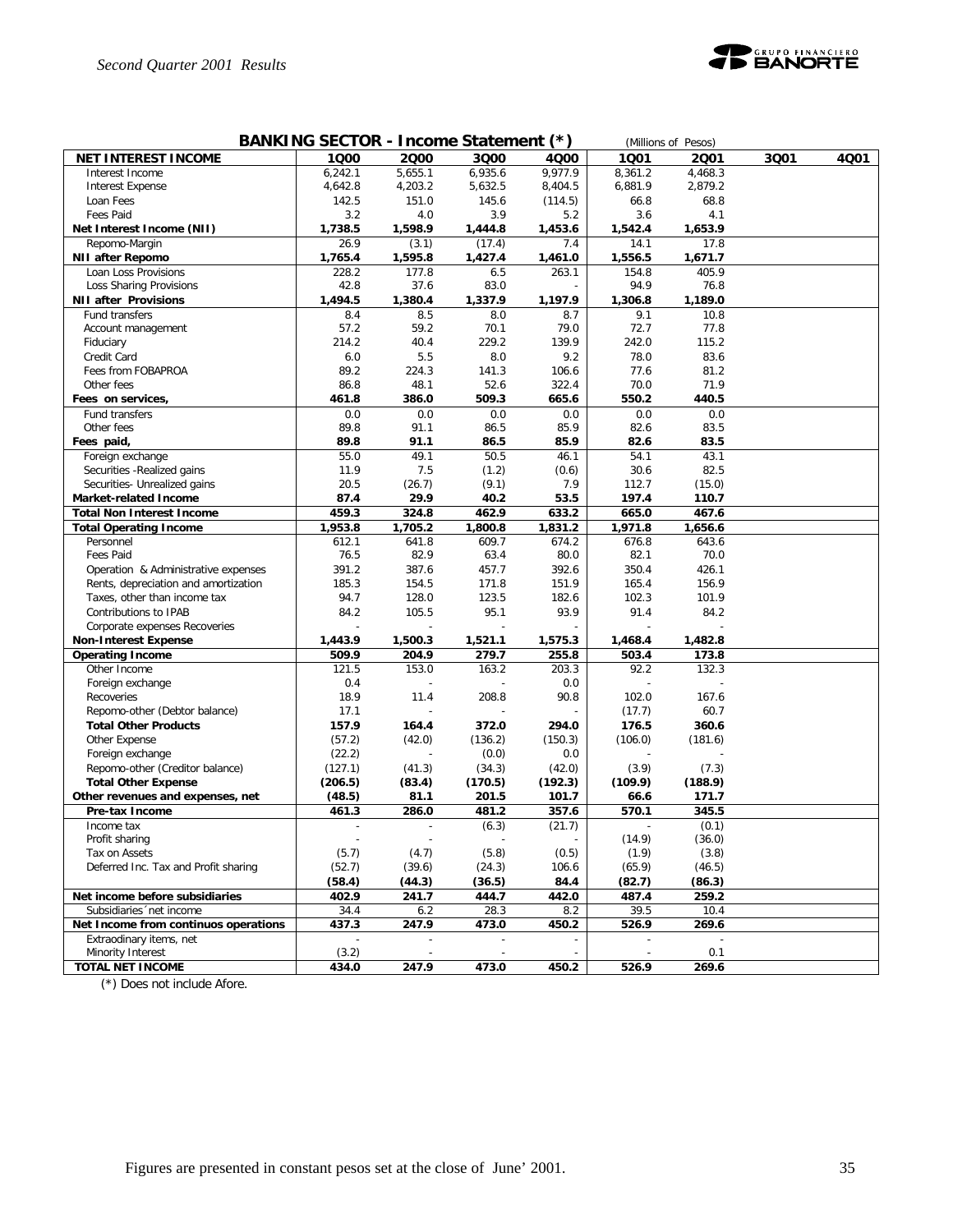

# **BANCO MERCANTIL DEL NORTE- Balance Sheet (\*)** *(Millions of Pesos)*

| <b>ASSETS</b>                           | 1000    | 2000    | 3000    | 4000    | 1001    | 2001   | 3001 | 4Q01 |
|-----------------------------------------|---------|---------|---------|---------|---------|--------|------|------|
| Cash and due from Banks                 | 10,497  | 10,218  | 10,383  | 8,533   | 6,750   | 6,511  |      |      |
| Negotiable Instruments                  | 23,760  | 15,876  | 24,020  | 5,086   | 7,186   | 5,925  |      |      |
| Securities held for sale                | 51      | 49      | 49      | 48      | 1,621   | 1,434  |      |      |
| Securities held to maturity             | 4,461   | 4,474   | 2,999   | 2,738   | 992     | 1,034  |      |      |
| <b>Financial Instruments:</b>           | 28,272  | 20,399  | 27,068  | 7,872   | 9,799   | 8,393  |      |      |
| Repurchase agreements, net              | 30      | 65      | 71      | 19      | 89      | 70     |      |      |
| Operations with collateral              |         |         |         |         |         |        |      |      |
| Futures receivable, net                 |         |         |         |         |         |        |      |      |
| Options and derivatives, net            | 10      | 9       |         | 6       | 5       | 49     |      |      |
| Repos & Derivatives :                   | 41      | 75      | 71      | 25      | 94      | 119    |      |      |
| Commercial                              | 16,167  | 15,697  | 16,873  | 19,717  | 17,940  | 15,985 |      |      |
| <b>Financial Intermediaries</b>         | 2,798   | 4,731   | 3,852   | 2,657   | 1,742   | 1,235  |      |      |
| Credit Card & Consumer                  | 596     | 602     | 624     | 640     | 1,254   | 1,366  |      |      |
| Mortgage                                | 2,993   | 3,012   | 3,888   | 3,834   | 3,763   | 3,835  |      |      |
| <b>Goverment Entities</b>               | 2.955   | 2,953   | 2,774   | 38,776  | 39,350  | 38,987 |      |      |
| Fobaproa                                | 36,626  | 36,461  | 35,401  | 12,200  | 12,159  | 11,542 |      |      |
| Fiduciary collection rights             |         |         |         |         |         |        |      |      |
| <b>Performing Loans</b>                 | 62,136  | 63,456  | 63,412  | 77,824  | 76,207  | 72,949 |      |      |
| Commercial                              | 1,754   | 1,634   | 1,687   | 1,703   | 1,697   | 2,037  |      |      |
| <b>Financial Intermediaries</b>         |         |         | 1       |         |         |        |      |      |
| Credit Card & Consumer                  | 514     | 510     | 611     | 611     | 622     | 304    |      |      |
| Mortgage                                | 1,461   | 1,389   | 1,685   | 1,714   | 1,754   | 1,662  |      |      |
| <b>Goverment Entities</b>               |         |         |         |         |         |        |      |      |
| <b>Past Due Loans</b>                   | 3,728   | 3,533   | 3,985   | 4,028   | 4,072   | 4,003  |      |      |
| <b>Total Loans</b>                      | 65,864  | 66,988  | 67,396  | 81,852  | 80,279  | 76,952 |      |      |
| Preventive loan loss reserves           | 3,339   | 3,246   | 3,973   | 3,887   | 3,877   | 3,778  |      |      |
| <b>Net Loan Portfolio</b>               | 62,525  | 63,742  | 63,423  | 77,965  | 76,402  | 73,173 |      |      |
| Sundry debtors and other assets, net    | 1,288   | 1,081   | 1,047   | 1,169   | 759     | 971    |      |      |
| Foreclosed assets, net                  | 674     | 662     | 1,405   | 1,458   | 1,370   | 1,410  |      |      |
| Real Estate, Furniture & Equipment, net | 2,849   | 2,799   | 3,196   | 3,222   | 3,137   | 3,079  |      |      |
| Investments in subsidiaries             | 624     | 659     | 293     | 337     | 414     | 381    |      |      |
| Deferred taxes                          | 414     | 17      | 132     | 750     | 768     | 800    |      |      |
| Deferred charges & Intangibles          | 1,237   | 944     | 356     | 489     | 706     | 569    |      |      |
| UDIS Mortgage loans reserve coverage    | 34      |         |         |         |         |        |      |      |
| <b>Other Assets</b>                     | 7,121   | 6,162   | 6,428   | 7,425   | 7,153   | 7,210  |      |      |
| <b>TOTAL ASSETS</b>                     | 108,456 | 100,597 | 107,373 | 101,821 | 100,198 | 95,406 |      |      |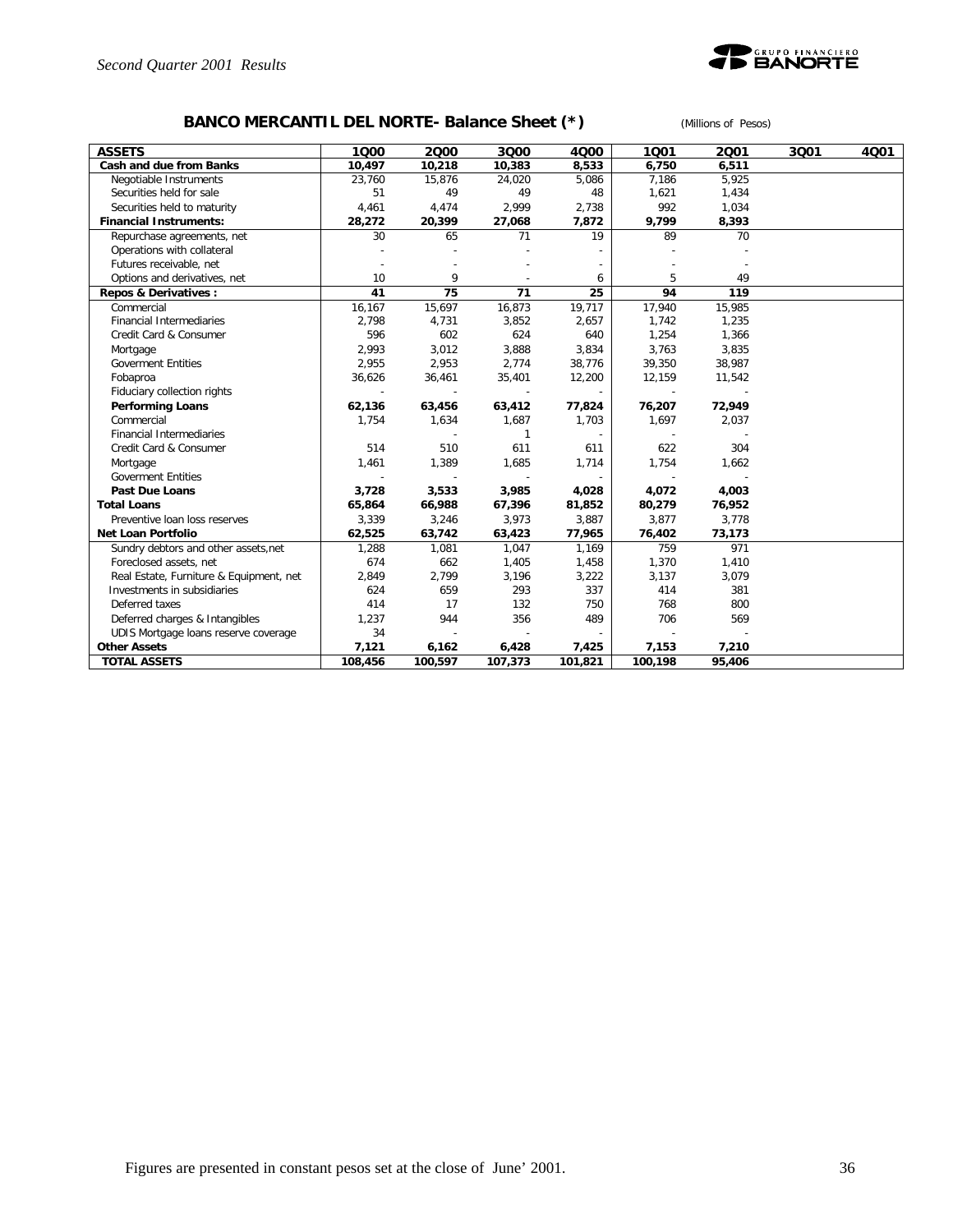

### **BANCO MERCANTIL DEL NORTE- Balance Sheet (\*)** *(Millions of Pesos)*

| <b>LIABILITIES</b>                     | 1000     | 2000         | 3000           | 4000     | 1001     | 2001           | 3Q01 | 4001 |
|----------------------------------------|----------|--------------|----------------|----------|----------|----------------|------|------|
| <b>Demand Deposits</b>                 | 20.721   | 21.544       | 24.494         | 26,625   | 24.587   | 25.156         |      |      |
| <b>Time Deposits</b>                   | 63,318   | 53,084       | 54,820         | 41,641   | 44,754   | 47,631         |      |      |
| <b>Bonds</b>                           | 1,088    | 1,115        | 1,323          | 1,344    | 1,355    | 1,304          |      |      |
| <b>Deposits</b>                        | 85,127   | 75,743       | 80,637         | 69,611   | 70,696   | 74,092         |      |      |
| Demand                                 | 399      | 2,672        | 314            | 3,982    | 4,239    | 78             |      |      |
| Short term                             | 6.051    | 5,776        | 11,460         | 9,632    | 8,097    | 3,029          |      |      |
| Long term                              | 8,470    | 8,223        | 7,546          | 10,074   | 9,218    | 9,060          |      |      |
| Due to banks and correspondents        | 14,920   | 16,671       | 19,320         | 23,688   | 21,553   | 12,167         |      |      |
| Repurchase agreements, net             | 4        | 65           | 25             |          | 9        | 49             |      |      |
| Operations with collateral             |          |              |                |          |          |                |      |      |
| Futures receivable, net                |          |              |                |          |          |                |      |      |
| Options and derivatives, net           |          | 69           | $\overline{2}$ | 33       | 17       | 1              |      |      |
| <b>Repos &amp; Derivatives:</b>        | 4        | 134          | 27             | 33       | 26       | 51             |      |      |
| Income Tax & Profit Sharing            | 5        | $\mathbf{1}$ | 13             | 163      | 244      | 69             |      |      |
| Other Payable accounts                 | 1,902    | 1,951        | 1,920          | 2,493    | 1,766    | 1,755          |      |      |
| Other payable accounts                 | 1,907    | 1,951        | 1,932          | 2,656    | 2,010    | 1,824          |      |      |
| Subordinated non Convertible Debenture | 205      | $\sim$       |                |          |          | 1,306          |      |      |
| Defered Taxes                          |          | 19           |                |          |          |                |      |      |
| Deferred credits                       | 100      | 98           | 106            | 119      | 119      | 114            |      |      |
| <b>TOTAL LIABILITIES</b>               | 102,264  | 94,616       | 102,023        | 96,108   | 94,404   | 89,554         |      |      |
| <b>STOCKHOLDER 'S EQUITY</b>           |          |              |                |          |          |                |      |      |
| Paid-in Capital                        | 3,278    | 3,278        | 3,732          | 3,912    | 3,912    | 3,912          |      |      |
| Share subscription premiums            | 298      | 299          | 299            | 555      | 555      | 555            |      |      |
| Subordinated Convertible Debentures    | 461      | 456          | 450            |          |          |                |      |      |
| <b>Subscribed Capital</b>              | 4,038    | 4,033        | 4,482          | 4,468    | 4,468    | 4,468          |      |      |
| <b>Capital Reserves</b>                | 2,307    | 2,386        | 1,650          | 1,474    | 2,045    | 2,118          |      |      |
| <b>Retained Earnings</b>               | 1,952    | 1,720        | 1,695          | 1,759    | 1,930    | 1,857          |      |      |
| Surplus (Deficit) from securities      | (472)    | (494)        | (481)          | (302)    | (479)    | 8399)          |      |      |
| Results of foreign operations exchange |          |              |                |          |          |                |      |      |
| Excess (Insuf.) in capital restatement | (2, 117) | (2, 123)     | (2, 120)       | (2, 114) | (2, 115) | (2, 114)       |      |      |
| Non Mon assets results fixed assets    | (121)    |              |                |          |          |                |      |      |
| Non Mon assets results Investm         | 46       | (41)         | (75)           | (67)     | (68)     | (93)           |      |      |
| Adjustment in the employees pension    | (104)    |              |                |          |          |                |      |      |
| Accumulated Deferred tax effect        |          | (276)        | (276)          | (247)    | (247)    | (247)          |      |      |
| Net Income                             | 132      | 305          | 475            | 743      | 259      | 262            |      |      |
| <b>Earned Capital</b>                  | 1,622    | 1,478        | 868            | 1,246    | 1,325    | 1,384          |      |      |
| Minority Holdings                      | 532      | 469          | $\overline{a}$ |          | $\sim$   | $\overline{a}$ |      |      |
| <b>Total Stockholder's Equity</b>      | 6,192    | 5,981        | 5,350          | 5,713    | 5,793    | 5,852          |      |      |
| <b>TOTAL LIABILITIES &amp;</b>         | 108,456  | 100,597      | 107,373        | 101,821  | 100,198  | 95,406         |      |      |

(\*) Consolidate Subsidiaries. Consolidated with Banpaís since February, 2000.

### **MEMORANDUM ACCOUNTS OF BANCO MERCANTIL DEL NORTE (Banorte)** *(Millions of Pesos)*

|                                             | 1Q00      | 2000      | 3Q00      | 4000      | 1001      | 2001      | 3Q01 | 4Q01 |
|---------------------------------------------|-----------|-----------|-----------|-----------|-----------|-----------|------|------|
| Signature guarantees granted                |           |           |           |           |           |           |      |      |
| Other contingent obligations                | 6,123     | 6,675     | 10,477    | 6,870     | 8,047     | 7,976     |      |      |
| Irrevocable lines of credit                 | 550       | 435       | 670       | 510       | 1,147     | 999       |      |      |
| Assets held in trust and mandate            | 19,500    | 18,125    | 16,766    | 18,315    | 19,410    | 17,864    |      |      |
| Assets held in custody or in administration | 75,506    | 62,532    | 86,501    | 69,631    | 72,995    | 74,802    |      |      |
| Investment banking transactions for third   | 25,614    | 29,216    | 47,846    | 71,221    | 81,596    | 96,863    |      |      |
| Engaged amounts in fobaproa operations      | 8,652     | 9,328     | 8,257     | 3,639     | 3,772     | 3,879     |      |      |
| Investment of retirement saving funds       | 2.520     | 2,545     | 2,227     | 2,221     | 2,243     | 2,262     |      |      |
| Integration of loan portfolio               |           |           |           |           |           |           |      |      |
| Received amounts in derivative instruments  | 2,263     | 2,579     | 2,627     | 2.722     | 2,618     | 2,370     |      |      |
| Fobaproa trusts                             |           |           |           |           |           |           |      |      |
| Securities to be received                   | 13,211    | 14.099    | 25,081    | 38,108    | 45,404    | 44.029    |      |      |
| (Less) payable for reversal                 | (13, 181) | (14, 165) | (25, 106) | (38,098)  | (45, 315) | (43, 959) |      |      |
| Receivables for reversal                    | 2.875     | 3,592     | 8,033     | 17.688    | 20,814    | 44,595    |      |      |
| (Less) securities to be delivered           | (2,879)   | (3,526)   | (7,962)   | (17, 679) | (20, 824) | (44, 644) |      |      |
| Other control accounts                      | 222,043   | 218,565   | 353,538   | 164,432   | 188,422   | 191,793   |      |      |
|                                             | 362,801   | 350,003   | 528,957   | 339,583   | 380,333   | 398,831   |      |      |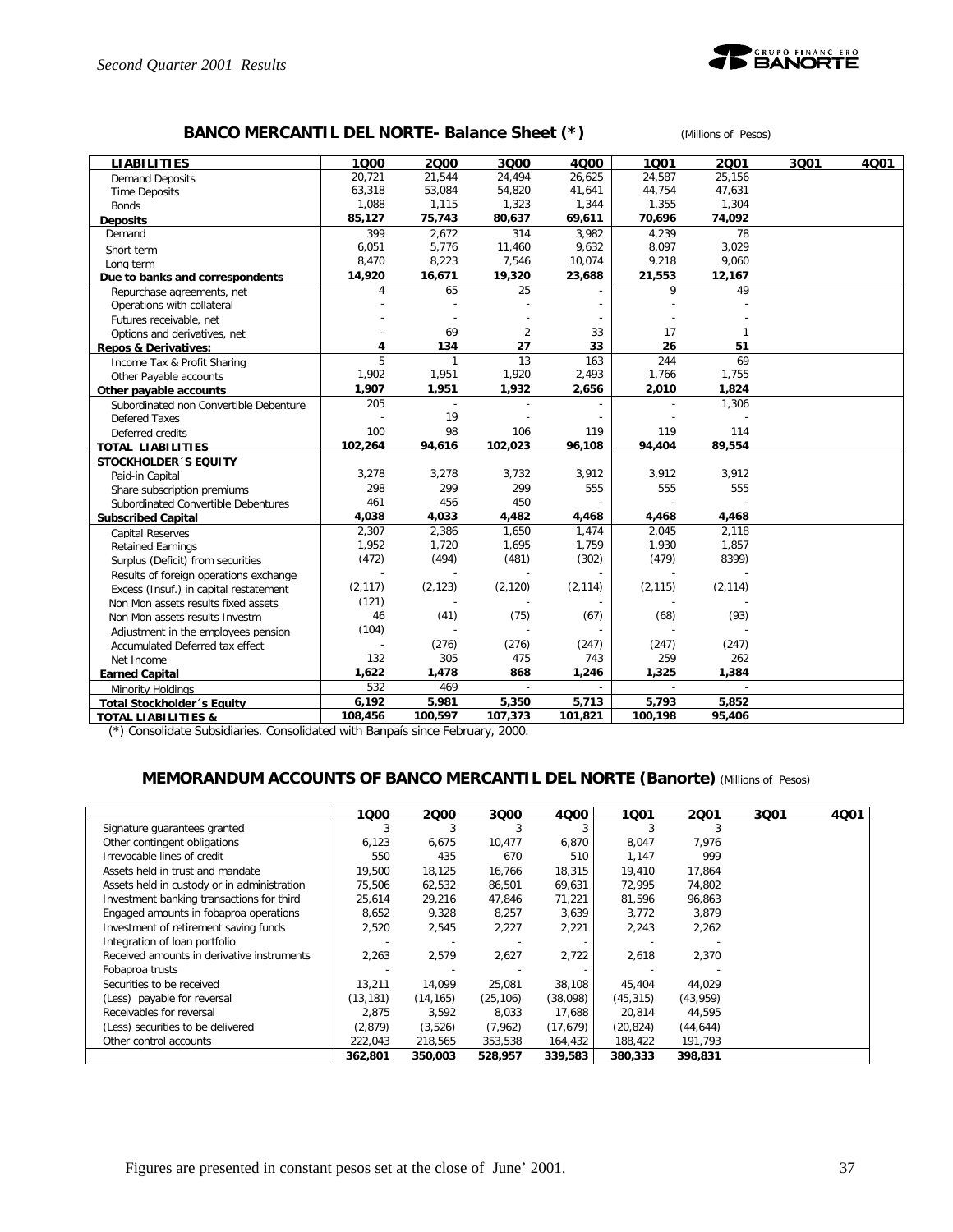

# **BANCO MERCANTIL DEL NORTE – Income Statement (\*)** *(Millions of Pesos)*

| <b>NET INTEREST INCOME</b>                                        | 1Q00             | 2000             | 3Q00             | 4Q00                     | 1001             | 2001                  | 3Q01 | 4Q01 |
|-------------------------------------------------------------------|------------------|------------------|------------------|--------------------------|------------------|-----------------------|------|------|
| Interest Income                                                   | 4,389.7          | 4,650.2          | 5,022.2          | 7,004.8                  | 6,729.8          | 4,143.9               |      |      |
| <b>Interest Expense</b>                                           | 3,399.5          | 3,535.4          | 3,948.8          | 5,529.3                  | 5,245.2          | 2,736.0               |      |      |
| Loan Fees                                                         | 126.7            | 141.0            | 139.6            | (115.4)                  | 66.4             | 68.6                  |      |      |
| Fees Paid                                                         | 2.0              | 3.5              | 3.5              | 5.2                      | 3.6              | 4.1                   |      |      |
| Net Interest Income (NII)                                         | 1,114.8          | 1,252.4          | 1,209.4          | 1,354.9                  | 1,547.4          | 1,472.3               |      |      |
| Repomo-Margin                                                     | 61.5             | 6.3              | (9.0)            | 12.7                     | 19.3             | 20.5                  |      |      |
| NII after Repomo                                                  | 1,176.3          | 1,258.6          | 1,200.4          | 1,367.7                  | 1,566.6          | 1,492.8               |      |      |
| Loan Loss Provisions                                              | 26.7<br>42.8     | 115.0            | (0.1)<br>83.0    | 223.7                    | 128.4<br>91.1    | 402.4<br>72.6         |      |      |
| Loss Sharing Provisions<br><b>NII after Provisions</b>            | 1,106.8          | 37.6<br>1,106.1  | 1,117.5          | 1,144.0                  | 1,347.1          | 1,017.8               |      |      |
| Fund transfers                                                    | 7.5              | 8.0              | 7.7              | 8.7                      | 9.1              | 10.8                  |      |      |
| Account management                                                | 47.2             | 51.9             | 65.8             | 79.0                     | 72.7             | 77.8                  |      |      |
| Fiduciary                                                         | 14.1             | 16.2             | 13.9             | 12.5                     | 18.2             | 19.0                  |      |      |
| Credit Card                                                       | 5.3              | 5.1              | 7.7              | 9.2                      | 78.8             | 83.6                  |      |      |
| Fees from FOBAPROA                                                | 75.2             | 220.3            | 135.8            | 103.3                    | 72.9             | 78.6                  |      |      |
| Other fees                                                        | 206.4            | 144.3            | 145.5            | 322.5                    | 70.0             | 71.9                  |      |      |
| Fees on services,                                                 | 355.6            | 445.8            | 376.4            | 535.1                    | 321.7            | 341.7                 |      |      |
| Fund transfers                                                    | 0.0              | 0.0              |                  | 0.0                      |                  |                       |      |      |
| Other fees                                                        | 80.2             | 84.0             | 82.2             | 81.0                     | 71.9             | 70.9                  |      |      |
| Fees paid,                                                        | 80.2             | 84.0             | 82.2             | 81.0                     | 71.9             | 70.9                  |      |      |
| Foreign exchange                                                  | 47.1             | 42.1             | 45.8             | 46.1                     | 54.1             | 43.1                  |      |      |
| Securities - Realized gains                                       | 11.9             | 7.5              | (3.4)            | (12.4)                   | 12.3             | 75.0                  |      |      |
| Securities- Unrealized gains                                      | 29.1             | (21.7)           | 18.6             | 14.9                     | 64.3             | (43.8)                |      |      |
| Market-related Income                                             | 88.0             | 28.0             | 61.0             | 48.7                     | 130.6            | 74.3<br>345.0         |      |      |
| <b>Total Non Interest Income</b><br><b>Total Operating Income</b> | 363.4<br>1,470.2 | 389.7<br>1,495.8 | 355.1<br>1,472.6 | 502.8<br>1,646.8         | 380.4<br>1,727.5 | 1,362.8               |      |      |
| Personnel                                                         | 539.2            | 597.4            | 594.4            | 671.2                    | 676.8            | 643.6                 |      |      |
| Fees Paid                                                         | 62.4             | 70.8             | 58.9             | 76.6                     | 69.8             | 63.2                  |      |      |
| Operation & Administrative expenses                               | 331.0            | 368.5            | 455.1            | 391.7                    | 347.8            | 424.6                 |      |      |
| Rents, depreciation and amortization                              | 169.2            | 156.2            | 168.3            | 151.6                    | 165.3            | 156.9                 |      |      |
| Taxes, other than income tax                                      | 71.2             | 103.9            | 108.1            | 170.6                    | 93.1             | 98.0                  |      |      |
| Contributions to IPAB                                             | 54.1             | 85.5             | 79.3             | 88.8                     | 90.1             | 82.6                  |      |      |
| Corporate expenses Recoveries                                     | (67.0)           | (95.4)           | (53.0)           | (41.5)                   | (30.4)           | (10.1)                |      |      |
| <b>Non-Interest Expense</b>                                       | 1,160.2          | 1,286.9          | 1,411.1          | 1,508.9                  | 1,412.4          | 1,458.9               |      |      |
| <b>Operating Income</b>                                           | 310.0            | 208.8            | 61.5             | 137.9                    | 315.1            | (96.0)                |      |      |
| Other Income                                                      | 38.5             | 65.1             | 110.1            | 135.2                    | 40.0             | 66.3                  |      |      |
| Foreign exchange                                                  |                  |                  |                  |                          |                  |                       |      |      |
| Recoveries                                                        | 14.3             | 9.4              | 203.9            | 90.8                     | 101.8            | 166.7                 |      |      |
| Repomo-other (Debtor balance)<br><b>Total Other Products</b>      | 52.8             | 74.5             | 314.0            | 225.9                    | (17.7)<br>124.1  | 60.7<br>293.7         |      |      |
| Other Expense                                                     | (46.9)           | (40.7)           | (134.5)          | (150.3)                  | (105.8)          | (111.2)               |      |      |
| Foreign exchange                                                  | (22.2)           |                  |                  |                          |                  |                       |      |      |
| Repomo-other (Creditor balance)                                   | (96.2)           | (29.4)           | (27.0)           | (44.4)                   |                  |                       |      |      |
| <b>Total Other Expense</b>                                        | (165.3)          | (70.1)           | (161.5)          | (194.7)                  | (105.8)          | (111.2)               |      |      |
| Other revenues and expenses, net                                  | (112.4)          | 4.4              | 152.5            | 31.3                     | 18.4             | 182.5                 |      |      |
| Pre-tax Income                                                    | 197.6            | 213.3            | 214.1            | 169.2                    | 333.5            | 86.5                  |      |      |
| Income tax                                                        |                  |                  | (6.3)            | (7.4)                    |                  | (0.1)                 |      |      |
| Profit sharing                                                    |                  |                  |                  | $\overline{\phantom{a}}$ | (14.9)           | (36.0)                |      |      |
| Tax on Assets                                                     | (4.3)            | (2.8)            | (3.6)            | (1.3)                    | (1.9)            | (3.8)                 |      |      |
| Deferred Inc. Tax and Profit sharing                              | (43.0)           | (39.6)           | (24.3)           | 106.6                    | (65.9)           | (46.5)                |      |      |
|                                                                   | (47.2)           | (42.4)           | (34.3)           | 98.0                     | (82.7)           | (86.3)                |      |      |
| Net income before subsidiaries                                    | 150.4            | 170.9            | 179.8            | 267.1                    | 250.9            | 0.2                   |      |      |
| Subsidiaries 'net income                                          | 17.0             | 4.5              | 6.5              | 0.7                      | 7.9              | 3.2                   |      |      |
| Net Income from continuos operations<br>Extraodinary items, net   | 167.4            | 175.4            | 186.3            | 267.8                    | 258.7            | 3.3                   |      |      |
| Minority Interest                                                 | (35.3)           | (2.4)            | (16.3)           | $\overline{\phantom{a}}$ |                  | $\blacksquare$<br>0.1 |      |      |
| <b>TOTAL NET INCOME</b>                                           | 132.1            | 173.1            | 170.0            | 267.8                    | 258.7            | 3.4                   |      |      |
|                                                                   |                  |                  |                  |                          |                  |                       |      |      |

(\*) Consoldiate Subsidiaries. Consolidated with Banpaís since February, 2000.

Note: Consolidates the Afore until August, 2000.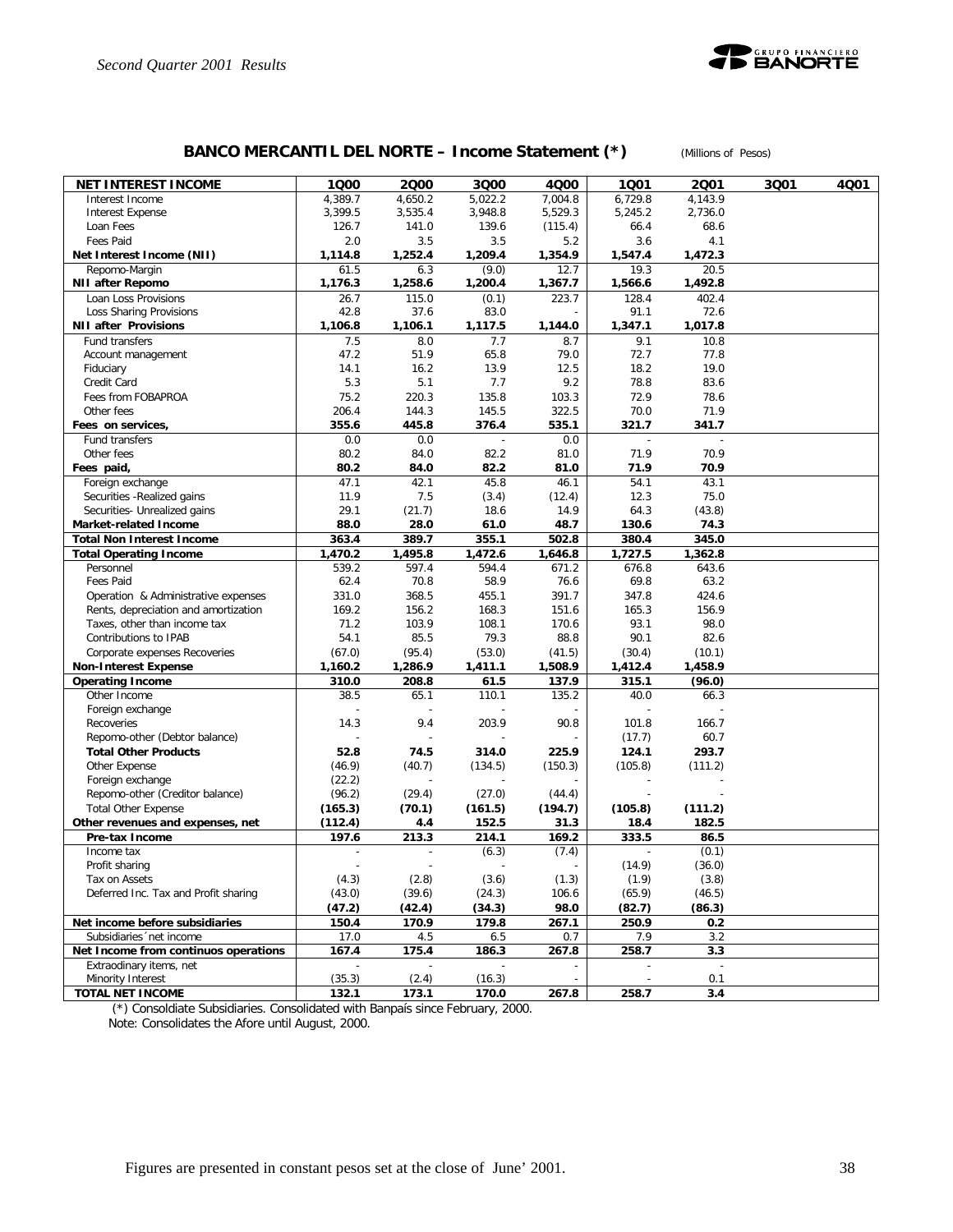

# **BANCO DEL CENTRO (BANCEN)- Balance Sheet (\*)** *(Millions of Pesos)*

| <b>ASSETS</b>                           | 1000         | 2000                     | 3000   | 4000  | 1001                     | 2001  | 3001 | 4001 |
|-----------------------------------------|--------------|--------------------------|--------|-------|--------------------------|-------|------|------|
| Cash and due from Banks                 | 2,358        | 2,079                    | 836    | 1,139 | 1,507                    | 1,329 |      |      |
| Negotiable Instruments                  |              |                          |        |       | 1                        |       |      |      |
| Securities held for sale                |              |                          | 120    | 126   | 159                      | 153   |      |      |
| Securities held to maturity             | 613          | 478                      | 293    | 272   | 282                      | 290   |      |      |
| <b>Financial Instruments:</b>           | 613          | 478                      | 413    | 398   | 441                      | 443   |      |      |
| Repurchase agreements, net              |              |                          | 35     | 9     | 41                       | 82    |      |      |
| Operations with collateral              |              |                          |        |       |                          |       |      |      |
| Futures receivable, net                 |              |                          |        |       |                          |       |      |      |
| Options and derivatives, net            |              |                          |        |       |                          |       |      |      |
| Repos & Derivatives :                   | 1            |                          | 35     | 9     | 41                       | 82    |      |      |
| Commercial                              | 547          | 599                      | 28     | 27    | 307                      | 303   |      |      |
| <b>Financial Intermediaries</b>         | 20           | 452                      |        |       |                          |       |      |      |
| Credit Card & Consumer                  | $\mathsf{Q}$ | 14                       |        |       | $\overline{\phantom{a}}$ |       |      |      |
| Mortgage                                | 1.389        | 1,358                    | 368    | 344   | 319                      | 318   |      |      |
| <b>Goverment Entities</b>               | 361          | 378                      |        | 6     | 12                       | 16    |      |      |
| Fobaproa                                | 18,973       | 19,112                   | 18,685 |       |                          |       |      |      |
| Fiduciary collection rights             |              | $\overline{\phantom{a}}$ |        |       |                          |       |      |      |
| <b>Performing Loans</b>                 | 21,299       | 21,914                   | 19,081 | 378   | 638                      | 637   |      |      |
| Commercial                              | 441          | 378                      | 131    | 65    | 52                       | 52    |      |      |
| <b>Financial Intermediaries</b>         |              | $\overline{7}$           |        |       |                          |       |      |      |
| Credit Card & Consumer                  | 115          | 113                      |        |       | $\overline{\phantom{a}}$ |       |      |      |
| Mortgage                                | 361          | 358                      | 124    | 138   | 144                      | 130   |      |      |
| <b>Goverment Entities</b>               |              |                          |        |       |                          |       |      |      |
| Past Due Loans                          | 916          | 856                      | 255    | 203   | 196                      | 182   |      |      |
| <b>Total Loans</b>                      | 22,216       | 22,770                   | 19,336 | 581   | 834                      | 819   |      |      |
| Preventive loan loss reserves           | 1,415        | 1,389                    | 391    | 393   | 410                      | 407   |      |      |
| <b>Net Loan Portfolio</b>               | 20,800       | 21,381                   | 18,945 | 188   | 424                      | 413   |      |      |
| Sundry debtors and other assets, net    | 364          | 379                      | 441    | 559   | 779                      | 870   |      |      |
| Foreclosed assets, net                  | 771          | 778                      |        | 85    | 84                       | 83    |      |      |
| Real Estate, Furniture & Equipment, net | 442          | 440                      | 26     | 28    | 26                       | 26    |      |      |
| Investments in subsidiaries             | 17           | 16                       | 374    | 341   | 339                      | 349   |      |      |
| Deferred taxes                          |              |                          |        |       |                          |       |      |      |
| Deferred charges & Intangibles          | 19           | 17                       | 614    | 609   | 596                      | 583   |      |      |
| UDIS Mortgage loans reserve coverage    |              |                          |        |       |                          |       |      |      |
| <b>Other Assets</b>                     | 1,615        | 1,629                    | 1,454  | 1,621 | 1,824                    | 1,910 |      |      |
| <b>TOTAL ASSETS</b>                     | 25,386       | 25,567                   | 21,683 | 3,355 | 4,236                    | 4,177 |      |      |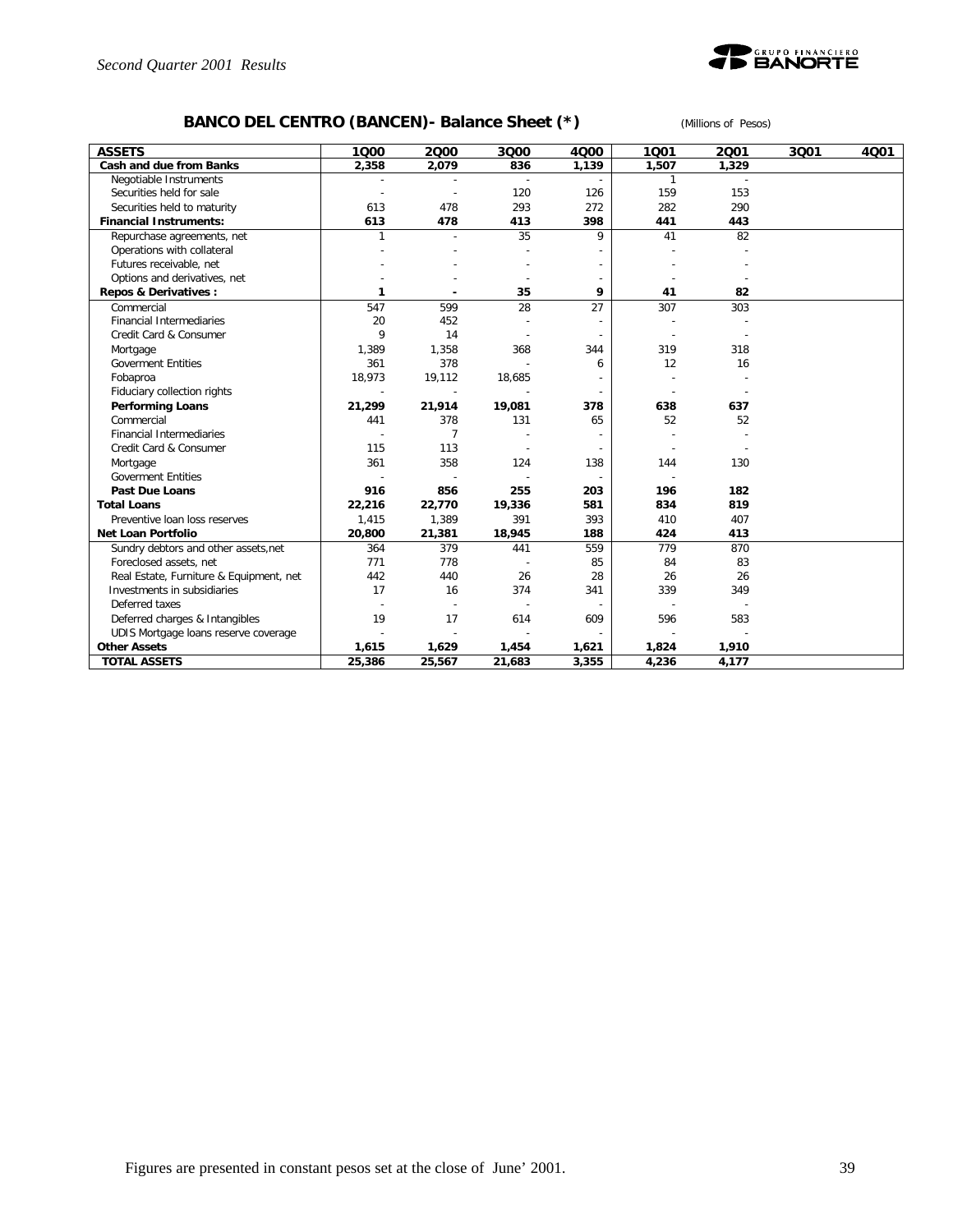

# **BANCO DEL CENTRO (BANCEN)- Balance Sheet (\*)** *(Millions of Pesos)*

| <b>LIABILITIES</b>                     | 1000           | 2000           | 3000           | 4000           | 1001  | 2001  | 3Q01 | 4001 |
|----------------------------------------|----------------|----------------|----------------|----------------|-------|-------|------|------|
| <b>Demand Deposits</b>                 | 2,413          | 2,491          |                | 59             | 90    | 120   |      |      |
| <b>Time Deposits</b>                   | 16,640         | 16,589         | 17,503         | 930            | 984   | 1,059 |      |      |
| <b>Bonds</b>                           |                |                |                | $\sim$         |       |       |      |      |
| <b>Deposits</b>                        | 19,053         | 19,080         | 17,053         | 989            | 1,074 | 1,180 |      |      |
| Demand                                 |                |                |                |                | 507   |       |      |      |
| Short term                             | 2,354          | 2,560          |                | $\overline{a}$ |       |       |      |      |
| Long term                              | 1,549          | 1,499          | 2,309          | 342            | 315   | 287   |      |      |
| Due to banks and correspondents        | 3,903          | 4,060          | 2,309          | 342            | 822   | 287   |      |      |
| Repurchase agreements, net             | 1              |                |                | 35             | 9     | 4     |      |      |
| Operations with collateral             |                |                |                |                |       |       |      |      |
| Futures receivable, net                |                |                |                |                |       |       |      |      |
| Options and derivatives, net           |                |                | 55             |                |       |       |      |      |
| <b>Repos &amp; Derivatives:</b>        | 1              |                | 55             | 35             | 9     | 4     |      |      |
| Income Tax & Profit Sharing            | $\overline{2}$ | $\overline{a}$ | $\overline{2}$ | 15             | 15    | 15    |      |      |
| Other Payable accounts                 | 329            | 255            | 140            | 26             | 35    | 116   |      |      |
| Other payable accounts                 | 331            | 255            | 142            | 40             | 49    | 131   |      |      |
| Subordinated non Convertible Debenture |                |                |                |                |       |       |      |      |
| <b>Defered Taxes</b>                   |                |                |                | 114            | 151   | 166   |      |      |
| Deferred credits                       | 10             | 11             |                | $\Omega$       |       |       |      |      |
| <b>TOTAL LIABILITIES</b>               | 23,298         | 23,406         | 20,008         | 1,522          | 2,105 | 1,769 |      |      |
| <b>STOCKHOLDER 'S EQUITY</b>           |                |                |                |                |       |       |      |      |
| Paid-in Capital                        | 1,151          | 1,151          | 493            | 493            | 961   | 961   |      |      |
| Share subscription premiums            |                |                |                | $\sim$         |       |       |      |      |
| Subordinated Convertible Debentures    |                |                |                |                |       |       |      |      |
| <b>Subscribed Capital</b>              | 1,151          | 1,151          | 493            | 493            | 961   | 961   |      |      |
| <b>Capital Reserves</b>                | 285            | 526            | $\overline{a}$ | $\overline{a}$ | 151   | 151   |      |      |
| <b>Retained Earnings</b>               | 334            | 93             |                | $\overline{a}$ | 244   | 244   |      |      |
| Surplus (Deficit) from securities      |                |                | (8)            | (25)           | (25)  | (10)  |      |      |
| Results of foreign operations exchange |                |                |                |                |       |       |      |      |
| Excess (Insuf.) in capital restatement | 14             | 13             | 5              |                | 3     |       |      |      |
| Non Mon assets results fixed assets    |                |                |                |                |       |       |      |      |
| Non Mon assets results Investm         | 3              | $\mathbf{1}$   | 11             | 8              | 5     | 3     |      |      |
| Adjustment in the employees pension    |                |                |                |                |       |       |      |      |
| Accumulated Deferred tax effect        |                |                |                |                |       |       |      |      |
| Net Income                             | 302            | 377            | 680            | 862            | 268   | 534   |      |      |
| <b>Earned Capital</b>                  | 937            | 1,010          | 688            | 845            | 647   | 922   |      |      |
| Minority Holdings                      | $\sim$         | $\sim$         | 494            | 496            | 524   | 526   |      |      |
| Total Stockholder's Equity             | 2,088          | 2,161          | 1,674          | 1,834          | 2,131 | 2,409 |      |      |
| <b>TOTAL LIABILITIES &amp;</b>         | 25,386         | 25,567         | 21,683         | 3,355          | 4,236 | 4,177 |      |      |

(\*) Consolidate Afore

### **MEMORANDUM ACCOUNTS OF BANCO DEL CENTRO (Bancen)** *(Millions of Pesos)*

|                                             | 1000    | 2000    | 3000                     | 4000      | 1001      | 2001      | 3Q01 | 4Q01 |
|---------------------------------------------|---------|---------|--------------------------|-----------|-----------|-----------|------|------|
| Signature quarantees granted                |         |         |                          |           |           |           |      |      |
| Other contingent obligations                | 2,373   | 2,499   | $\overline{\phantom{a}}$ | 2,669     | 1,750     | 1,757     |      |      |
| Irrevocable lines of credit                 | 22      | 21      |                          |           | $- -$     |           |      |      |
| Assets held in trust and mandate            | 17,393  | 19,655  | 19,556                   | 18,870    | 18,278    | 17,208    |      |      |
| Assets held in custody or in administration | 27,992  | 31,425  |                          | 924       | 976       | 1,050     |      |      |
| Investment banking transactions for third   | 260     | 238     |                          | 8         |           |           |      |      |
| Engaged amounts in fobaproa operations      | 583     | 319     | 323                      | 63        | 90        | 121       |      |      |
| Investment of retirement saving funds       |         |         |                          |           |           |           |      |      |
| Integration of loan portfolio               |         |         |                          |           |           |           |      |      |
| Received amounts in derivative instruments  |         |         |                          |           |           |           |      |      |
| Fobaproa trusts                             |         |         |                          |           |           |           |      |      |
| Securities to be received                   | 132     | 119     | 23,961                   | 30,671    | 41,726    | 66,236    |      |      |
| (Less) payable for reversal                 | (131)   | (119)   | (24, 016)                | (30, 706) | (41,685)  | (66, 154) |      |      |
| Receivables for reversal                    | 131     | 119     | 11.,219                  | 13,641    | 18,777    | 27,362    |      |      |
| (Less) securities to be delivered           | (132)   | (119)   | (11,184)                 | (13, 631) | (18, 787) | (27, 367) |      |      |
| Other control accounts                      | 60.925  | 61,921  |                          | 31,721    | 44,118    | 41,087    |      |      |
|                                             | 109,547 | 116,078 | 19,859                   | 54,230    | 65,244    | 61,300    |      |      |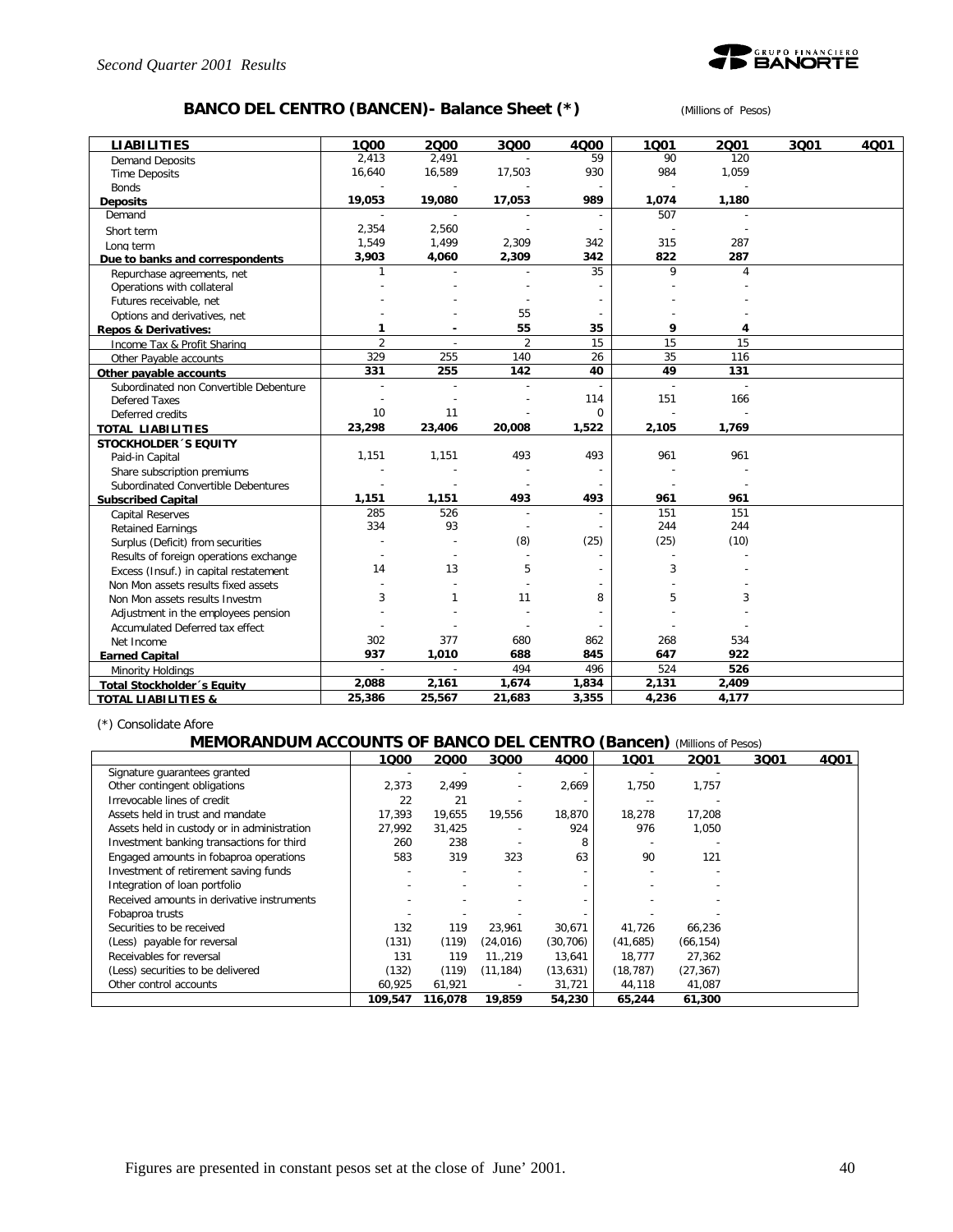

# **BANCO DEL CENTRO (BANCEN) - Income Statement (\*)** *(Millions of Pesos)*

| 1.292.1<br>1,042.3<br>2,103.6<br>3,425.7<br>2,277.5<br>1,290.8<br>Interest Income<br>785.4<br>705.0<br>1,872.0<br>3,320.9<br>2,272.3<br>1,098.2<br><b>Interest Expense</b><br>11.4<br>10.0<br>Loan Fees<br>6.1<br>0.9<br>0.3<br>0.2<br>Fees Paid<br>1.1<br>0.5<br>0.4<br>$\overline{\phantom{a}}$<br>$\overline{a}$<br>517.0<br>237.3<br>192.8<br>Net Interest Income (NII)<br>346.9<br>105.7<br>5.5<br>Repomo-Margin<br>(10.4)<br>(9.3)<br>(7.6)<br>(3.4)<br>(5.8)<br>(4.2)<br>229.7<br>188.6<br><b>NII after Repomo</b><br>506.6<br>337.6<br>102.3<br>(0.3)<br>200.5<br>62.8<br>Loan Loss Provisions<br>6.6<br>39.4<br>26.4<br>3.6<br>3.8<br>4.2<br>Loss Sharing Provisions<br>306.0<br>274.8<br>223.1<br>(30.5)<br>180.8<br><b>NII after Provisions</b><br>62.8<br>0.5<br>0.3<br>Fund transfers<br>0.6<br>$\overline{\phantom{a}}$<br>$\overline{\phantom{a}}$<br>÷<br>6.6<br>7.3<br>4.4<br>Account management<br>$\overline{a}$<br>$\overline{\phantom{a}}$<br>24.3<br>215.3<br>Fiduciary<br>198.6<br>127.4<br>223.8<br>96.2<br>0.3<br>0.4<br>Credit Card<br>0.3<br>5.5<br>Fees from FOBAPROA<br>14.0<br>4.0<br>3.3<br>4.7<br>2.6<br>2.4<br>3.0<br>82.8<br>180.5<br>124.8<br>Other fees<br>122.9<br>222.6<br>409.1<br>223.6<br>Fees on services,<br>39.4<br>308.6<br>253.6<br>Fund transfers<br>$\overline{a}$<br>13.7<br>10.3<br>9.8<br>16.9<br>Other fees<br>16.8<br>17.5<br>13.7<br>16.9<br>Fees paid,<br>16.8<br>10.3<br>9.8<br>17.5<br>7.9<br>0.0<br>Foreign exchange<br>7.0<br>4.7<br>18.3<br>7.5<br>Securities - Realized gains<br>0.0<br>0.0<br>2.2<br>11.8<br>(0.0)<br>0.0<br>(18.0)<br>(0.7)<br>48.4<br>28.9<br>Securities- Unrealized gains<br>7.9<br>7.0<br>Market-related Income<br>(11.1)<br>11.1<br>66.8<br>36.4<br>29.6<br>216.8<br>287.2<br>254.9<br>458.3<br>243.2<br><b>Total Non Interest Income</b><br>522.8<br>304.4<br>510.3<br>317.7<br>427.8<br>424.0<br><b>Total Operating Income</b><br>81.0<br>91.8<br>64.2<br>37.4<br>1.5<br>3.0<br>Personnel<br>Fees Paid<br>7.0<br>4.7<br>7.3<br>10.6<br>13.6<br>13.5<br>109.9<br>137.0<br>84.1<br>83.7<br>105.6<br>112.3<br>Operation & Administrative expenses<br>18.8<br>16.0<br>20.8<br>19.2<br>17.0<br>Rents, depreciation and amortization<br>17.5<br>25.2<br>15.1<br>4.8<br>Taxes, other than income tax<br>17.7<br>16.5<br>10.0<br>21.9<br>20.0<br>15.8<br>5.2<br>1.3<br>Contributions to IPAB<br>1.6<br>Corporate expenses Recoveries<br>260.0<br>303.6<br>208.4<br>163.5<br>151.3<br>145.9<br><b>Non-Interest Expense</b><br>276.5<br>262.8<br>301.9<br>154.3<br>278.0<br><b>Operating Income</b><br>0.8<br>Other Income<br>79.1<br>86.8<br>55.2<br>68.2<br>52.1<br>66.0<br>Foreign exchange<br>0.1<br>1.8<br>2.0<br>4.9<br>0.2<br>0.9<br>Recoveries<br>$\overline{\phantom{a}}$<br>Repomo-other (Debtor balance)<br>÷<br>$\overline{\phantom{a}}$<br><b>Total Other Products</b><br>81.0<br>88.8<br>60.0<br>68.2<br>52.4<br>66.9<br>(9.5)<br>Other Expense<br>(1.4)<br>(1.7)<br>(0.1)<br>(0.3)<br>(70.4)<br>Foreign exchange<br>Repomo-other (Creditor balance)<br>(7.4)<br>(3.9)<br>(30.9)<br>(11.9)<br>2.4<br>(7.3)<br><b>Total Other Expense</b><br>(9.1)<br>(40.4)<br>(13.3)<br>2.4<br>(4.1)<br>(77.7)<br>Other revenues and expenses, net<br>40.6<br>75.5<br>51.0<br>70.6<br>48.2<br>(10.8)<br>303.4<br>76.2<br>352.8<br>224.8<br>324.8<br>267.2<br>Pre-tax Income<br>(14.3)<br>Income tax<br>$\overline{a}$<br>$\mathbb{L}$<br>$\blacksquare$<br>$\overline{\phantom{a}}$<br>$\overline{a}$<br>Profit sharing<br>$\overline{a}$<br>$\overline{a}$<br>÷<br>(1.9)<br>(1.4)<br>Tax on Assets<br>(2.2)<br>0.8<br>(37.2)<br>(33.2)<br>(38.6)<br>(17.3)<br>Deferred Inc. Tax and Profit sharing<br>(39.4)<br>(1.4)<br>(1.9)<br>(46.8)<br>(38.6)<br>(17.3)<br>Net income before subsidiaries<br>302.0<br>313.4<br>178.0<br>286.2<br>249.9<br>74.3<br>Subsidiaries 'net income<br>(0.1)<br>0.5<br>0.7<br>9.7<br>12.4<br>20.9<br>Net Income from continuos operations<br>301.9<br>74.8<br>314.1<br>187.8<br>298.6<br>270.8<br>Extraodinary items, net<br>$\overline{\phantom{a}}$<br>$\overline{\phantom{a}}$<br>Minority Interest<br>(11.0)<br>(5.4)<br>(30.5)<br>(4.6)<br>$\overline{\phantom{a}}$<br>$\overline{\phantom{a}}$<br><b>TOTAL NET INCOME</b><br>301.9<br>74.8<br>303.1<br>266.3<br>182.4<br>268.1 | <b>NET INTEREST INCOME</b> | 1000 | 2000 | 3000 | 4000 | 1001 | 2001 | 3Q01 | 4Q01 |
|---------------------------------------------------------------------------------------------------------------------------------------------------------------------------------------------------------------------------------------------------------------------------------------------------------------------------------------------------------------------------------------------------------------------------------------------------------------------------------------------------------------------------------------------------------------------------------------------------------------------------------------------------------------------------------------------------------------------------------------------------------------------------------------------------------------------------------------------------------------------------------------------------------------------------------------------------------------------------------------------------------------------------------------------------------------------------------------------------------------------------------------------------------------------------------------------------------------------------------------------------------------------------------------------------------------------------------------------------------------------------------------------------------------------------------------------------------------------------------------------------------------------------------------------------------------------------------------------------------------------------------------------------------------------------------------------------------------------------------------------------------------------------------------------------------------------------------------------------------------------------------------------------------------------------------------------------------------------------------------------------------------------------------------------------------------------------------------------------------------------------------------------------------------------------------------------------------------------------------------------------------------------------------------------------------------------------------------------------------------------------------------------------------------------------------------------------------------------------------------------------------------------------------------------------------------------------------------------------------------------------------------------------------------------------------------------------------------------------------------------------------------------------------------------------------------------------------------------------------------------------------------------------------------------------------------------------------------------------------------------------------------------------------------------------------------------------------------------------------------------------------------------------------------------------------------------------------------------------------------------------------------------------------------------------------------------------------------------------------------------------------------------------------------------------------------------------------------------------------------------------------------------------------------------------------------------------------------------------------------------------------------------------------------------------------------------------------------------------------------------------------------------------------------------------------------------------------------------------------------------------------------------------------------------------------------------------------------------------------------------------------------------------------------------------------------------------------------------------------------------------------------------------------------------------------------------------------------------------------------------------------------------------------------------|----------------------------|------|------|------|------|------|------|------|------|
|                                                                                                                                                                                                                                                                                                                                                                                                                                                                                                                                                                                                                                                                                                                                                                                                                                                                                                                                                                                                                                                                                                                                                                                                                                                                                                                                                                                                                                                                                                                                                                                                                                                                                                                                                                                                                                                                                                                                                                                                                                                                                                                                                                                                                                                                                                                                                                                                                                                                                                                                                                                                                                                                                                                                                                                                                                                                                                                                                                                                                                                                                                                                                                                                                                                                                                                                                                                                                                                                                                                                                                                                                                                                                                                                                                                                                                                                                                                                                                                                                                                                                                                                                                                                                                                                                             |                            |      |      |      |      |      |      |      |      |
|                                                                                                                                                                                                                                                                                                                                                                                                                                                                                                                                                                                                                                                                                                                                                                                                                                                                                                                                                                                                                                                                                                                                                                                                                                                                                                                                                                                                                                                                                                                                                                                                                                                                                                                                                                                                                                                                                                                                                                                                                                                                                                                                                                                                                                                                                                                                                                                                                                                                                                                                                                                                                                                                                                                                                                                                                                                                                                                                                                                                                                                                                                                                                                                                                                                                                                                                                                                                                                                                                                                                                                                                                                                                                                                                                                                                                                                                                                                                                                                                                                                                                                                                                                                                                                                                                             |                            |      |      |      |      |      |      |      |      |
|                                                                                                                                                                                                                                                                                                                                                                                                                                                                                                                                                                                                                                                                                                                                                                                                                                                                                                                                                                                                                                                                                                                                                                                                                                                                                                                                                                                                                                                                                                                                                                                                                                                                                                                                                                                                                                                                                                                                                                                                                                                                                                                                                                                                                                                                                                                                                                                                                                                                                                                                                                                                                                                                                                                                                                                                                                                                                                                                                                                                                                                                                                                                                                                                                                                                                                                                                                                                                                                                                                                                                                                                                                                                                                                                                                                                                                                                                                                                                                                                                                                                                                                                                                                                                                                                                             |                            |      |      |      |      |      |      |      |      |
|                                                                                                                                                                                                                                                                                                                                                                                                                                                                                                                                                                                                                                                                                                                                                                                                                                                                                                                                                                                                                                                                                                                                                                                                                                                                                                                                                                                                                                                                                                                                                                                                                                                                                                                                                                                                                                                                                                                                                                                                                                                                                                                                                                                                                                                                                                                                                                                                                                                                                                                                                                                                                                                                                                                                                                                                                                                                                                                                                                                                                                                                                                                                                                                                                                                                                                                                                                                                                                                                                                                                                                                                                                                                                                                                                                                                                                                                                                                                                                                                                                                                                                                                                                                                                                                                                             |                            |      |      |      |      |      |      |      |      |
|                                                                                                                                                                                                                                                                                                                                                                                                                                                                                                                                                                                                                                                                                                                                                                                                                                                                                                                                                                                                                                                                                                                                                                                                                                                                                                                                                                                                                                                                                                                                                                                                                                                                                                                                                                                                                                                                                                                                                                                                                                                                                                                                                                                                                                                                                                                                                                                                                                                                                                                                                                                                                                                                                                                                                                                                                                                                                                                                                                                                                                                                                                                                                                                                                                                                                                                                                                                                                                                                                                                                                                                                                                                                                                                                                                                                                                                                                                                                                                                                                                                                                                                                                                                                                                                                                             |                            |      |      |      |      |      |      |      |      |
|                                                                                                                                                                                                                                                                                                                                                                                                                                                                                                                                                                                                                                                                                                                                                                                                                                                                                                                                                                                                                                                                                                                                                                                                                                                                                                                                                                                                                                                                                                                                                                                                                                                                                                                                                                                                                                                                                                                                                                                                                                                                                                                                                                                                                                                                                                                                                                                                                                                                                                                                                                                                                                                                                                                                                                                                                                                                                                                                                                                                                                                                                                                                                                                                                                                                                                                                                                                                                                                                                                                                                                                                                                                                                                                                                                                                                                                                                                                                                                                                                                                                                                                                                                                                                                                                                             |                            |      |      |      |      |      |      |      |      |
|                                                                                                                                                                                                                                                                                                                                                                                                                                                                                                                                                                                                                                                                                                                                                                                                                                                                                                                                                                                                                                                                                                                                                                                                                                                                                                                                                                                                                                                                                                                                                                                                                                                                                                                                                                                                                                                                                                                                                                                                                                                                                                                                                                                                                                                                                                                                                                                                                                                                                                                                                                                                                                                                                                                                                                                                                                                                                                                                                                                                                                                                                                                                                                                                                                                                                                                                                                                                                                                                                                                                                                                                                                                                                                                                                                                                                                                                                                                                                                                                                                                                                                                                                                                                                                                                                             |                            |      |      |      |      |      |      |      |      |
|                                                                                                                                                                                                                                                                                                                                                                                                                                                                                                                                                                                                                                                                                                                                                                                                                                                                                                                                                                                                                                                                                                                                                                                                                                                                                                                                                                                                                                                                                                                                                                                                                                                                                                                                                                                                                                                                                                                                                                                                                                                                                                                                                                                                                                                                                                                                                                                                                                                                                                                                                                                                                                                                                                                                                                                                                                                                                                                                                                                                                                                                                                                                                                                                                                                                                                                                                                                                                                                                                                                                                                                                                                                                                                                                                                                                                                                                                                                                                                                                                                                                                                                                                                                                                                                                                             |                            |      |      |      |      |      |      |      |      |
|                                                                                                                                                                                                                                                                                                                                                                                                                                                                                                                                                                                                                                                                                                                                                                                                                                                                                                                                                                                                                                                                                                                                                                                                                                                                                                                                                                                                                                                                                                                                                                                                                                                                                                                                                                                                                                                                                                                                                                                                                                                                                                                                                                                                                                                                                                                                                                                                                                                                                                                                                                                                                                                                                                                                                                                                                                                                                                                                                                                                                                                                                                                                                                                                                                                                                                                                                                                                                                                                                                                                                                                                                                                                                                                                                                                                                                                                                                                                                                                                                                                                                                                                                                                                                                                                                             |                            |      |      |      |      |      |      |      |      |
|                                                                                                                                                                                                                                                                                                                                                                                                                                                                                                                                                                                                                                                                                                                                                                                                                                                                                                                                                                                                                                                                                                                                                                                                                                                                                                                                                                                                                                                                                                                                                                                                                                                                                                                                                                                                                                                                                                                                                                                                                                                                                                                                                                                                                                                                                                                                                                                                                                                                                                                                                                                                                                                                                                                                                                                                                                                                                                                                                                                                                                                                                                                                                                                                                                                                                                                                                                                                                                                                                                                                                                                                                                                                                                                                                                                                                                                                                                                                                                                                                                                                                                                                                                                                                                                                                             |                            |      |      |      |      |      |      |      |      |
|                                                                                                                                                                                                                                                                                                                                                                                                                                                                                                                                                                                                                                                                                                                                                                                                                                                                                                                                                                                                                                                                                                                                                                                                                                                                                                                                                                                                                                                                                                                                                                                                                                                                                                                                                                                                                                                                                                                                                                                                                                                                                                                                                                                                                                                                                                                                                                                                                                                                                                                                                                                                                                                                                                                                                                                                                                                                                                                                                                                                                                                                                                                                                                                                                                                                                                                                                                                                                                                                                                                                                                                                                                                                                                                                                                                                                                                                                                                                                                                                                                                                                                                                                                                                                                                                                             |                            |      |      |      |      |      |      |      |      |
|                                                                                                                                                                                                                                                                                                                                                                                                                                                                                                                                                                                                                                                                                                                                                                                                                                                                                                                                                                                                                                                                                                                                                                                                                                                                                                                                                                                                                                                                                                                                                                                                                                                                                                                                                                                                                                                                                                                                                                                                                                                                                                                                                                                                                                                                                                                                                                                                                                                                                                                                                                                                                                                                                                                                                                                                                                                                                                                                                                                                                                                                                                                                                                                                                                                                                                                                                                                                                                                                                                                                                                                                                                                                                                                                                                                                                                                                                                                                                                                                                                                                                                                                                                                                                                                                                             |                            |      |      |      |      |      |      |      |      |
|                                                                                                                                                                                                                                                                                                                                                                                                                                                                                                                                                                                                                                                                                                                                                                                                                                                                                                                                                                                                                                                                                                                                                                                                                                                                                                                                                                                                                                                                                                                                                                                                                                                                                                                                                                                                                                                                                                                                                                                                                                                                                                                                                                                                                                                                                                                                                                                                                                                                                                                                                                                                                                                                                                                                                                                                                                                                                                                                                                                                                                                                                                                                                                                                                                                                                                                                                                                                                                                                                                                                                                                                                                                                                                                                                                                                                                                                                                                                                                                                                                                                                                                                                                                                                                                                                             |                            |      |      |      |      |      |      |      |      |
|                                                                                                                                                                                                                                                                                                                                                                                                                                                                                                                                                                                                                                                                                                                                                                                                                                                                                                                                                                                                                                                                                                                                                                                                                                                                                                                                                                                                                                                                                                                                                                                                                                                                                                                                                                                                                                                                                                                                                                                                                                                                                                                                                                                                                                                                                                                                                                                                                                                                                                                                                                                                                                                                                                                                                                                                                                                                                                                                                                                                                                                                                                                                                                                                                                                                                                                                                                                                                                                                                                                                                                                                                                                                                                                                                                                                                                                                                                                                                                                                                                                                                                                                                                                                                                                                                             |                            |      |      |      |      |      |      |      |      |
|                                                                                                                                                                                                                                                                                                                                                                                                                                                                                                                                                                                                                                                                                                                                                                                                                                                                                                                                                                                                                                                                                                                                                                                                                                                                                                                                                                                                                                                                                                                                                                                                                                                                                                                                                                                                                                                                                                                                                                                                                                                                                                                                                                                                                                                                                                                                                                                                                                                                                                                                                                                                                                                                                                                                                                                                                                                                                                                                                                                                                                                                                                                                                                                                                                                                                                                                                                                                                                                                                                                                                                                                                                                                                                                                                                                                                                                                                                                                                                                                                                                                                                                                                                                                                                                                                             |                            |      |      |      |      |      |      |      |      |
|                                                                                                                                                                                                                                                                                                                                                                                                                                                                                                                                                                                                                                                                                                                                                                                                                                                                                                                                                                                                                                                                                                                                                                                                                                                                                                                                                                                                                                                                                                                                                                                                                                                                                                                                                                                                                                                                                                                                                                                                                                                                                                                                                                                                                                                                                                                                                                                                                                                                                                                                                                                                                                                                                                                                                                                                                                                                                                                                                                                                                                                                                                                                                                                                                                                                                                                                                                                                                                                                                                                                                                                                                                                                                                                                                                                                                                                                                                                                                                                                                                                                                                                                                                                                                                                                                             |                            |      |      |      |      |      |      |      |      |
|                                                                                                                                                                                                                                                                                                                                                                                                                                                                                                                                                                                                                                                                                                                                                                                                                                                                                                                                                                                                                                                                                                                                                                                                                                                                                                                                                                                                                                                                                                                                                                                                                                                                                                                                                                                                                                                                                                                                                                                                                                                                                                                                                                                                                                                                                                                                                                                                                                                                                                                                                                                                                                                                                                                                                                                                                                                                                                                                                                                                                                                                                                                                                                                                                                                                                                                                                                                                                                                                                                                                                                                                                                                                                                                                                                                                                                                                                                                                                                                                                                                                                                                                                                                                                                                                                             |                            |      |      |      |      |      |      |      |      |
|                                                                                                                                                                                                                                                                                                                                                                                                                                                                                                                                                                                                                                                                                                                                                                                                                                                                                                                                                                                                                                                                                                                                                                                                                                                                                                                                                                                                                                                                                                                                                                                                                                                                                                                                                                                                                                                                                                                                                                                                                                                                                                                                                                                                                                                                                                                                                                                                                                                                                                                                                                                                                                                                                                                                                                                                                                                                                                                                                                                                                                                                                                                                                                                                                                                                                                                                                                                                                                                                                                                                                                                                                                                                                                                                                                                                                                                                                                                                                                                                                                                                                                                                                                                                                                                                                             |                            |      |      |      |      |      |      |      |      |
|                                                                                                                                                                                                                                                                                                                                                                                                                                                                                                                                                                                                                                                                                                                                                                                                                                                                                                                                                                                                                                                                                                                                                                                                                                                                                                                                                                                                                                                                                                                                                                                                                                                                                                                                                                                                                                                                                                                                                                                                                                                                                                                                                                                                                                                                                                                                                                                                                                                                                                                                                                                                                                                                                                                                                                                                                                                                                                                                                                                                                                                                                                                                                                                                                                                                                                                                                                                                                                                                                                                                                                                                                                                                                                                                                                                                                                                                                                                                                                                                                                                                                                                                                                                                                                                                                             |                            |      |      |      |      |      |      |      |      |
|                                                                                                                                                                                                                                                                                                                                                                                                                                                                                                                                                                                                                                                                                                                                                                                                                                                                                                                                                                                                                                                                                                                                                                                                                                                                                                                                                                                                                                                                                                                                                                                                                                                                                                                                                                                                                                                                                                                                                                                                                                                                                                                                                                                                                                                                                                                                                                                                                                                                                                                                                                                                                                                                                                                                                                                                                                                                                                                                                                                                                                                                                                                                                                                                                                                                                                                                                                                                                                                                                                                                                                                                                                                                                                                                                                                                                                                                                                                                                                                                                                                                                                                                                                                                                                                                                             |                            |      |      |      |      |      |      |      |      |
|                                                                                                                                                                                                                                                                                                                                                                                                                                                                                                                                                                                                                                                                                                                                                                                                                                                                                                                                                                                                                                                                                                                                                                                                                                                                                                                                                                                                                                                                                                                                                                                                                                                                                                                                                                                                                                                                                                                                                                                                                                                                                                                                                                                                                                                                                                                                                                                                                                                                                                                                                                                                                                                                                                                                                                                                                                                                                                                                                                                                                                                                                                                                                                                                                                                                                                                                                                                                                                                                                                                                                                                                                                                                                                                                                                                                                                                                                                                                                                                                                                                                                                                                                                                                                                                                                             |                            |      |      |      |      |      |      |      |      |
|                                                                                                                                                                                                                                                                                                                                                                                                                                                                                                                                                                                                                                                                                                                                                                                                                                                                                                                                                                                                                                                                                                                                                                                                                                                                                                                                                                                                                                                                                                                                                                                                                                                                                                                                                                                                                                                                                                                                                                                                                                                                                                                                                                                                                                                                                                                                                                                                                                                                                                                                                                                                                                                                                                                                                                                                                                                                                                                                                                                                                                                                                                                                                                                                                                                                                                                                                                                                                                                                                                                                                                                                                                                                                                                                                                                                                                                                                                                                                                                                                                                                                                                                                                                                                                                                                             |                            |      |      |      |      |      |      |      |      |
|                                                                                                                                                                                                                                                                                                                                                                                                                                                                                                                                                                                                                                                                                                                                                                                                                                                                                                                                                                                                                                                                                                                                                                                                                                                                                                                                                                                                                                                                                                                                                                                                                                                                                                                                                                                                                                                                                                                                                                                                                                                                                                                                                                                                                                                                                                                                                                                                                                                                                                                                                                                                                                                                                                                                                                                                                                                                                                                                                                                                                                                                                                                                                                                                                                                                                                                                                                                                                                                                                                                                                                                                                                                                                                                                                                                                                                                                                                                                                                                                                                                                                                                                                                                                                                                                                             |                            |      |      |      |      |      |      |      |      |
|                                                                                                                                                                                                                                                                                                                                                                                                                                                                                                                                                                                                                                                                                                                                                                                                                                                                                                                                                                                                                                                                                                                                                                                                                                                                                                                                                                                                                                                                                                                                                                                                                                                                                                                                                                                                                                                                                                                                                                                                                                                                                                                                                                                                                                                                                                                                                                                                                                                                                                                                                                                                                                                                                                                                                                                                                                                                                                                                                                                                                                                                                                                                                                                                                                                                                                                                                                                                                                                                                                                                                                                                                                                                                                                                                                                                                                                                                                                                                                                                                                                                                                                                                                                                                                                                                             |                            |      |      |      |      |      |      |      |      |
|                                                                                                                                                                                                                                                                                                                                                                                                                                                                                                                                                                                                                                                                                                                                                                                                                                                                                                                                                                                                                                                                                                                                                                                                                                                                                                                                                                                                                                                                                                                                                                                                                                                                                                                                                                                                                                                                                                                                                                                                                                                                                                                                                                                                                                                                                                                                                                                                                                                                                                                                                                                                                                                                                                                                                                                                                                                                                                                                                                                                                                                                                                                                                                                                                                                                                                                                                                                                                                                                                                                                                                                                                                                                                                                                                                                                                                                                                                                                                                                                                                                                                                                                                                                                                                                                                             |                            |      |      |      |      |      |      |      |      |
|                                                                                                                                                                                                                                                                                                                                                                                                                                                                                                                                                                                                                                                                                                                                                                                                                                                                                                                                                                                                                                                                                                                                                                                                                                                                                                                                                                                                                                                                                                                                                                                                                                                                                                                                                                                                                                                                                                                                                                                                                                                                                                                                                                                                                                                                                                                                                                                                                                                                                                                                                                                                                                                                                                                                                                                                                                                                                                                                                                                                                                                                                                                                                                                                                                                                                                                                                                                                                                                                                                                                                                                                                                                                                                                                                                                                                                                                                                                                                                                                                                                                                                                                                                                                                                                                                             |                            |      |      |      |      |      |      |      |      |
|                                                                                                                                                                                                                                                                                                                                                                                                                                                                                                                                                                                                                                                                                                                                                                                                                                                                                                                                                                                                                                                                                                                                                                                                                                                                                                                                                                                                                                                                                                                                                                                                                                                                                                                                                                                                                                                                                                                                                                                                                                                                                                                                                                                                                                                                                                                                                                                                                                                                                                                                                                                                                                                                                                                                                                                                                                                                                                                                                                                                                                                                                                                                                                                                                                                                                                                                                                                                                                                                                                                                                                                                                                                                                                                                                                                                                                                                                                                                                                                                                                                                                                                                                                                                                                                                                             |                            |      |      |      |      |      |      |      |      |
|                                                                                                                                                                                                                                                                                                                                                                                                                                                                                                                                                                                                                                                                                                                                                                                                                                                                                                                                                                                                                                                                                                                                                                                                                                                                                                                                                                                                                                                                                                                                                                                                                                                                                                                                                                                                                                                                                                                                                                                                                                                                                                                                                                                                                                                                                                                                                                                                                                                                                                                                                                                                                                                                                                                                                                                                                                                                                                                                                                                                                                                                                                                                                                                                                                                                                                                                                                                                                                                                                                                                                                                                                                                                                                                                                                                                                                                                                                                                                                                                                                                                                                                                                                                                                                                                                             |                            |      |      |      |      |      |      |      |      |
|                                                                                                                                                                                                                                                                                                                                                                                                                                                                                                                                                                                                                                                                                                                                                                                                                                                                                                                                                                                                                                                                                                                                                                                                                                                                                                                                                                                                                                                                                                                                                                                                                                                                                                                                                                                                                                                                                                                                                                                                                                                                                                                                                                                                                                                                                                                                                                                                                                                                                                                                                                                                                                                                                                                                                                                                                                                                                                                                                                                                                                                                                                                                                                                                                                                                                                                                                                                                                                                                                                                                                                                                                                                                                                                                                                                                                                                                                                                                                                                                                                                                                                                                                                                                                                                                                             |                            |      |      |      |      |      |      |      |      |
|                                                                                                                                                                                                                                                                                                                                                                                                                                                                                                                                                                                                                                                                                                                                                                                                                                                                                                                                                                                                                                                                                                                                                                                                                                                                                                                                                                                                                                                                                                                                                                                                                                                                                                                                                                                                                                                                                                                                                                                                                                                                                                                                                                                                                                                                                                                                                                                                                                                                                                                                                                                                                                                                                                                                                                                                                                                                                                                                                                                                                                                                                                                                                                                                                                                                                                                                                                                                                                                                                                                                                                                                                                                                                                                                                                                                                                                                                                                                                                                                                                                                                                                                                                                                                                                                                             |                            |      |      |      |      |      |      |      |      |
|                                                                                                                                                                                                                                                                                                                                                                                                                                                                                                                                                                                                                                                                                                                                                                                                                                                                                                                                                                                                                                                                                                                                                                                                                                                                                                                                                                                                                                                                                                                                                                                                                                                                                                                                                                                                                                                                                                                                                                                                                                                                                                                                                                                                                                                                                                                                                                                                                                                                                                                                                                                                                                                                                                                                                                                                                                                                                                                                                                                                                                                                                                                                                                                                                                                                                                                                                                                                                                                                                                                                                                                                                                                                                                                                                                                                                                                                                                                                                                                                                                                                                                                                                                                                                                                                                             |                            |      |      |      |      |      |      |      |      |
|                                                                                                                                                                                                                                                                                                                                                                                                                                                                                                                                                                                                                                                                                                                                                                                                                                                                                                                                                                                                                                                                                                                                                                                                                                                                                                                                                                                                                                                                                                                                                                                                                                                                                                                                                                                                                                                                                                                                                                                                                                                                                                                                                                                                                                                                                                                                                                                                                                                                                                                                                                                                                                                                                                                                                                                                                                                                                                                                                                                                                                                                                                                                                                                                                                                                                                                                                                                                                                                                                                                                                                                                                                                                                                                                                                                                                                                                                                                                                                                                                                                                                                                                                                                                                                                                                             |                            |      |      |      |      |      |      |      |      |
|                                                                                                                                                                                                                                                                                                                                                                                                                                                                                                                                                                                                                                                                                                                                                                                                                                                                                                                                                                                                                                                                                                                                                                                                                                                                                                                                                                                                                                                                                                                                                                                                                                                                                                                                                                                                                                                                                                                                                                                                                                                                                                                                                                                                                                                                                                                                                                                                                                                                                                                                                                                                                                                                                                                                                                                                                                                                                                                                                                                                                                                                                                                                                                                                                                                                                                                                                                                                                                                                                                                                                                                                                                                                                                                                                                                                                                                                                                                                                                                                                                                                                                                                                                                                                                                                                             |                            |      |      |      |      |      |      |      |      |
|                                                                                                                                                                                                                                                                                                                                                                                                                                                                                                                                                                                                                                                                                                                                                                                                                                                                                                                                                                                                                                                                                                                                                                                                                                                                                                                                                                                                                                                                                                                                                                                                                                                                                                                                                                                                                                                                                                                                                                                                                                                                                                                                                                                                                                                                                                                                                                                                                                                                                                                                                                                                                                                                                                                                                                                                                                                                                                                                                                                                                                                                                                                                                                                                                                                                                                                                                                                                                                                                                                                                                                                                                                                                                                                                                                                                                                                                                                                                                                                                                                                                                                                                                                                                                                                                                             |                            |      |      |      |      |      |      |      |      |
|                                                                                                                                                                                                                                                                                                                                                                                                                                                                                                                                                                                                                                                                                                                                                                                                                                                                                                                                                                                                                                                                                                                                                                                                                                                                                                                                                                                                                                                                                                                                                                                                                                                                                                                                                                                                                                                                                                                                                                                                                                                                                                                                                                                                                                                                                                                                                                                                                                                                                                                                                                                                                                                                                                                                                                                                                                                                                                                                                                                                                                                                                                                                                                                                                                                                                                                                                                                                                                                                                                                                                                                                                                                                                                                                                                                                                                                                                                                                                                                                                                                                                                                                                                                                                                                                                             |                            |      |      |      |      |      |      |      |      |
|                                                                                                                                                                                                                                                                                                                                                                                                                                                                                                                                                                                                                                                                                                                                                                                                                                                                                                                                                                                                                                                                                                                                                                                                                                                                                                                                                                                                                                                                                                                                                                                                                                                                                                                                                                                                                                                                                                                                                                                                                                                                                                                                                                                                                                                                                                                                                                                                                                                                                                                                                                                                                                                                                                                                                                                                                                                                                                                                                                                                                                                                                                                                                                                                                                                                                                                                                                                                                                                                                                                                                                                                                                                                                                                                                                                                                                                                                                                                                                                                                                                                                                                                                                                                                                                                                             |                            |      |      |      |      |      |      |      |      |
|                                                                                                                                                                                                                                                                                                                                                                                                                                                                                                                                                                                                                                                                                                                                                                                                                                                                                                                                                                                                                                                                                                                                                                                                                                                                                                                                                                                                                                                                                                                                                                                                                                                                                                                                                                                                                                                                                                                                                                                                                                                                                                                                                                                                                                                                                                                                                                                                                                                                                                                                                                                                                                                                                                                                                                                                                                                                                                                                                                                                                                                                                                                                                                                                                                                                                                                                                                                                                                                                                                                                                                                                                                                                                                                                                                                                                                                                                                                                                                                                                                                                                                                                                                                                                                                                                             |                            |      |      |      |      |      |      |      |      |
|                                                                                                                                                                                                                                                                                                                                                                                                                                                                                                                                                                                                                                                                                                                                                                                                                                                                                                                                                                                                                                                                                                                                                                                                                                                                                                                                                                                                                                                                                                                                                                                                                                                                                                                                                                                                                                                                                                                                                                                                                                                                                                                                                                                                                                                                                                                                                                                                                                                                                                                                                                                                                                                                                                                                                                                                                                                                                                                                                                                                                                                                                                                                                                                                                                                                                                                                                                                                                                                                                                                                                                                                                                                                                                                                                                                                                                                                                                                                                                                                                                                                                                                                                                                                                                                                                             |                            |      |      |      |      |      |      |      |      |
|                                                                                                                                                                                                                                                                                                                                                                                                                                                                                                                                                                                                                                                                                                                                                                                                                                                                                                                                                                                                                                                                                                                                                                                                                                                                                                                                                                                                                                                                                                                                                                                                                                                                                                                                                                                                                                                                                                                                                                                                                                                                                                                                                                                                                                                                                                                                                                                                                                                                                                                                                                                                                                                                                                                                                                                                                                                                                                                                                                                                                                                                                                                                                                                                                                                                                                                                                                                                                                                                                                                                                                                                                                                                                                                                                                                                                                                                                                                                                                                                                                                                                                                                                                                                                                                                                             |                            |      |      |      |      |      |      |      |      |
|                                                                                                                                                                                                                                                                                                                                                                                                                                                                                                                                                                                                                                                                                                                                                                                                                                                                                                                                                                                                                                                                                                                                                                                                                                                                                                                                                                                                                                                                                                                                                                                                                                                                                                                                                                                                                                                                                                                                                                                                                                                                                                                                                                                                                                                                                                                                                                                                                                                                                                                                                                                                                                                                                                                                                                                                                                                                                                                                                                                                                                                                                                                                                                                                                                                                                                                                                                                                                                                                                                                                                                                                                                                                                                                                                                                                                                                                                                                                                                                                                                                                                                                                                                                                                                                                                             |                            |      |      |      |      |      |      |      |      |
|                                                                                                                                                                                                                                                                                                                                                                                                                                                                                                                                                                                                                                                                                                                                                                                                                                                                                                                                                                                                                                                                                                                                                                                                                                                                                                                                                                                                                                                                                                                                                                                                                                                                                                                                                                                                                                                                                                                                                                                                                                                                                                                                                                                                                                                                                                                                                                                                                                                                                                                                                                                                                                                                                                                                                                                                                                                                                                                                                                                                                                                                                                                                                                                                                                                                                                                                                                                                                                                                                                                                                                                                                                                                                                                                                                                                                                                                                                                                                                                                                                                                                                                                                                                                                                                                                             |                            |      |      |      |      |      |      |      |      |
|                                                                                                                                                                                                                                                                                                                                                                                                                                                                                                                                                                                                                                                                                                                                                                                                                                                                                                                                                                                                                                                                                                                                                                                                                                                                                                                                                                                                                                                                                                                                                                                                                                                                                                                                                                                                                                                                                                                                                                                                                                                                                                                                                                                                                                                                                                                                                                                                                                                                                                                                                                                                                                                                                                                                                                                                                                                                                                                                                                                                                                                                                                                                                                                                                                                                                                                                                                                                                                                                                                                                                                                                                                                                                                                                                                                                                                                                                                                                                                                                                                                                                                                                                                                                                                                                                             |                            |      |      |      |      |      |      |      |      |
|                                                                                                                                                                                                                                                                                                                                                                                                                                                                                                                                                                                                                                                                                                                                                                                                                                                                                                                                                                                                                                                                                                                                                                                                                                                                                                                                                                                                                                                                                                                                                                                                                                                                                                                                                                                                                                                                                                                                                                                                                                                                                                                                                                                                                                                                                                                                                                                                                                                                                                                                                                                                                                                                                                                                                                                                                                                                                                                                                                                                                                                                                                                                                                                                                                                                                                                                                                                                                                                                                                                                                                                                                                                                                                                                                                                                                                                                                                                                                                                                                                                                                                                                                                                                                                                                                             |                            |      |      |      |      |      |      |      |      |
|                                                                                                                                                                                                                                                                                                                                                                                                                                                                                                                                                                                                                                                                                                                                                                                                                                                                                                                                                                                                                                                                                                                                                                                                                                                                                                                                                                                                                                                                                                                                                                                                                                                                                                                                                                                                                                                                                                                                                                                                                                                                                                                                                                                                                                                                                                                                                                                                                                                                                                                                                                                                                                                                                                                                                                                                                                                                                                                                                                                                                                                                                                                                                                                                                                                                                                                                                                                                                                                                                                                                                                                                                                                                                                                                                                                                                                                                                                                                                                                                                                                                                                                                                                                                                                                                                             |                            |      |      |      |      |      |      |      |      |
|                                                                                                                                                                                                                                                                                                                                                                                                                                                                                                                                                                                                                                                                                                                                                                                                                                                                                                                                                                                                                                                                                                                                                                                                                                                                                                                                                                                                                                                                                                                                                                                                                                                                                                                                                                                                                                                                                                                                                                                                                                                                                                                                                                                                                                                                                                                                                                                                                                                                                                                                                                                                                                                                                                                                                                                                                                                                                                                                                                                                                                                                                                                                                                                                                                                                                                                                                                                                                                                                                                                                                                                                                                                                                                                                                                                                                                                                                                                                                                                                                                                                                                                                                                                                                                                                                             |                            |      |      |      |      |      |      |      |      |
|                                                                                                                                                                                                                                                                                                                                                                                                                                                                                                                                                                                                                                                                                                                                                                                                                                                                                                                                                                                                                                                                                                                                                                                                                                                                                                                                                                                                                                                                                                                                                                                                                                                                                                                                                                                                                                                                                                                                                                                                                                                                                                                                                                                                                                                                                                                                                                                                                                                                                                                                                                                                                                                                                                                                                                                                                                                                                                                                                                                                                                                                                                                                                                                                                                                                                                                                                                                                                                                                                                                                                                                                                                                                                                                                                                                                                                                                                                                                                                                                                                                                                                                                                                                                                                                                                             |                            |      |      |      |      |      |      |      |      |
|                                                                                                                                                                                                                                                                                                                                                                                                                                                                                                                                                                                                                                                                                                                                                                                                                                                                                                                                                                                                                                                                                                                                                                                                                                                                                                                                                                                                                                                                                                                                                                                                                                                                                                                                                                                                                                                                                                                                                                                                                                                                                                                                                                                                                                                                                                                                                                                                                                                                                                                                                                                                                                                                                                                                                                                                                                                                                                                                                                                                                                                                                                                                                                                                                                                                                                                                                                                                                                                                                                                                                                                                                                                                                                                                                                                                                                                                                                                                                                                                                                                                                                                                                                                                                                                                                             |                            |      |      |      |      |      |      |      |      |
|                                                                                                                                                                                                                                                                                                                                                                                                                                                                                                                                                                                                                                                                                                                                                                                                                                                                                                                                                                                                                                                                                                                                                                                                                                                                                                                                                                                                                                                                                                                                                                                                                                                                                                                                                                                                                                                                                                                                                                                                                                                                                                                                                                                                                                                                                                                                                                                                                                                                                                                                                                                                                                                                                                                                                                                                                                                                                                                                                                                                                                                                                                                                                                                                                                                                                                                                                                                                                                                                                                                                                                                                                                                                                                                                                                                                                                                                                                                                                                                                                                                                                                                                                                                                                                                                                             |                            |      |      |      |      |      |      |      |      |
|                                                                                                                                                                                                                                                                                                                                                                                                                                                                                                                                                                                                                                                                                                                                                                                                                                                                                                                                                                                                                                                                                                                                                                                                                                                                                                                                                                                                                                                                                                                                                                                                                                                                                                                                                                                                                                                                                                                                                                                                                                                                                                                                                                                                                                                                                                                                                                                                                                                                                                                                                                                                                                                                                                                                                                                                                                                                                                                                                                                                                                                                                                                                                                                                                                                                                                                                                                                                                                                                                                                                                                                                                                                                                                                                                                                                                                                                                                                                                                                                                                                                                                                                                                                                                                                                                             |                            |      |      |      |      |      |      |      |      |
|                                                                                                                                                                                                                                                                                                                                                                                                                                                                                                                                                                                                                                                                                                                                                                                                                                                                                                                                                                                                                                                                                                                                                                                                                                                                                                                                                                                                                                                                                                                                                                                                                                                                                                                                                                                                                                                                                                                                                                                                                                                                                                                                                                                                                                                                                                                                                                                                                                                                                                                                                                                                                                                                                                                                                                                                                                                                                                                                                                                                                                                                                                                                                                                                                                                                                                                                                                                                                                                                                                                                                                                                                                                                                                                                                                                                                                                                                                                                                                                                                                                                                                                                                                                                                                                                                             |                            |      |      |      |      |      |      |      |      |
|                                                                                                                                                                                                                                                                                                                                                                                                                                                                                                                                                                                                                                                                                                                                                                                                                                                                                                                                                                                                                                                                                                                                                                                                                                                                                                                                                                                                                                                                                                                                                                                                                                                                                                                                                                                                                                                                                                                                                                                                                                                                                                                                                                                                                                                                                                                                                                                                                                                                                                                                                                                                                                                                                                                                                                                                                                                                                                                                                                                                                                                                                                                                                                                                                                                                                                                                                                                                                                                                                                                                                                                                                                                                                                                                                                                                                                                                                                                                                                                                                                                                                                                                                                                                                                                                                             |                            |      |      |      |      |      |      |      |      |
|                                                                                                                                                                                                                                                                                                                                                                                                                                                                                                                                                                                                                                                                                                                                                                                                                                                                                                                                                                                                                                                                                                                                                                                                                                                                                                                                                                                                                                                                                                                                                                                                                                                                                                                                                                                                                                                                                                                                                                                                                                                                                                                                                                                                                                                                                                                                                                                                                                                                                                                                                                                                                                                                                                                                                                                                                                                                                                                                                                                                                                                                                                                                                                                                                                                                                                                                                                                                                                                                                                                                                                                                                                                                                                                                                                                                                                                                                                                                                                                                                                                                                                                                                                                                                                                                                             |                            |      |      |      |      |      |      |      |      |
|                                                                                                                                                                                                                                                                                                                                                                                                                                                                                                                                                                                                                                                                                                                                                                                                                                                                                                                                                                                                                                                                                                                                                                                                                                                                                                                                                                                                                                                                                                                                                                                                                                                                                                                                                                                                                                                                                                                                                                                                                                                                                                                                                                                                                                                                                                                                                                                                                                                                                                                                                                                                                                                                                                                                                                                                                                                                                                                                                                                                                                                                                                                                                                                                                                                                                                                                                                                                                                                                                                                                                                                                                                                                                                                                                                                                                                                                                                                                                                                                                                                                                                                                                                                                                                                                                             |                            |      |      |      |      |      |      |      |      |
|                                                                                                                                                                                                                                                                                                                                                                                                                                                                                                                                                                                                                                                                                                                                                                                                                                                                                                                                                                                                                                                                                                                                                                                                                                                                                                                                                                                                                                                                                                                                                                                                                                                                                                                                                                                                                                                                                                                                                                                                                                                                                                                                                                                                                                                                                                                                                                                                                                                                                                                                                                                                                                                                                                                                                                                                                                                                                                                                                                                                                                                                                                                                                                                                                                                                                                                                                                                                                                                                                                                                                                                                                                                                                                                                                                                                                                                                                                                                                                                                                                                                                                                                                                                                                                                                                             |                            |      |      |      |      |      |      |      |      |
|                                                                                                                                                                                                                                                                                                                                                                                                                                                                                                                                                                                                                                                                                                                                                                                                                                                                                                                                                                                                                                                                                                                                                                                                                                                                                                                                                                                                                                                                                                                                                                                                                                                                                                                                                                                                                                                                                                                                                                                                                                                                                                                                                                                                                                                                                                                                                                                                                                                                                                                                                                                                                                                                                                                                                                                                                                                                                                                                                                                                                                                                                                                                                                                                                                                                                                                                                                                                                                                                                                                                                                                                                                                                                                                                                                                                                                                                                                                                                                                                                                                                                                                                                                                                                                                                                             |                            |      |      |      |      |      |      |      |      |

(\*) Consolidate Afore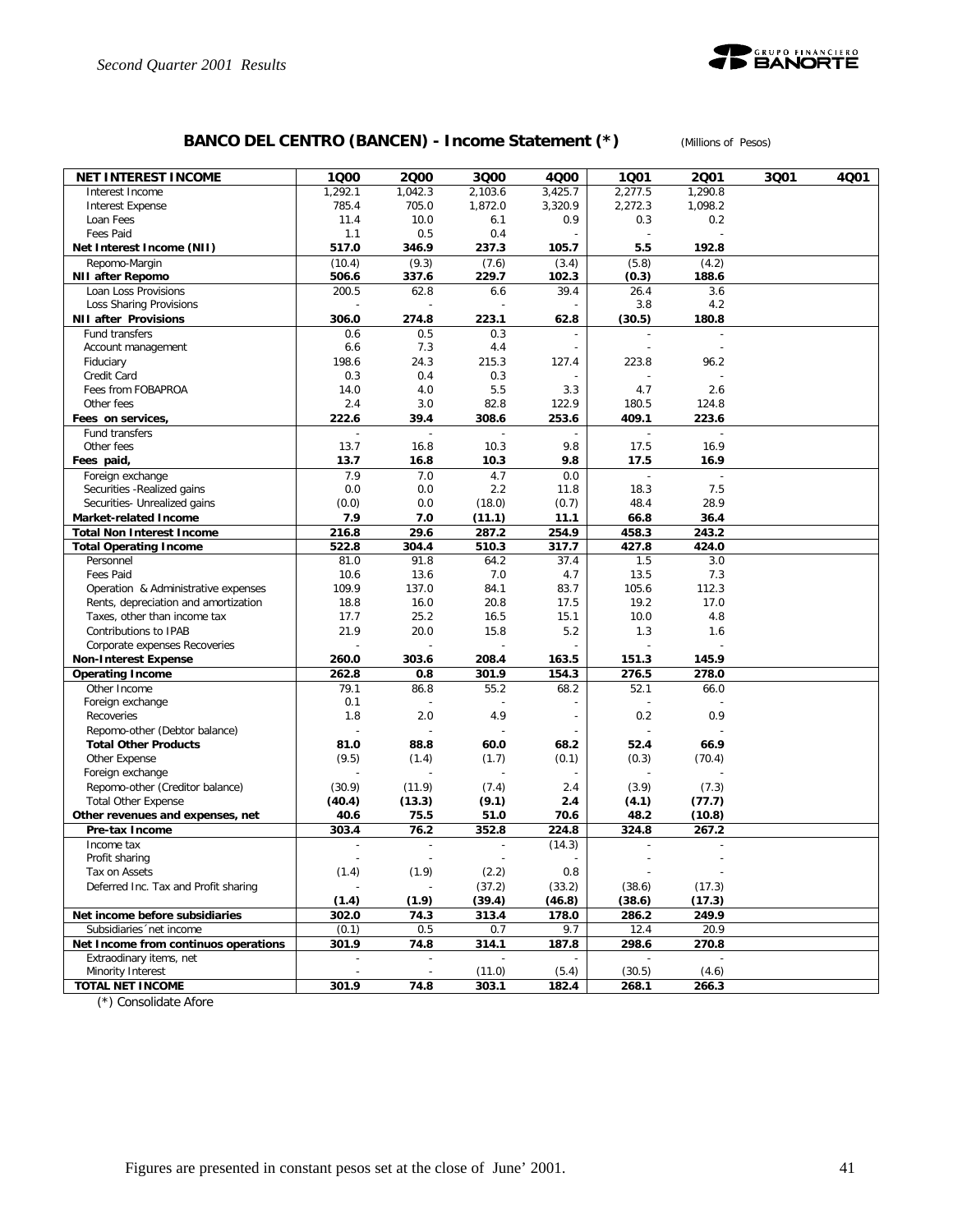# **Notes to Banking Sector Financial Statements**

# **Financial Instruments and Valuation Effects 2Q01**

*(Millions of Pesos)*

|                                 | <b>BOOK</b>  | <b>MARKET</b> | <b>UNREALIZED</b> |
|---------------------------------|--------------|---------------|-------------------|
| <b>NEGOTIABLE INSTRUMENTS</b>   | <b>VALUE</b> | <b>VALUE</b>  | GAIN (LOSS)       |
| <b>Goverment Securities</b>     | 25.1         | 25.3          | 0.1               |
| <b>Banking Securities</b>       | 3,661.0      | 3,700.8       | 39.8              |
| Private                         | 111.5        | 109.7         | (1.8)             |
| Commercial Paper                | 1,031.4      | 1,030.8       | (0.1)             |
| Total                           | 4,829.1      | 4,866.5       | 37.4              |
| <b>SECURITIES HELD FOR SALE</b> |              |               |                   |
| <b>Goverment Securities</b>     | 46.4         | 46.5          | 0.1               |
| <b>Stock</b>                    | 155.8        | 153.0         | (2.8)             |
| Eurobonds                       | 1,843.0      | 1,387.5       | (455.5)           |
| Total                           | 2,045.2      | 1,587.0       | (458.2)           |
| SECURITIES HELD TO MATURITY     |              |               |                   |
| <b>Special Cetes</b>            | 4,037.9      | 4,037.9       |                   |
| <b>Trust Bonds</b>              | (2,825.5)    | (2,825.5)     |                   |
| <b>US Clearing Master Trust</b> | 119.2        | 112.1         | (7.0)             |
| Total                           | 1,331.5      | 1,324.5       | (7.0)             |
| <b>TOTAL</b>                    | 8,205.8      | 7,778.0       | (427.8)           |

# **Repurchase Agreement Operations 2Q01**

*(Millions of Pesos)*

| <b>REPURCHASE AGREEMENT DEBTORS</b>             | <b>MARKET</b><br>VALUE (1) | <b>ASSET BALANCE</b>     |
|-------------------------------------------------|----------------------------|--------------------------|
| <b>Goverment Securities</b>                     | 82.132.9                   | 106.5                    |
| <b>Banking Securities</b>                       | 28,132.2                   | 45.0                     |
| Total                                           | 110,265.1                  | 151.5                    |
| <b>REPURCHASE AGREEMENT</b><br><b>CREDITORS</b> | <b>MARKET</b><br>VALUE (2) | <b>LIABILITY BALANCE</b> |

| <b>CREDITORS</b>            | VALUE (2) |      |
|-----------------------------|-----------|------|
| <b>Goverment Securities</b> | 57.572.1  | 19.7 |
| <b>Banking Securities</b>   | 14.438.9  | 34.3 |
| Total                       | 72.011.0  | 53.9 |

1) RECEIVABLES ON REPURCHASE AGREEMENT

2) PAYABLES ON REPURCHASE AGREEMENT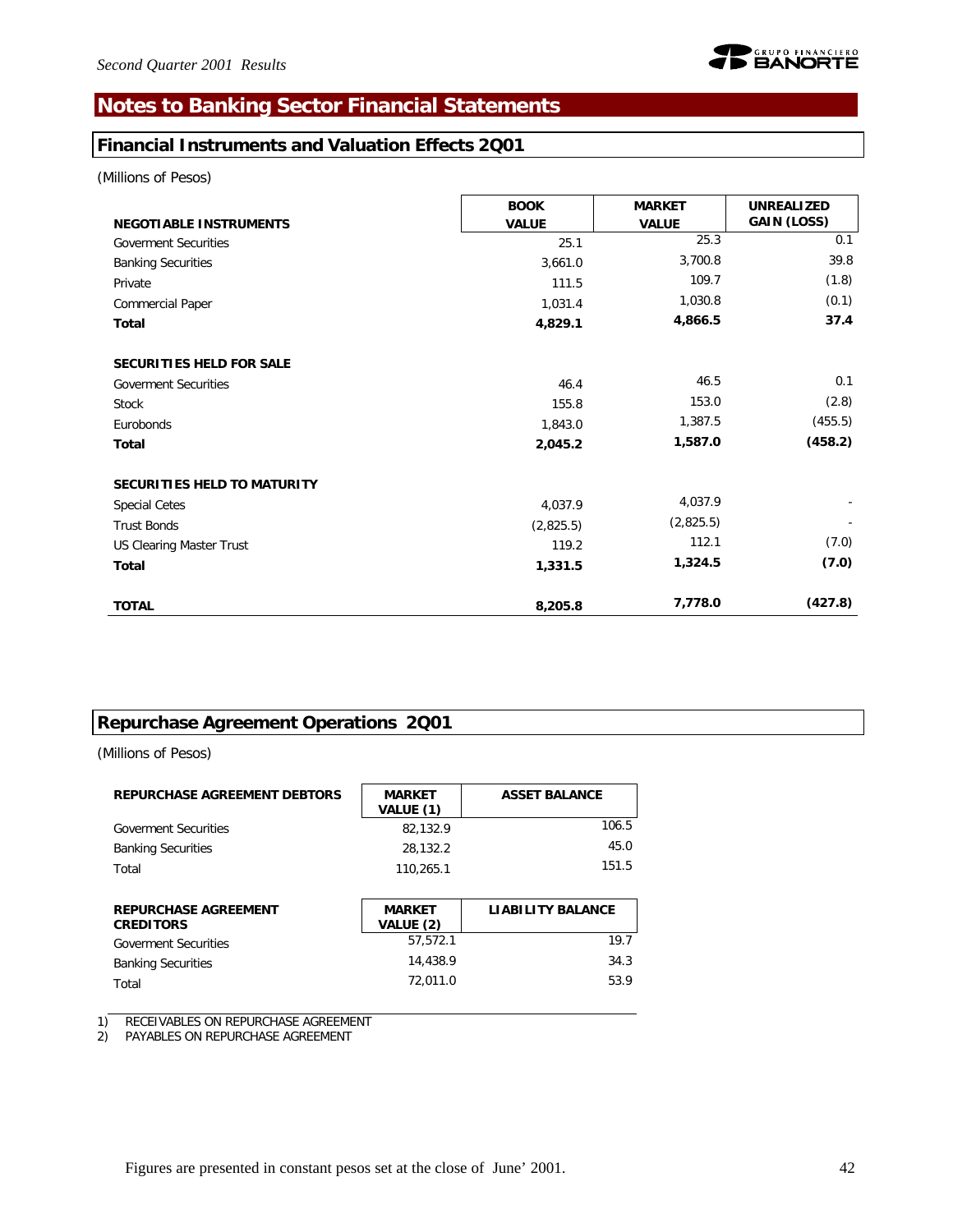

### **Derivate Financial Instruments 2Q01**

#### *(Millions of Pesos)*

| <b>NEGOTIABLE INSTRUMENTS</b>    |                          |             |            |
|----------------------------------|--------------------------|-------------|------------|
| <b>FOREIGN CURRENCY FUTURES</b>  | <b>BUY</b>               | <b>SELL</b> | <b>NET</b> |
| Market Value                     | -                        | 1.5         | 1.5        |
| <b>Agreed Price</b>              |                          |             |            |
| Total                            | $\overline{\phantom{a}}$ | 1.5         | 1.5        |
|                                  |                          |             |            |
| <b>FOREIGN CURRENCY FORWARDS</b> |                          |             |            |
| Market Value                     | 1,197.0                  | (1, 151.7)  | 45.3       |
| <b>Agreed Price</b>              | (1, 212.9)               | 1,166.7     | (46.2)     |
| Total                            | (15.9)                   | 15.0        | (1.0)      |
|                                  |                          |             |            |
| DEBTOR BALANCE NOTE              |                          |             | 48.7       |

| <b>COVERAGE INSTRUMENTS</b>     |                                  |                        |                  |
|---------------------------------|----------------------------------|------------------------|------------------|
|                                 | <b>FLOW</b>                      | <b>FLOW RECEIVABLE</b> | <b>NET FLOWS</b> |
| <b>SWAPS</b>                    | <b>PAYABLE</b>                   |                        |                  |
| <b>Cross Currency</b>           | (1,363.9)                        | 1,411.6                | 47.7             |
| Interest Rate                   | (5.6)                            | 5.1                    | (0.5)            |
| Total                           | (1,369.5)                        | 1,416.6                | 47.2             |
|                                 |                                  |                        |                  |
|                                 |                                  |                        |                  |
| <b>FOREIGN CURRENCY OPTIONS</b> | <b>OPENING</b><br><b>PREMIUM</b> | <b>VALUED PREMIUM</b>  | <b>VALUATION</b> |
| Foreign Currency Options        | (0.4)                            | (0.1)                  | (0.6)            |
| Total                           | (0.4)                            | (0.1)                  | (0.6)            |
|                                 |                                  |                        |                  |

# **Nongovernmental Financial Instruments above by 5% of Net Capital 2Q01**

*(Millions of Pesos)*

#### **BANORTE**

| <b>INDUSTRY</b> | <b>INVESTMENT INSTRUMENT</b>    | AMOUNT  | % NET CAPITAL |
|-----------------|---------------------------------|---------|---------------|
| SANTANDER       | Term Deposits                   | 1.000.3 | 15.5%         |
| <b>UNION</b>    | <b>Certificates of Deposits</b> | 802.4   | 12.5%         |
| <b>SERFIN</b>   | <b>Bank Bonds</b>               | 601.5   | 9.3%          |
| <b>BANAMEX</b>  | Term Deposits                   | 500.2   | 7.8%          |
| COPAMEX         | <b>Eurobonds</b>                | 371.6   | 5.8%          |

BANCEN doesn't have Nongovernmental Financial Instruments above by 5% of Net Capital.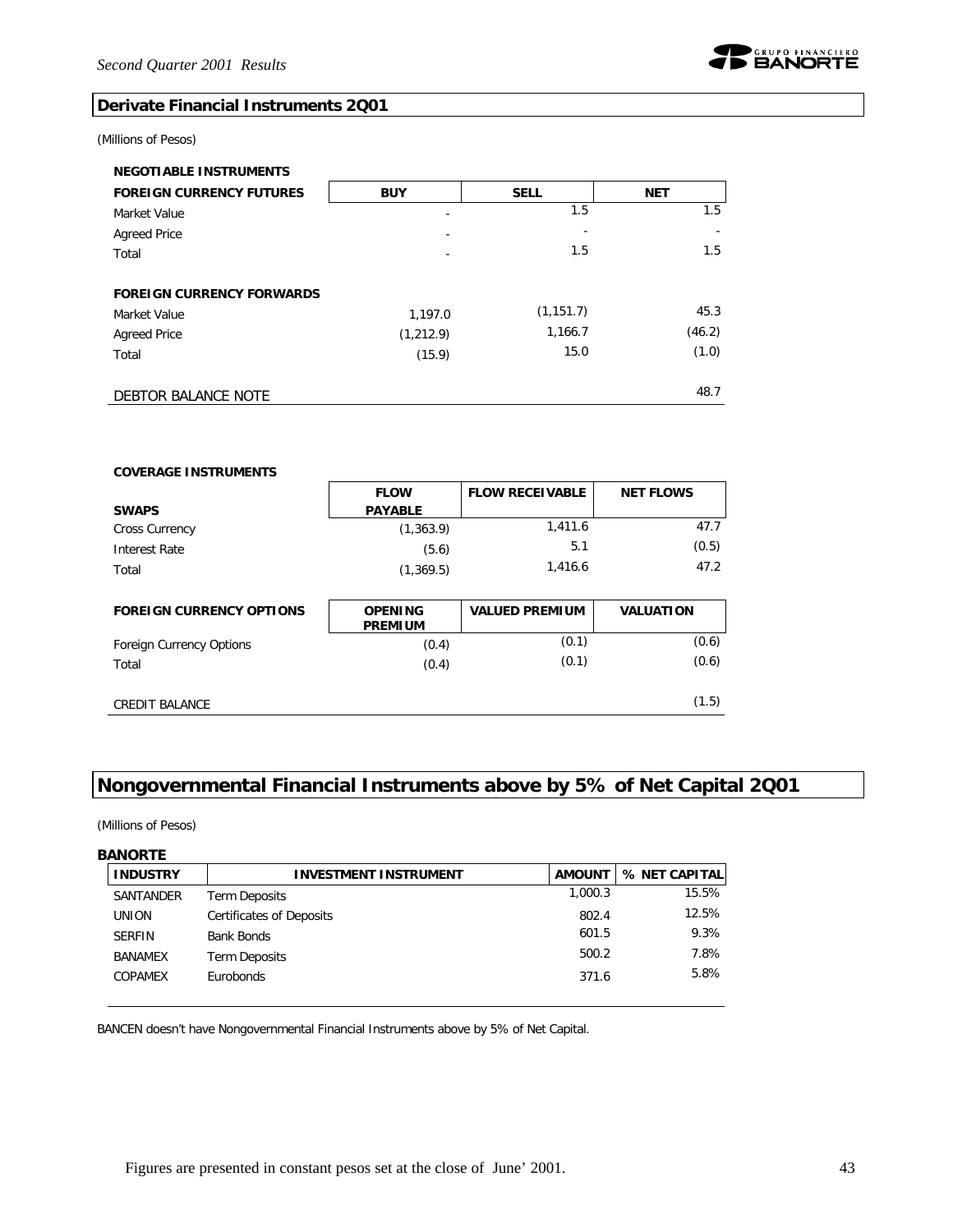

#### **Cost and Balances of FINAPE, FOPIME, Mortage UDIS and Mortage FOVI loan portfolios as of 1Q01**

|                    | <b>BANORTE</b><br><b>BALANCE</b><br><b>PERIOD</b> |                  | <b>BANCEN</b> |                  | <b>TOTAL</b>  |                  |  |
|--------------------|---------------------------------------------------|------------------|---------------|------------------|---------------|------------------|--|
| (Million of Pesos) |                                                   |                  | <b>PERIOD</b> | <b>BALANCE</b>   | <b>PERIOD</b> | <b>BALANCE</b>   |  |
|                    | <b>COST</b>                                       | <b>LOAN</b>      | <b>COST</b>   | <b>LOAN</b>      | <b>COST</b>   | <b>LOAN</b>      |  |
|                    |                                                   | <b>PORTFOLIO</b> |               | <b>PORTFOLIO</b> |               | <b>PORTFOLIO</b> |  |
| <b>FINAPE</b>      | 0.3                                               | 341.5            | 0.0           | 0.6              | 0.3           | 342.1            |  |
| <b>FOPIME</b>      | 2.5                                               | 465.4            | 0.0           | 0.3              | 2.5           | 465.7            |  |
| Mortage UDIS       | 19.0                                              | 58.0             | 3.3           | 15.0             | 22.3          | 73.0             |  |
| Mortage FOVI       | 2.9                                               | 12.0             | 3.0           | 0.0              | 5.9           | 12.0             |  |
|                    | 24.7                                              | 876.9            | 6.3           | 15.9             | 31.0          | 892.8            |  |

The quarter ending with a balance of Ps 892.8 millon pesos in debtors support programs with a cost of the period of Ps 31.0 millon. The 98.2% of this portfolio are concentrated in Banorte.

### **Troubled Portfolio 2Q01**

The National Banking and Securities Commission (CNByV) accepted the Proposal of the Bankers Association of Mexico (ABM), to consider as a Troubled Portfolio the D and E risk grades of the portfolio classification. The following table shows the troubled portfolio.

| (Millions of Pesos)              | <b>TOTAL</b> |
|----------------------------------|--------------|
| Troubled Portfolio               | 3.448        |
| Total Loans                      | 77.650       |
| Troubled Portfolio / Total Loans | 4.4%         |

#### **Fobaproa - IPAB Notes Integration 2Q01**

| (Millions of Pesos)        | <b>BANORTE</b>                |                               |                |                                   | <b>BANCEN</b> | <b>BANPAIS</b>                  |                | <b>BANKING</b><br><b>SECTOR</b> |
|----------------------------|-------------------------------|-------------------------------|----------------|-----------------------------------|---------------|---------------------------------|----------------|---------------------------------|
|                            | <b>LOSS</b><br><b>SHARING</b> | <b>WITHOUT</b><br><b>RISK</b> | <b>FOBA-70</b> | <b>INCENTIVE</b><br><b>SCHEME</b> |               | <b>LOCAL</b><br><b>CURRENCY</b> | <b>DOLLARS</b> | <b>TOTAL</b>                    |
| Gross Balance              | 9.528                         | 1,178                         | 950            | (2)                               |               |                                 | 5,661          | 17,317                          |
| - Checking account balance | 2,027                         | 122                           | (1)            | (2)                               | 120           | 687                             | 120            | 3,076                           |
| - Reserves                 | 2,000                         | ۰                             | 490            | 329                               |               |                                 |                | 2,819                           |
| $=$ Net Balance            | 5,501                         | 1.056                         | 460            | (329)                             | (120)         | (687)                           | 5,541          | 11,422                          |

1) Actually doesn't less from the Gross Balance. The amount at 2Q01 is Ps 232.2 millions.

2) The figures of Ps 5,714 & Ps 1,324 are included in Loss Sharing.

#### **Credit Risk Rating Methodology**

The National Banking and Stock Commission,(Comisión Nacional Bancaria y de Valores, CNBV), through Document No. 601-ll-105524 dated June 15, 2001, allowed this Institution the temporary and conditional use of its Internal Credit Risk Rating Methodology. The credits' rating and their provisions are carried out in accordance to the seventeenth clause of Circular 1480, dated September 29, 2000.

#### **Background.**

The Internal Credit Risk Rating Methodology (CIR Banorte) operates in accordance to the best international accepted practices, in order to have a reliable and objective estimate of the quality of loan assets, as well as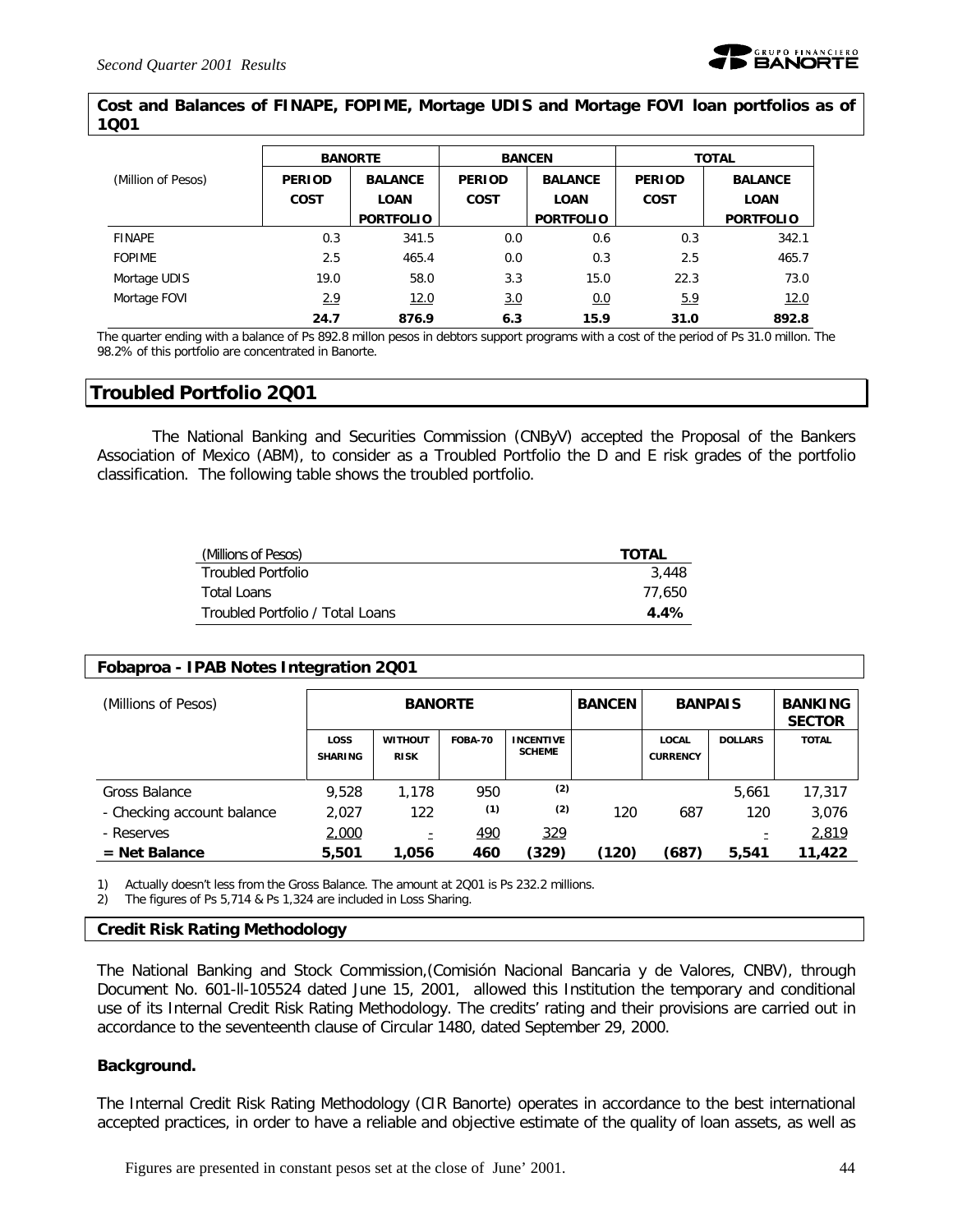

to have its own tool to identify clearly the risk level each loan client represents.

In September 2000, the CNBV issued Circular 1480 " Rating methodology for the commercial credit portfolio," in which it proposes a method to assign a rating per client and to grade each loan in terms of the value of guarantees to estimate a probable loss and define the percentage of preventive reserves needed.

Said circular gave the option to use one's own method to assign risk rating per client, prior CNBV assessment and certification.

#### **Client Internal Risk Rating Model: CIR Banorte.**

The CIR Banorte has ten levels of risk, in which 1 is the lowest and 10 is the highest. The score is determined based on the analysis of 4 risk criteria which, in turn, are divided into 7 factors and considers the GFNorte's loan strategy concepts: Target Market and Risk Acceptance Criteria.

| <b>Risk Criteria</b>     | <b>Risk Factors</b>                                |  |  |  |  |
|--------------------------|----------------------------------------------------|--|--|--|--|
|                          | 1. Financial structure and payment capability      |  |  |  |  |
| 1. Financial Risk        | 2. Financing sources                               |  |  |  |  |
|                          | 3. Management and decision making                  |  |  |  |  |
|                          | 4. Quality and timeliness of financial information |  |  |  |  |
|                          | 5. Positioning and market in which it participates |  |  |  |  |
| 2. Industry Risk         | $\rightarrow$ Target Markets                       |  |  |  |  |
|                          | $\rightarrow$ Risk Acceptance Criteria             |  |  |  |  |
| 3. Borrower's experience | 6. Borrower's experience                           |  |  |  |  |
| 4. Country Risk          | 7. Country Risk                                    |  |  |  |  |

Risk factors are analyzed through descriptive evaluation tables where it is possible to assign a score to each factor. Once this is done, the model obtains the CIR Banorte.

It is worth mentioning that the risk level for the "Financial structure and payment capability" factor is determined by a financial ratio importance assignment model, which renders a quantitative score of risk. The evaluation of the "Borrower's experience" risk criterion is based on direct consultation with the Credit Bureau, respecting all the norms and criteria established by the authority in Circular 1480.

The risk level equivalence of the CIR Banorte with respect to those established by the methodology of Circular 1480, is based on the statistical study of the default probabilities. Said equivalence is detailed below.

|   | <b>CIR BANORTE</b>        | <b>CNBV</b><br>1480 |
|---|---------------------------|---------------------|
|   | Substantially Risk-free   | A-1                 |
| 2 | <b>Below Minimum Risk</b> |                     |
| ς | Minimum Risk              | $A-2$               |
|   | Moderate Risk             |                     |
| 5 | Average Risk              | к                   |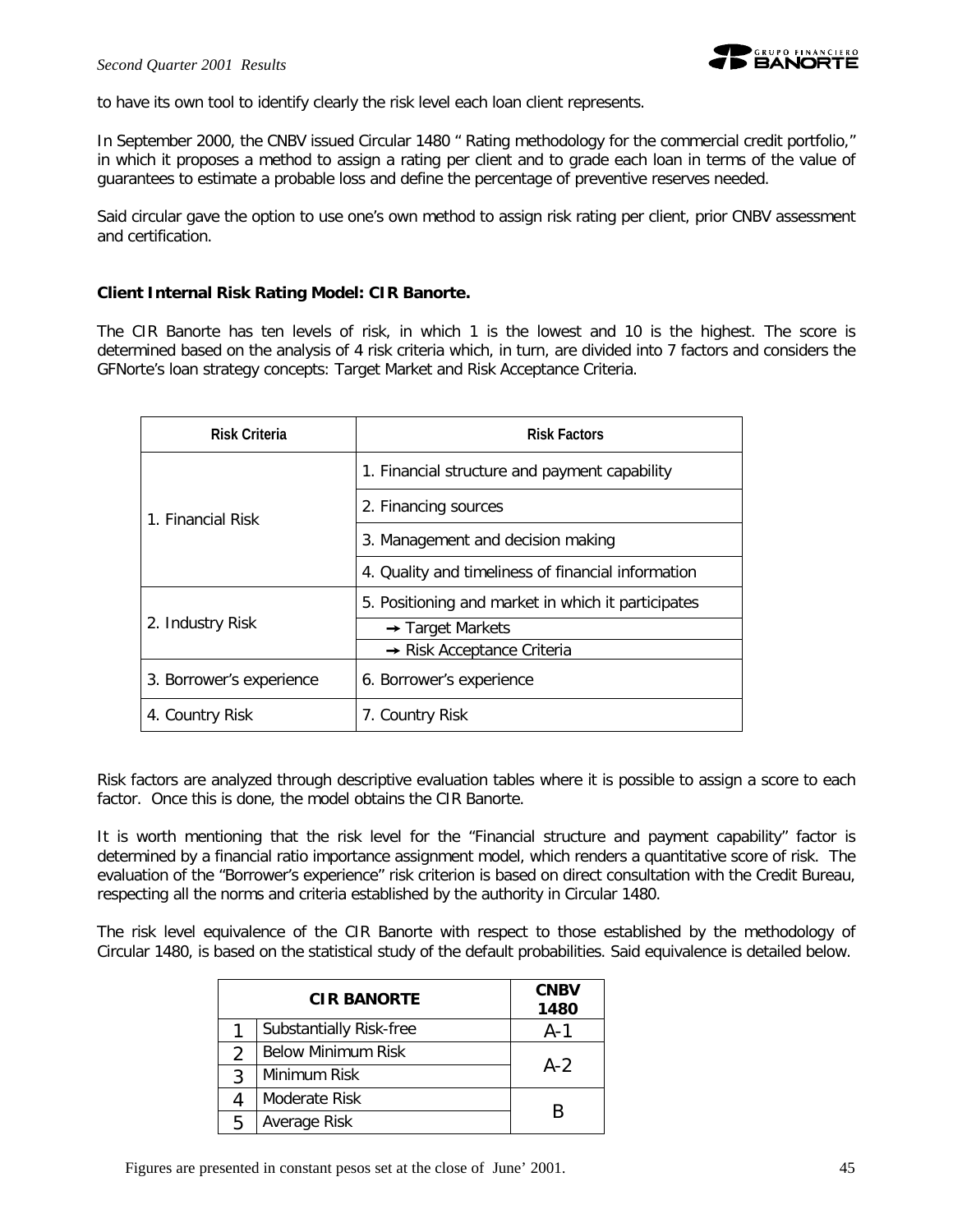

| 6 | Above Average Risk            | $C - 1$ |
|---|-------------------------------|---------|
|   | Requires Management Attention |         |
| Զ | <b>Potential Partial Loss</b> | $C - 2$ |
| Q | High Loss Percentage          |         |
|   | <b>Total Loss</b>             |         |

The Internal Credit Risk Rating Methodology (CIR Banorte) has ten risk levels in which the first five are acceptable risk levels.

The impact of the new Credit Risk Rating Methodology in the loan portfolio increased the reserve requirements by Ps 653 million, which are fully covered with the actual level of loan loss reserves.

| (Millions of pesos)                 | <b>RESERVE REQUIREMENTS</b> |         |       |  |  |  |  |
|-------------------------------------|-----------------------------|---------|-------|--|--|--|--|
|                                     | 1001(1)                     | 2001(2) | DIF.  |  |  |  |  |
|                                     |                             |         |       |  |  |  |  |
| <b>LOAN PORTFOLIO:</b>              |                             |         |       |  |  |  |  |
| Commercial                          | 1,207                       | 2,244   | 1,037 |  |  |  |  |
| Consumer                            | 280                         | 207     | (73)  |  |  |  |  |
| Credit Cards                        | 380                         | 139     | (241) |  |  |  |  |
| Mortgages                           | 1,403                       | 1,333   | (70)  |  |  |  |  |
|                                     |                             |         |       |  |  |  |  |
| Total                               | 3,270                       | 3,923   | 653   |  |  |  |  |
|                                     |                             |         |       |  |  |  |  |
| (1) Using the previous methodology. |                             |         |       |  |  |  |  |

(2) Using the new methodology.

#### **Deferred Taxes 2Q01**

| (Millions of Pesos)                                                                                 |                  |                |                  |
|-----------------------------------------------------------------------------------------------------|------------------|----------------|------------------|
| <b>ASSETS</b>                                                                                       | <b>ISR</b>       | <b>PTU</b>     | NET              |
| Allowance for loan losses (not deducted)                                                            | 331.4            | 50.0           | 381.3            |
| Tax loss carryforwards                                                                              | 737.4            |                | 737.4            |
| Deficit from retirement obligations                                                                 | 143.7            | 41.1           | 184.8            |
| Others                                                                                              | 30.4             |                | 30.4             |
| <b>Total Assets</b>                                                                                 | 1,242.9          | 91.0           | 1,333.9          |
|                                                                                                     |                  |                |                  |
| <b>LIABILITIES</b>                                                                                  | (32.7)           |                | (32.7)           |
| Obligations FOBAPROA, Net                                                                           |                  |                |                  |
| Accrued interest and inflationary component of del<br>Fixed Assets, Foreclosed, Intangible & Others | (463.6)          | (37.6)         | (501.2)          |
| <b>Total liabilities</b>                                                                            | (496.3)<br>746.6 | (37.6)<br>53.4 | (533.9)<br>800.0 |
| Assets (Liabilities) Accumulated Net                                                                |                  |                |                  |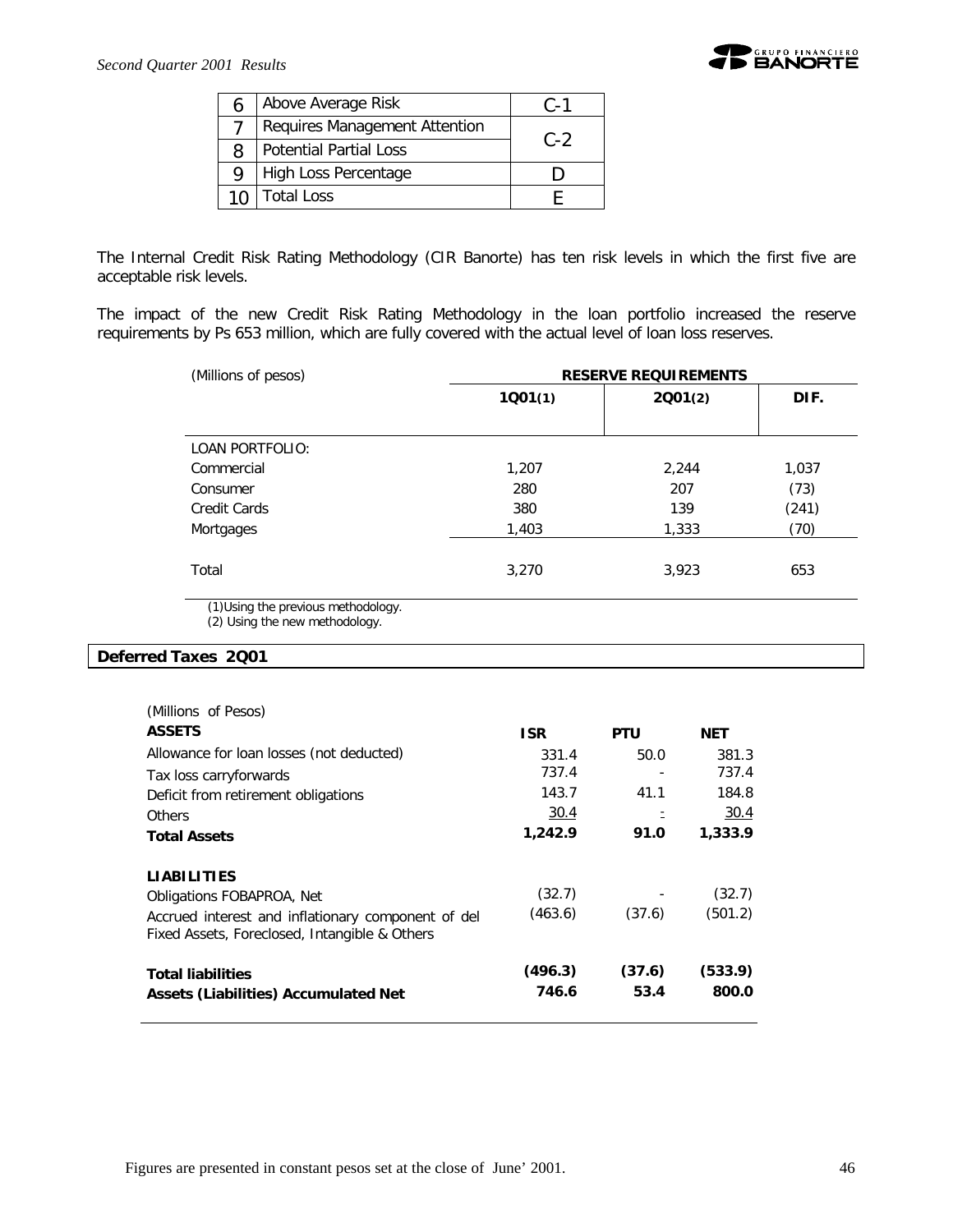

### **Long term debt as of 2Q01**

| <b>TYPE OF DEBT</b>            | <b>CURR</b> | <b>DATE</b>  | <b>AMOUNT</b> | <b>ORIGINAL</b> | TERM     | <b>INTEREST</b>  | <b>MATURITY</b> | <b>INTEREST</b> |
|--------------------------------|-------------|--------------|---------------|-----------------|----------|------------------|-----------------|-----------------|
|                                | <b>ENCY</b> | <b>OF</b>    | (Millons Ps)  | <b>AMOUNT</b>   |          | <b>RATE</b>      |                 | <b>PAYMENT</b>  |
|                                |             | <b>ISSUE</b> | o DIs)        | (Millons Ps,    |          |                  |                 |                 |
|                                |             |              |               | DIs o UDIS)     |          |                  |                 |                 |
| <b>BANORTE</b>                 |             |              |               |                 |          |                  |                 |                 |
| Bonos Bancarios - Banorte 1-00 | <b>Ps</b>   | 23-Mar-00    |               | 1,000           | 3 years  | 15.59%           | 1- May-03       | $E/189$ days    |
| Bonos Bancarios - Banorte 2-00 | Ps          | 27-Jul-00    |               | 250             | 3 years  | 16.00%           | $4-Sep-03$      | $E/189$ days    |
| Certificados-Banorte U01001    | <b>UDIS</b> | 11-Ene-01    |               | 90              | 10 years | 8.13%            | 30-Dec-10       | $E/182$ days    |
| Certificados-Banorte U01002    | Ps          | 29-May-01    |               | 20              | 3 years  | TIIE-0.25%       | 25-May-04       | E/28 días       |
| Non Convertible Subordinate    | <b>UDIS</b> | 21-Jun-01    |               | 436             | 8 years  | 8.00%            | 21-Jun-09       | $E/182$ días    |
| Bonds-OBanorte 01U             |             |              |               |                 |          |                  |                 |                 |
| Certificados Serie 1999-1      | <b>DIS</b>  | 15-Jul-99    | 200           | 200             | 7 years  | Libor + $1.15%$  | 15-Jul-06       | Monthly         |
| Certificados 1999-2A           | <b>DIS</b>  | 15-Jul-99    | 60.1          | 75              | 5 years  | 8.94%            | $15 -$ Jul-04   | Monthly         |
| Certificados Serie 1999-2B     | <b>DIs</b>  | 15-Jul-99    | 25            | 25              | 7 years  | 9.49%            | 15-Jul-06       | Monthly         |
| Certificados Serie 2000-1      | <b>DIs</b>  | 10-Mar-00    | 27.5          | 35              | 5 years  | $Libor + 2.375%$ | 15-Mar-05       | Monthly         |

BANCEN. does not present balance as of June 30, 2001.

| Bank and Other entities loans as of 2001                        |                          |                                |                          |                                   |                                |                          |              |
|-----------------------------------------------------------------|--------------------------|--------------------------------|--------------------------|-----------------------------------|--------------------------------|--------------------------|--------------|
| (Millions of Pesos)                                             | LOCAL<br><b>CURRENCY</b> | <b>INTEREST</b><br><b>RATE</b> | <b>TERM</b><br>(DAYS)    | <b>FOREIGN</b><br><b>CURRENCY</b> | <b>INTEREST</b><br><b>RATE</b> | <b>TERM</b><br>(DAYS)    | <b>TOTAL</b> |
| LOANS FROM LOCAL BANKS (*)                                      |                          |                                |                          | 1.046.4                           | $LIBOR+6.00$                   | 909                      | 1,046.4      |
| FROM FOREIGN BANK CONCERTED<br>LOANS<br><b>FROM THE COUNTRY</b> |                          |                                | $\overline{\phantom{a}}$ | 82.7                              | 5.75                           | 239                      | 82.7         |
| FROM FOREIGN BANK CONCERTED<br>LOANS<br><b>FROM CAYMAN</b>      |                          |                                |                          | 1,550.2                           | 6.43                           | 174                      | 1,550.2      |
| <b>SECURITIZATION</b>                                           |                          |                                |                          | 2,835.8                           | 6.38                           | 1,658                    | 2,835.8      |
| LOANS FROM DEVELOPING BANKS                                     |                          |                                |                          | 1,457.1                           | N.D.                           | N.D.                     | 1,457.1      |
| <b>LOANS FROM PUBLIC FUNDS</b>                                  | ۰                        |                                |                          | 207.9                             | N.D.                           | N.D.                     | 207.9        |
| CALL & LOANS FROM BANKS                                         | 275.0                    | 12.08                          | 28                       |                                   | ٠                              | $\overline{\phantom{a}}$ | 275.0        |
| LOANS FROM DEVELOPING BANKS                                     | 1,137.3                  | N.D.                           | N.D.                     |                                   |                                | ۰                        | 1,137.3      |
| <b>LOANS FROM PUBLIC FUNDS</b>                                  | 2,044.0                  | N.D.                           | N.D.                     |                                   |                                | ۰                        | 2,044.0      |
| LOANS FROM FIDUCIARY FUNDS                                      | 1,671.1                  | N.D.                           | N.D.                     |                                   |                                | $\overline{\phantom{a}}$ | 1.671.1      |
| PROVISIONS FOR INTEREST                                         | 77.4                     | N.D.                           | N.D.                     |                                   |                                |                          | 77.4         |
|                                                                 | 5,204.8                  |                                |                          | 7,180.1                           |                                |                          | 12,384.9     |

(\*) Includes "Banco Nacional de Comercio Exterior".

### **Trading Income 2Q01**

*(Millions of Pesos)*

|                           | <b>NET</b> |
|---------------------------|------------|
| <b>VALUATION EFFECTS</b>  |            |
| Negotiable Instruments    | 21.4       |
| Repurchase                | 74.7       |
| <b>Futures</b>            | 1.4        |
| Foreign Currency Forwards | (1.3)      |
| Options                   | (0.3)      |
| Inflation Adjustment      | 1.8        |
| Total                     | 97.7       |

#### **RESULTS FROM BUYING AND SELLING**

Negotiable Instruments 112.5

Figures are presented in constant pesos set at the close of June' 2001. 47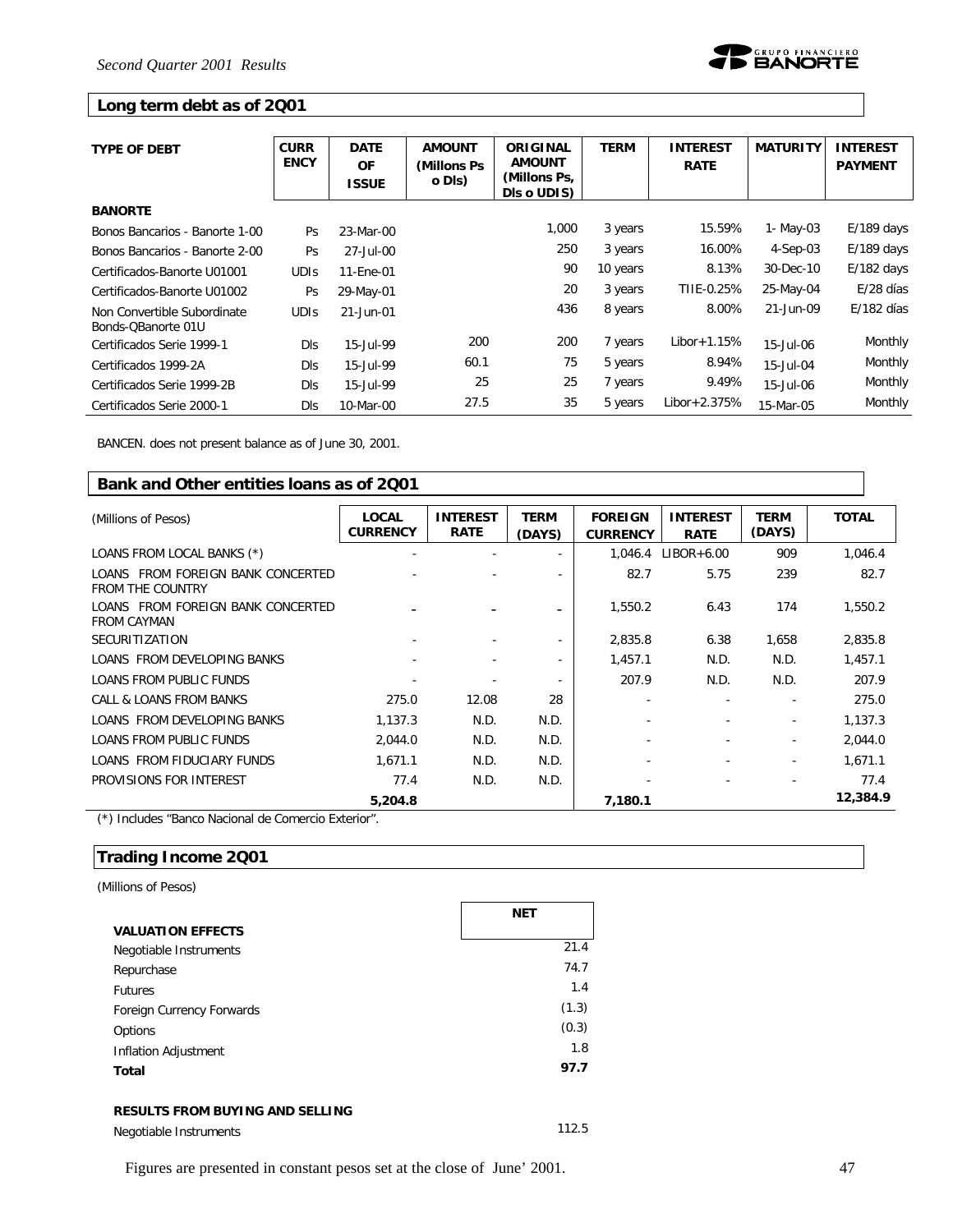#### *Second Quarter 2001 Results*

| Securities Held for Sell                       | (0.1) |
|------------------------------------------------|-------|
| Inflation Adjustment                           |       |
| <b>Total of Buying and Selling Instruments</b> | 112.4 |
|                                                |       |
| <b>FX Spot</b>                                 | 92.9  |
| <b>FX Forwards</b>                             | 0.7   |
| <b>FX Futures</b>                              | 1.7   |
| <b>Forwards</b>                                | 0.8   |
| <b>Total of Foreign Exchange</b>               | 96.2  |
| Inflation Adjustment                           | 1.7   |
| TOTAL INGRESOS POR INTERMEDIACION              | 308.0 |

#### **Capitalization**

*(Millions of Pesos*) **2003 RULES BANORTE Tier 1 Capital:** Stockholders Equity **5,852** 1,883 (+) Subordinated debt and Capitalization Instruments - - (-) Investment in Subordinated debt - - (-) Investment in Financial Institutions 36 - (-) Investment in Non-Financial Institutions (-) Financing granted for the acquisition of shares of the bank or other Group subsidiaries 197 548 (-) Excess on deferred taxes extended to the set of the set of the set of the set of the set of the set of the set of the set of the set of the set of the set of the set of the set of the set of the set of the set of the s (-) Restructuring Charges and others intangibles 417 1 1 1 417 1 1 417 (-) Others Assets - - **Total Deductions** 548 548 **Total Tier 1 1 1,334 Tier 2 Capital :** Capitalization Instruments 1,303 (+) General Preventive Reserves 420 - (-) Subordinated Debt  $\overline{z}$  -  $\overline{z}$  -  $\overline{z}$  -  $\overline{z}$  -  $\overline{z}$  -  $\overline{z}$  -  $\overline{z}$  -  $\overline{z}$  -  $\overline{z}$  -  $\overline{z}$  -  $\overline{z}$  -  $\overline{z}$  -  $\overline{z}$  -  $\overline{z}$  -  $\overline{z}$  -  $\overline{z}$  -  $\overline{z}$  -  $\overline{z}$  -  **Total Tier 2** 1,723 - **Net Capital 6,437 1,334**

|                                                    | <b>BANORTE</b>      |                           | <b>BANCEN</b>       |                     |                           |                     |
|----------------------------------------------------|---------------------|---------------------------|---------------------|---------------------|---------------------------|---------------------|
|                                                    | <b>Total Assets</b> | Weighted<br><b>Assets</b> | Required<br>Capital | <b>Total Assets</b> | Weighted<br><b>Assets</b> | Required<br>Capital |
| <b>Credit Risk-Weighted</b>                        |                     |                           |                     |                     |                           |                     |
| Group 1 (risk weight 0%)                           | 56,311              |                           |                     | 24,781              |                           |                     |
| Group 2 (risk weight 20%)                          | 9.291               | 1.858                     | 149                 | 15,626              | 3,125                     | 250                 |
| Group 2bis (risk weight 10%)                       | 5,323               | 532                       | 41                  | 257                 | 26                        | 2                   |
| Group 3 (risk weight 100%)                         | 32.292              | 32,292                    | 2,585               | 1.695               | 1.695                     | 136                 |
| Group 3bis2 (risk weight 115%)                     | 1.495               | 1.719                     | 138                 |                     |                           | $\sim$              |
| Group 3V (risk weight 150%)                        | 788                 | 1.181                     | 94                  |                     |                           |                     |
| <b>Total Credit Risk-Weighted</b><br><b>Assets</b> | 105,499             | 37,583                    | 3,007               | 42,358              | 4,846                     | 388                 |

Figures are presented in constant pesos set at the close of June' 2001. 48

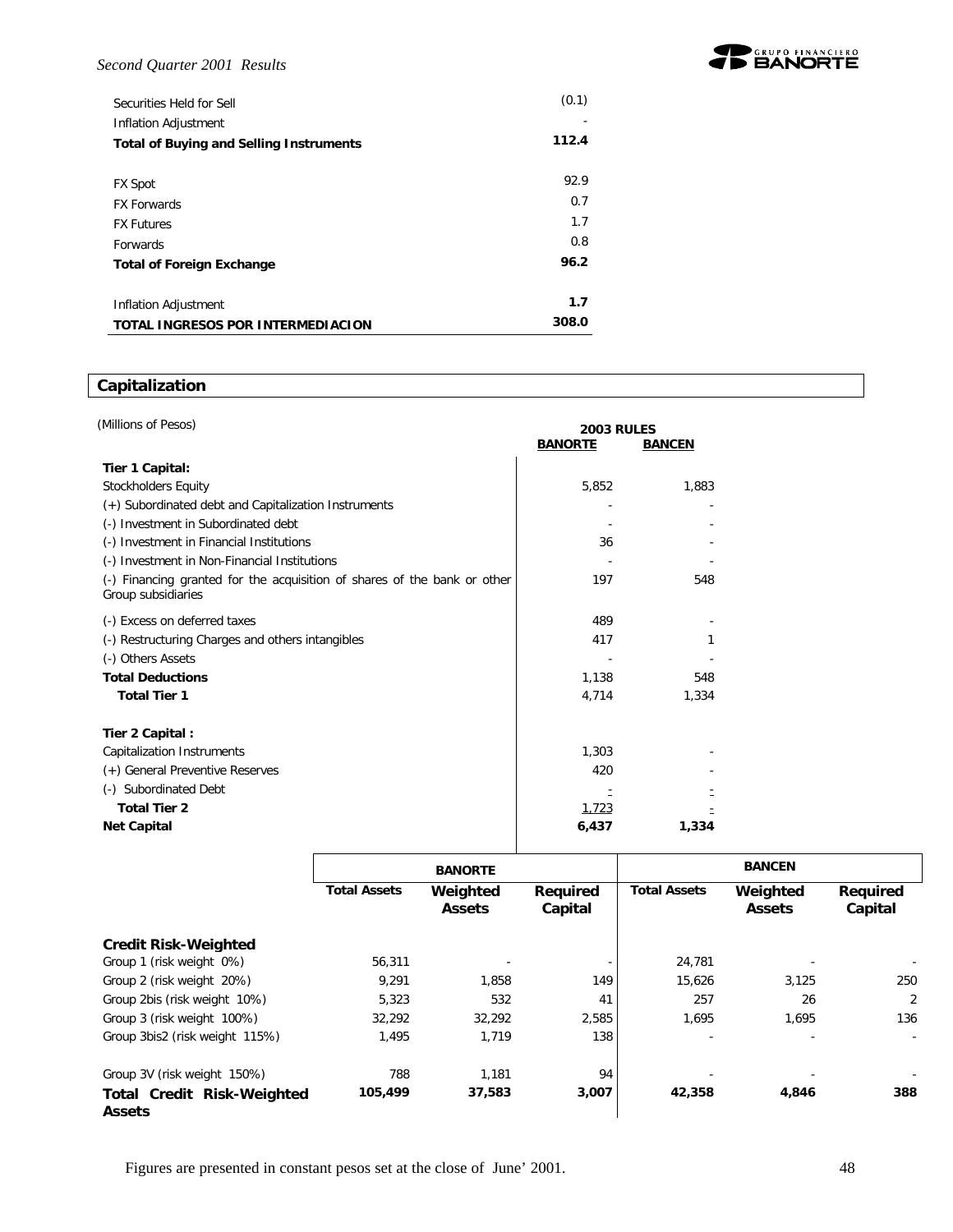

|                                                                | <b>BANORTE</b>                                    |                     | <b>BANCEN</b>                                     |                     |
|----------------------------------------------------------------|---------------------------------------------------|---------------------|---------------------------------------------------|---------------------|
|                                                                | Amount in<br>equivalent<br>positions in<br>assets | Required<br>Capital | Amount in<br>equivalent<br>positions in<br>assets | Required<br>Capital |
| Market risk-weighted assets:                                   |                                                   |                     |                                                   |                     |
| Peso Nominal interest rate operations                          | 2,752                                             | 220                 | 3,773                                             | 302                 |
| Peso or UDI real interest rate operations                      | 62                                                | 5                   |                                                   |                     |
| Interest rate operations in foreign currency with nominal rate | 675                                               | 54                  | 12                                                | 1                   |
| Position in UDIS or with a return indexed to inflation         | 8                                                 |                     |                                                   |                     |
| Positions in foreign currency or indexed to the FX rate        | 84                                                |                     |                                                   |                     |
| Positions in share or index to the price of securities         |                                                   |                     |                                                   |                     |
| Total market risk weighted assets                              | 3,582                                             | 287                 | 3,785                                             | 303                 |
| Total credit and market risk-weighted assets                   | 41,165                                            | 3,293               | 8,631                                             | 691                 |
|                                                                |                                                   |                     |                                                   |                     |

#### **Risk Management**

#### **Loan Risk**

Loan Risk is the risk of clients failing to comply with their payments. Therefore, it is essential to correctly manage such a risk in order to maintain a quality loan portfolio.

The objectives of loan risk management at GFNorte are:

- To develop and carry out loan risk policies that are compatible with the strategic objectives of the institution.
- To support strategic decision making, maximizing the creation of value for the stockholders and guaranteeing security for our clients.
- To set specific policies and procedures to identify the level of risk of the debtor, using said procedures as a basis for granting loans as well as for their follow-up.
- To calculate the exposure of loan risk in time, considering and evaluating the concentration of exposure by qualifying risk, geographical regions, economic activities, currency and type of product.
- To create diversification strategies of the loan portfolio, setting down its limits.
- To implement a global loan risk management supervising all the operations and aspects related to loan risk.

#### **Individual Loan Risk**

Individual risk is identified and measured at GFNorte by Qualifying Loan Risk, by Target Markets and by the Risk Acceptance Criteria.

As to the Qualification of Loan Risk, during the year 2000 the clients were qualified applying two methods: the first, proposed by the CNBV in Circular 1128, consists of 5 levels of risk: A, B, C, D, and E; and the second is the Banorte Loan Risk Qualification method, developed internally in accordance with internationally accepted standards and practices. It indicates 10 levels of risk, in which 1 is the lowest and 10 is the highest. Additionally there is a parameter-oriented risk level calculation system for minor loans.

The Target Markets and the Risk Acceptance Criteria are tools that are part of GFNorte's loan strategy which help in determining individual loan risk levels. The Target Markets are activities selected by region and economic activity, backed up by economic and quality studies of the portfolio in which Banorte is interested in placing loans. The Risk Acceptance Criteria are parameters that describe the identified risks per industry, making it possible to identify the risk implied for the bank in granting a loan to a client depending on the economic activity involved. The types of risk considered in the Risk Acceptance Criteria are financial, operation, market, company life cycle, legal and regulatory, loan experience and management quality.

#### **Portfolio Loan Risk**

GFNorte has designed a portfolio loan risk method that, besides contemplating the major and latest international practices in identification, measurement, control and follow-up, has been adapted to work within the context of the Mexican Financial System.

This loan risk methodology makes it possible to know the current value of the portfolio loans, that is, *the loan exposure*, allowing surveillance of the risk concentration levels per risk qualification, geographical regions, economic activities, currency and type of product in order to know the portfolio's profile and take action to direct it toward a diversification which will maximize profitability with the lowest risk.

Calculating loan exposure implies generating a cash flow of each one of the loans, of both capital and interest to discount it later. This exposure is sensible to changes in the market, thereby facilitating calculations under different economic scenarios.

The method, in addition to contemplating loan exposure, takes into consideration the probability of non-compliance, the recovery level associated to each client and the classification of the debtor based on the Merton model. The *probability of non-compliance* in the probability that the debtor will